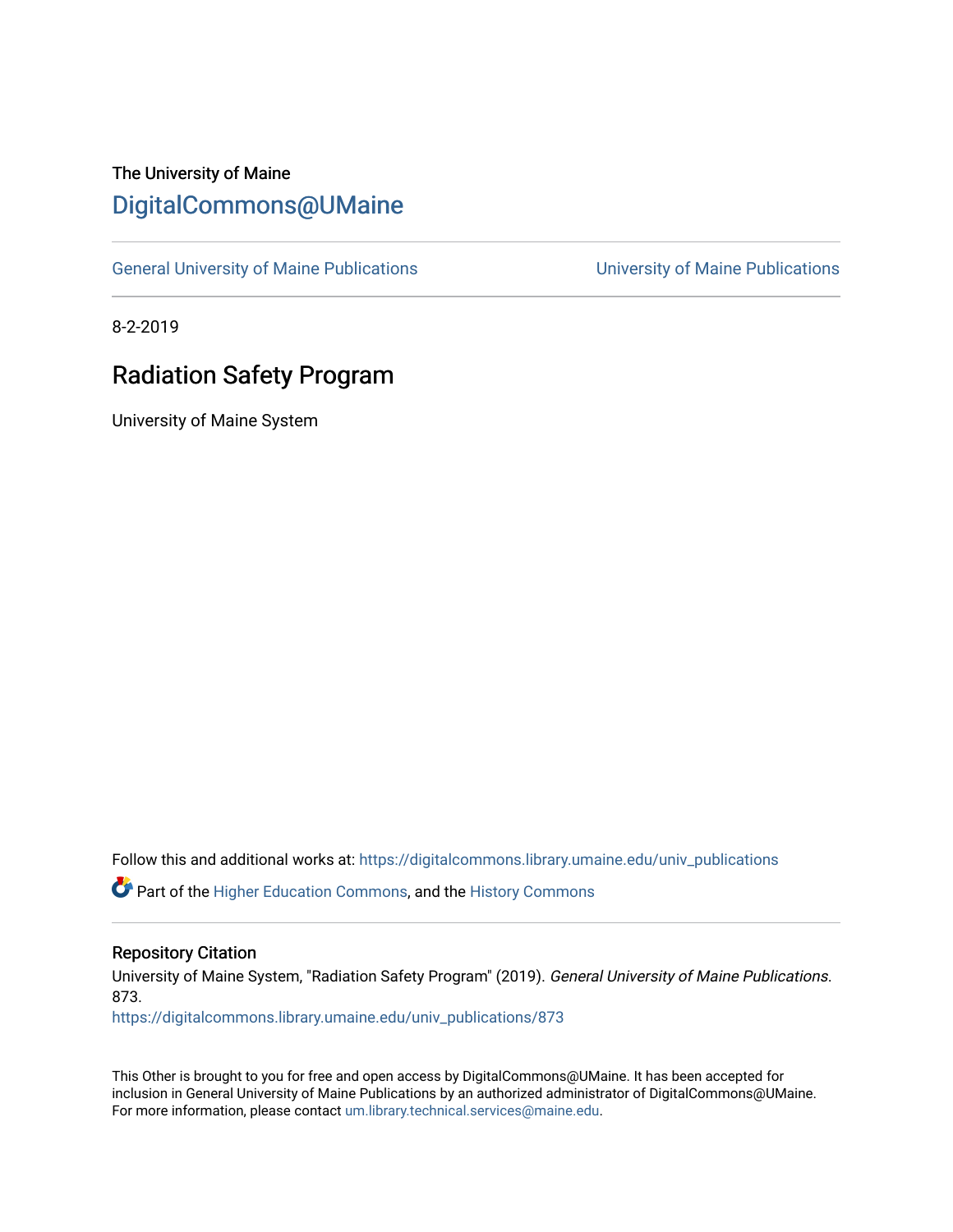# University of Maine Radiation Safety Program

### <span id="page-1-0"></span>Program Scope

University of Maine intends to manage the Radiation Safety Program in a manner that ensures the most beneficial and responsible use of radioactive material for the purposes of research, education, and public service. The Radiation Safety Program is designed and administered to ensure that all radioactive material is acquired, used, disposed, and accounted for according to all applicable local, state and federal law.

#### <span id="page-1-1"></span>Background and Purpose

Researchers, educators and students have the opportunity to use radioactive material or radiation producing equipment at the University of Maine. Electron microscopes, X-ray machines, sealed sources, detectors and tracers are in common use. Each category presents unique safety, environmental and regulatory concerns. The purpose of this document is to outline and address those concerns. There will always be four aspects to any Radiation Safety Program:

- 1. Written program
- 2. Training and Education
- 3. Documentation and Recordkeeping
- 4. Periodic review

The University of Maine holds two radioactive material licenses: A Broad Scope License and a Special Nuclear Materials License from the State of Maine.

All operations involving radioactive material or radiation producing equipment are governed by the following regulations:

- State of Maine Rules Relating Radiation Protection (SMRRRP)
- Code of Federal Regulations 10 Parts 19, 20, 30 33 and 71 (USNRC)
- Code of Federal Regulations 49 Parts 170 to 178 (USDOT)
- Code of Federal Regulations 29 Part 1910.1096 (OSHA)

#### <span id="page-1-2"></span>The University of Maine Radiation Safety Program Organization

The University of Maine Radiation Safety Program is based on shared governance and cooperation between the UMaine Radiation Safety Officer (RSO), Safety Management, and the UMaine Radiation Safety Committee (RSC) and the administration of UMaine including the UMaine President, Chief Business Officer, and Vice President for Research.

The UMaine RSO has delegated authority from the UMaine President for the oversight of radiation safety for UMaine, its associated locations, including the Darling Marine Center, the Technical Research Center (TRC) in Old Town, and any associated remote sites. The UMaine RSO is a nonvoting ex-officio member of the UMaine Radiation Safety Committee (RSC). The UMaine RSC has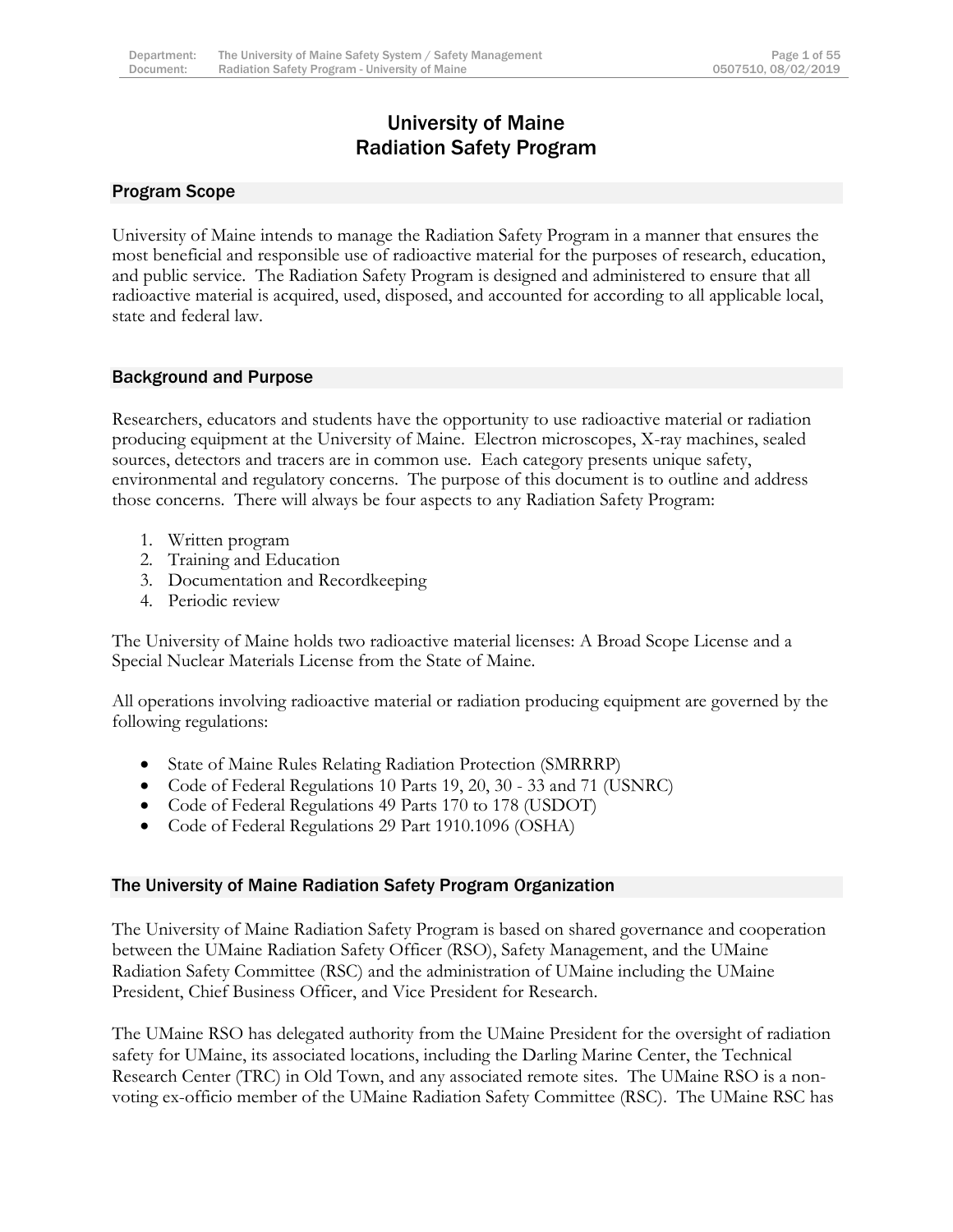members representing all uses of ionizing and non-ionizing radiation at UMaine and reports directly to the UMaine Vice President for Research. The UMaine Vice President for Research is a nonvoting *ex-officio* member of the UMaine RSC.

The UMaine RSO provides reports, statuses, information, and other programmatic information to the UMaine RSC on a quarterly basis. Additionally, the UMaine RSC can be convened by any member, including the RSO, to address issues that may be of concern. The UMaine RSC acting as it sees fit regarding radiation program issues may elevate concerns directly to the UMaine President through the Vice President for Research.

The UMaine RSO, through their affiliation with Safety Management (SM), may formally request financial or administrative actions through the Director of Safety Management, as needed, to support the UMaine Radiation Safety Program. Examples of financial actions supported include budgeting and allocation of funds for training, recordkeeping, auditing, qualified expert inspections, dosimetry programs, instrument calibration, licensing and fees, and waste handling and disposal.

The Director of Safety Management makes these requests through the appropriate reporting lines.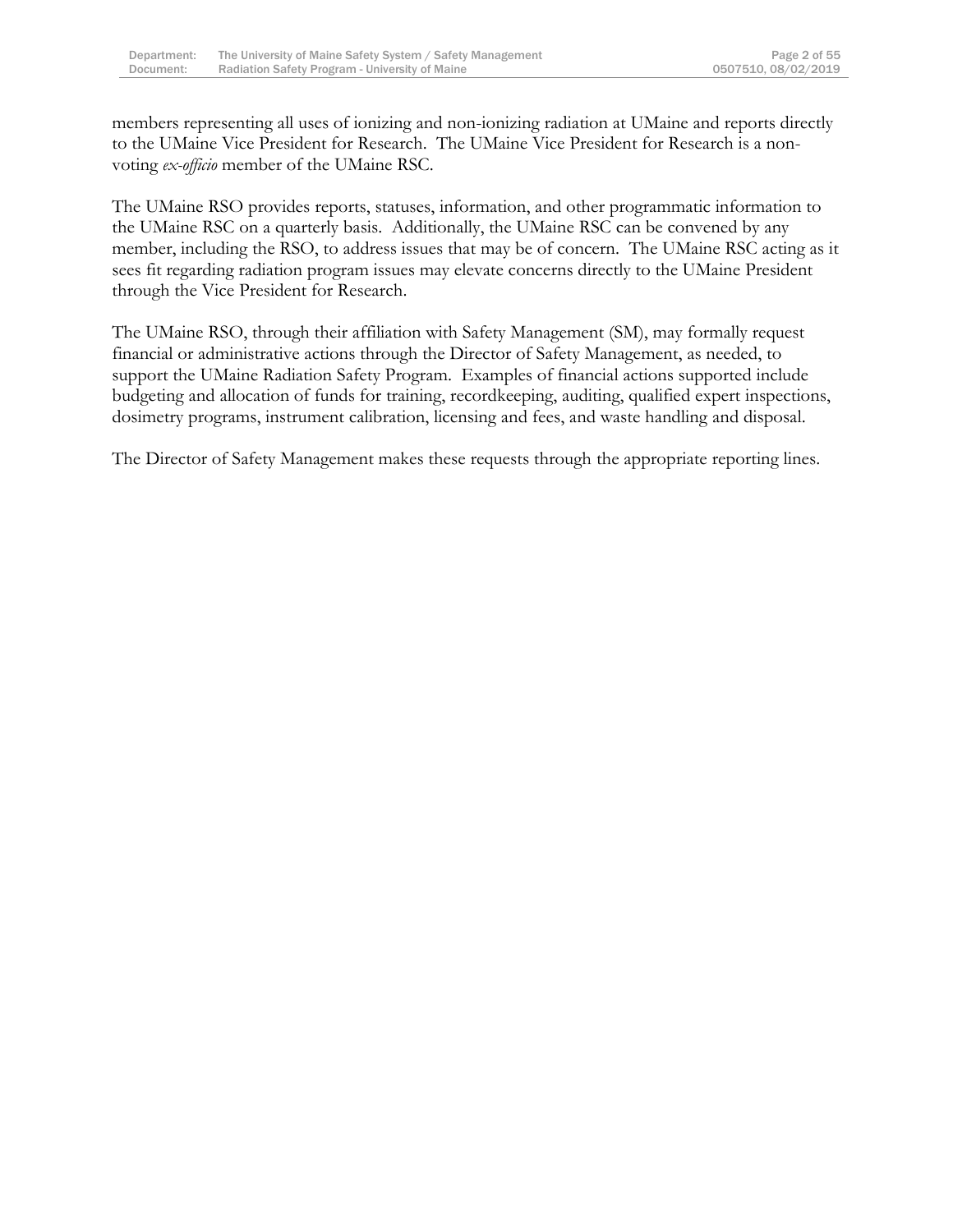### **University Of Maine Approval**

The University of Maine's Radiation Safety Program, as outlined, has been prepared to comply with the State of Maine Rules Relating Radiation Protection (SMRRRP), Code of Federal Regulations 10 Parts 19, 20, 30 - 33 and 71 (USNRC), Code of Federal Regulations 49 Parts 170 to 178 (USDOT), and Occupational Safety and Health Administration's (OSHA) 29 CFR 1910.1096 Ionizing Radiation regulation. This program establishes that all university personnel shall have the right-toknow information about the properties and potential safety and health hazards of radiation that they may be exposed to in the course of their work.

This program has been reviewed and approved by:

Date: 8/21/19 Dr. Joan Ferrini-Mundy, President, University of Maine

Date:  $8/$ 

Dr. Kody Varahramyan, Vice President for Research, University of Maine

 $Date: 8 - 15 - 19$ 

Clair Strickland, Chief Business Officer, University of Maine

De C. 7. Hers

 $8/15/19$ Date:

Dr. Charles T. Hess, Chairperson, Radiation Safety Committee, University of Maine

Date:  $8/13/19$ 

Michael D. Sauda, MPH, CSP, Radiation Safety Officer

Date: 8/13/19

Jeremy Sales, MS, Director of Safety Management

neon

Date:  $8 - 13 - 2019$ 

Peter Snow, CHMM, Hazardous Waste Manager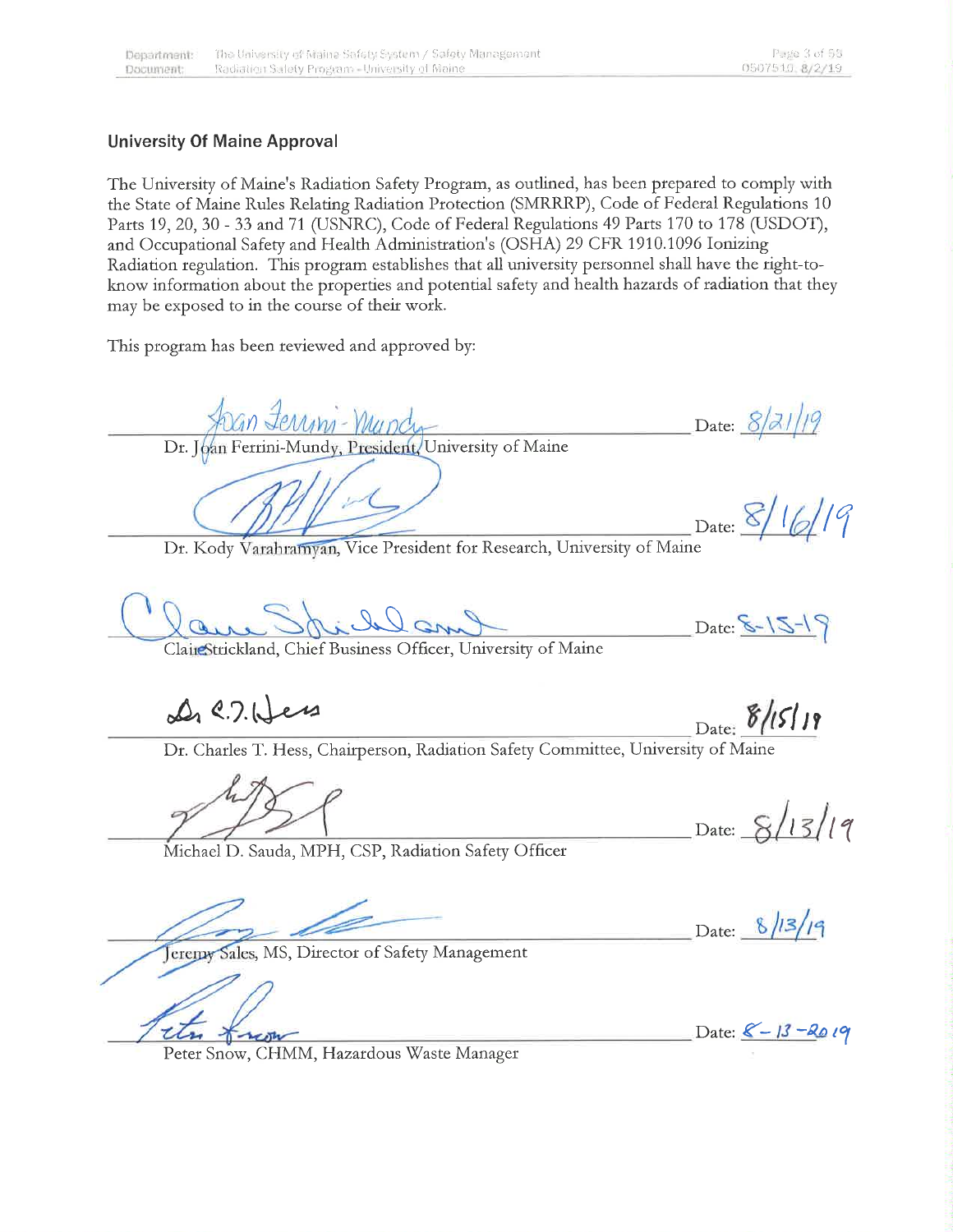### **TABLE OF CONTENTS**

### Title

### Page

| 1  |                                                                                              |  |  |  |
|----|----------------------------------------------------------------------------------------------|--|--|--|
|    |                                                                                              |  |  |  |
| 3  |                                                                                              |  |  |  |
| 4  | Transportation of Radioactive Materials, Sealed Sources and Radiation Producing Equipment 26 |  |  |  |
| 5  |                                                                                              |  |  |  |
| 6  |                                                                                              |  |  |  |
|    |                                                                                              |  |  |  |
| 8  |                                                                                              |  |  |  |
| 9  |                                                                                              |  |  |  |
| 10 |                                                                                              |  |  |  |
| 11 |                                                                                              |  |  |  |
|    |                                                                                              |  |  |  |
|    |                                                                                              |  |  |  |
|    |                                                                                              |  |  |  |
|    |                                                                                              |  |  |  |
|    |                                                                                              |  |  |  |
|    |                                                                                              |  |  |  |
|    |                                                                                              |  |  |  |
|    |                                                                                              |  |  |  |
|    |                                                                                              |  |  |  |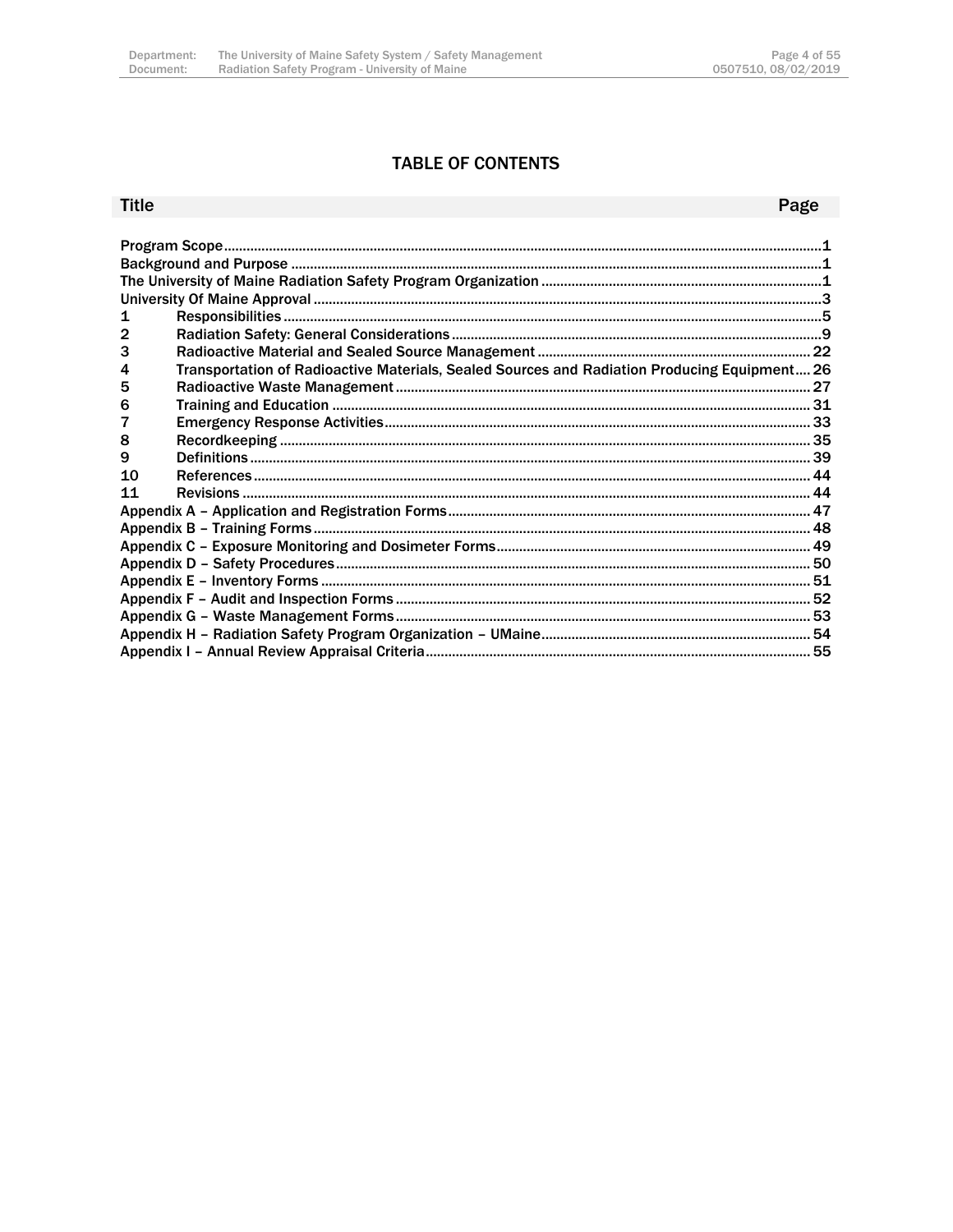### <span id="page-5-0"></span>1 Responsibilities

### **1.1 University of Maine President**

Ensures that an adequate Radiation Safety Program is developed, implemented, and maintained. This is accomplished through the delegation of responsibility and authority through the Vice President for Research, Office of Research Compliance, the Radiation Safety Committee, the designated Radiation Safety Officer, individual authorized users, and individuals under the supervision of authorized users.

### **1.2 University of Maine Vice President for Research**

- Ensures that the University of Maine adopts and implements adequate administrative controls pertaining to the safe acquisition, use and disposition of isotopes and radiation producing equipment.
- Reviews, approves, and supports (where appropriate) the requirements of Safety Management policies and programs recommended and supported by the Radiation Safety Committee.
- Ensures Safety Management provides administrative and budget support for maintaining the integrity of the policies and programs.
- Provides assistance and support to Safety Management and the Radiation Safety Officer so as to ensure the enforcement of approved policies and programs.
- Supports and advocates compliance with Radiation Safety Program, Safety Management policies and federal and state requirements.
- Appoints personnel and granting authority to implement policies and programs, as needed.

# **1.3 Radiation Safety Committee (RSC)**

The Radiation Safety Committee meets quarterly, when necessary. Each member has the right to convene the entire committee. The Committee consists of at least five faculty members with professional expertise in radiological issues, nominated by the Faculty Senate and approved by UMaine President. At least two members should have experience with radiation (ionizing and nonionizing) producing equipment. One member should have expertise in laser issues/equipment. One voting member will be nominated by the Vice President for Research and approved by the UMaine President to help ensure a balanced mix of individuals on the committee.

The Radiation Safety Officer and the UMaine Vice President for Research(or designee) are *ex officio* non-voting members. The Chair is nominated and approved by a simple majority. In the event of disagreement among committee members, minority and majority reports are encouraged.

#### **Radiation Safety Committee:**

- Advises UMaine and Safety Management Administration on all radiological and regulatory issues associated with the Program.
- Evaluates and approves or disapproves all applications for "Authorized User" of radioisotopes or radiation producing equipment.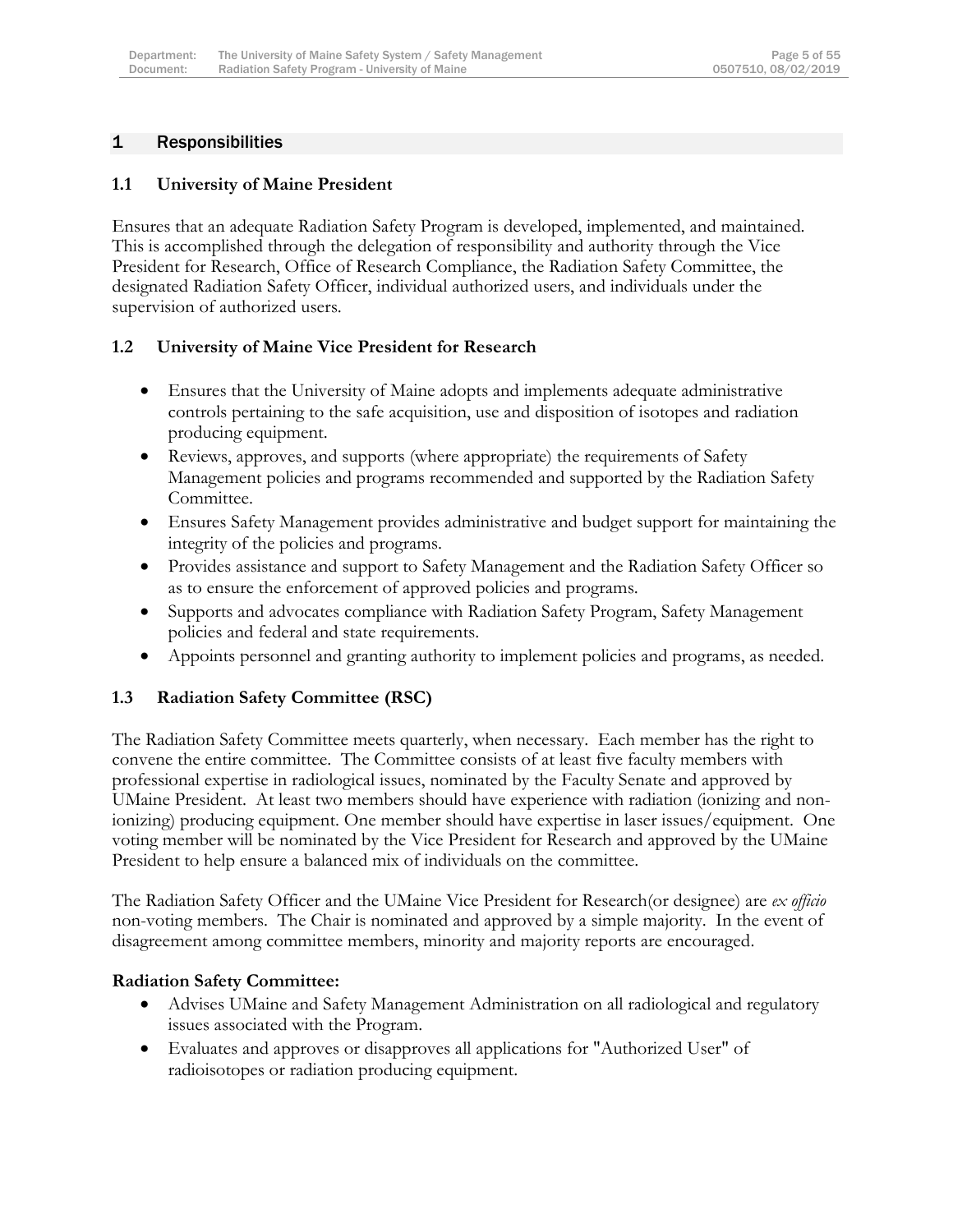- Evaluates the Radiation Safety Program on an annual basis, and forwards findings to the Vice President for Research, as necessary.
- Investigates all instances of unsafe conditions or practices.
- Reviews laboratory inspection results, and producing corrective recommendations, when appropriate.
- Investigates all instances of regulatory non-compliance and provides corrective or remedial recommendations, when appropriate.
- Reviews the Radiation Safety Officer's reports and forwarding reports (with any corrections, revisions, or recommendations) to the Vice President for Research, as necessary.
- Evaluates significant radiological issues and developing recommendations for the administration.

### **1.4 Radiation Safety Officer (RSO) is responsible for:**

- Radioactive Materials License amendment and renewal, annual review of the written Radiation Safety Program and the implementation status. Anticipates expansion of new regulations and addresses programmatic impacts on faculty, staff, students, and their respective projects and programs.
- Administers the University of Maine's Radiation Safety Program and ensures that the Maine Department of Human Services, Division of Health Engineering Radiation Control Program standards are established and observed.
- Radiation Monitoring/Dosimetry Program: Ensures distribution and collection of radiation dosimetry badges and rings
- Personnel exposure records
- Monthly/Quarterly notification of dosimetry results
- Semi-annual summary of exposure records
- Coordination with Human Resources Department/occupational health vendor for Medical Monitoring
- Coordinates and oversees the implementation of the campus radioactive waste program in consultation with the UMaine Hazardous Waste Manager.
- Surveillance and Inspections.
	- o Annual Inspections of All Radiation Producing Areas Ensures that all required semi-annual leak tests are performed and documented.
	- o Conducts inspections of all non-exempt radiation producing areas, both on-campus and at remote sites.
	- o Unannounced surveys of Specific Radiation Producing Areas
	- o Audits of laboratory procedures
	- o Ensures that annual calibrations of all radiation meters are conducted and appropriately documented.
	- o Oversees scheduled sampling and reporting for the Greenbush Waste Site.
	- o Develops, implements and maintains the central filing and record keeping system for all surveys, tests and procedures.
- Semi-Annual Inventory of:
	- o Radiation Materials Management Areas
	- o Areas with actual or potential disposals to sanitary sewer systems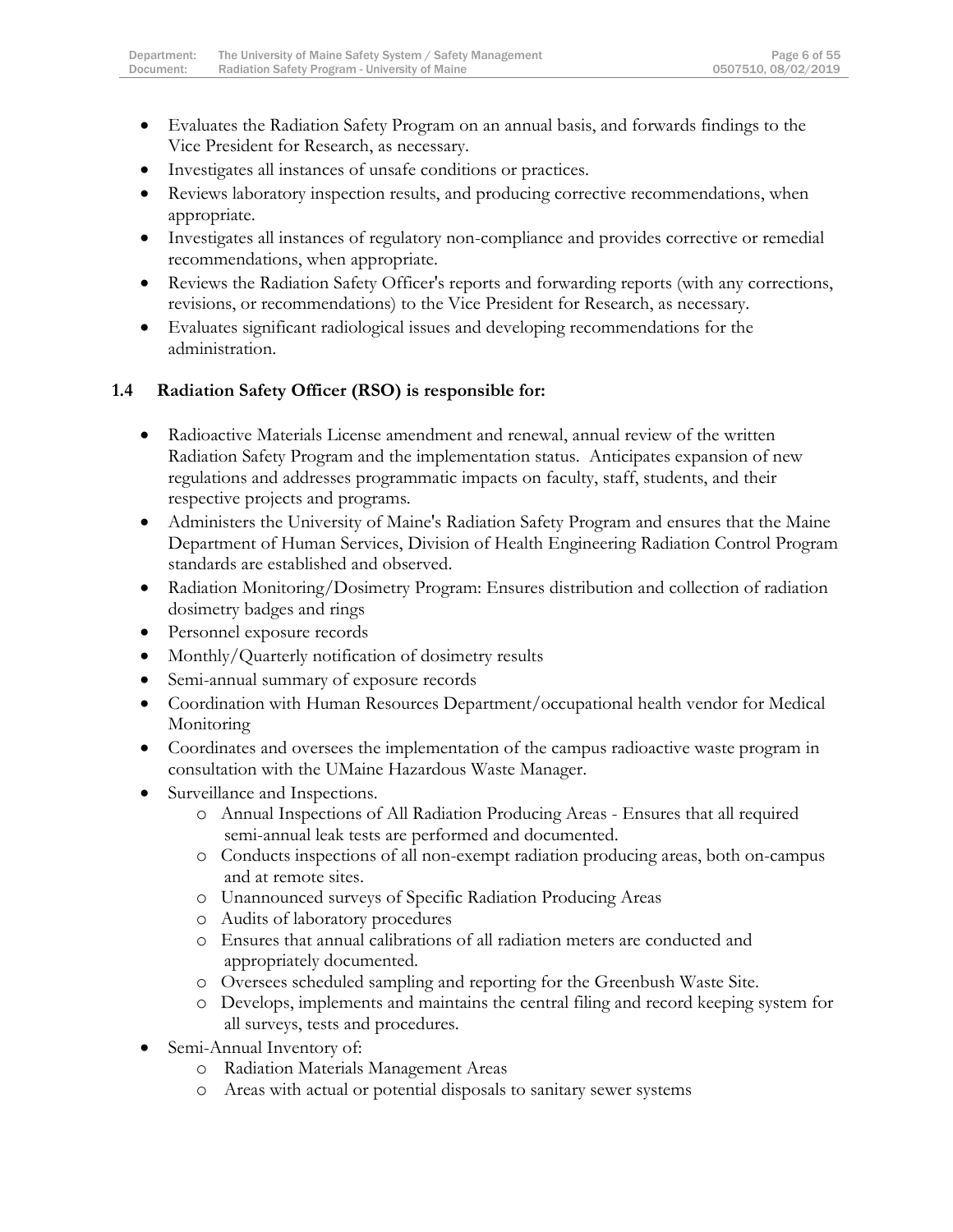- o Sealed sources
- o Radiation producing machines
- o Radiation Materials Maintaining a current inventory of radiation producing substances and any equipment used at the University of Maine. This inventory is to include radionuclides, X-ray machines, electron microscopes, sealed sources and general license devices.
- Completes and files annual radiation waste reports.
- Campus Response or Consultation
	- o Personal Protective Equipment
	- o Engineering and administrative controls
	- o Day to day operation of the Radiation Safety Program and advises the Radiation Safety Committee.
	- o Facilitates involvement in the overall safety program of the Radiation Safety Committee.
	- o Informs users of radioactive materials of applicable State and Federal regulations.
	- o Informs the UMS Director of Safety Management regularly of relevant radiation safety problems and issues.
- Campus Radiation Safety Training Program
	- o Assists in training laboratory personnel and others working with or coming into contact with radioactive substances in the course of their employment.
	- o Training program development
	- o Annual evaluation and revision
	- o Recordkeeping and Retention Establish adequate documentation guidelines and procedures to verify training and retains appropriate records.
- Notification Procedures
	- o Regulatory Notification
	- o Campus notification (Public Safety, Emergency Response Coordinator)
	- o Action Level Reporting
- Controls and manages radiological issues at remote sites (e.g. the Darling Center, FBRI TRC).
- Develops and coordinates safety programs relating to radioactive materials. Specifies reasonable and adequate safety policies based on RSC input, State and Federal regulations and official regulatory guides.
- Ensures compliance with all applicable Federal and State regulations addressing the acquisition, use and disposal requirements related to research employing radioactive material at the University of Maine.
- Writes all required policies and standard operating procedures per agreement with the Greenbush Site Committee.

# **1.5 UMaine Facilities Management:**

- Assists the RSO in all physical aspects of radiation locations on campus with respect to building descriptions, ventilation, plumbing, and any other infrastructure support.
- Adheres to RSO advice, training and support with respect to safe FM operating procedures when maintaining and/or renovating locations where radiation is either stored or used.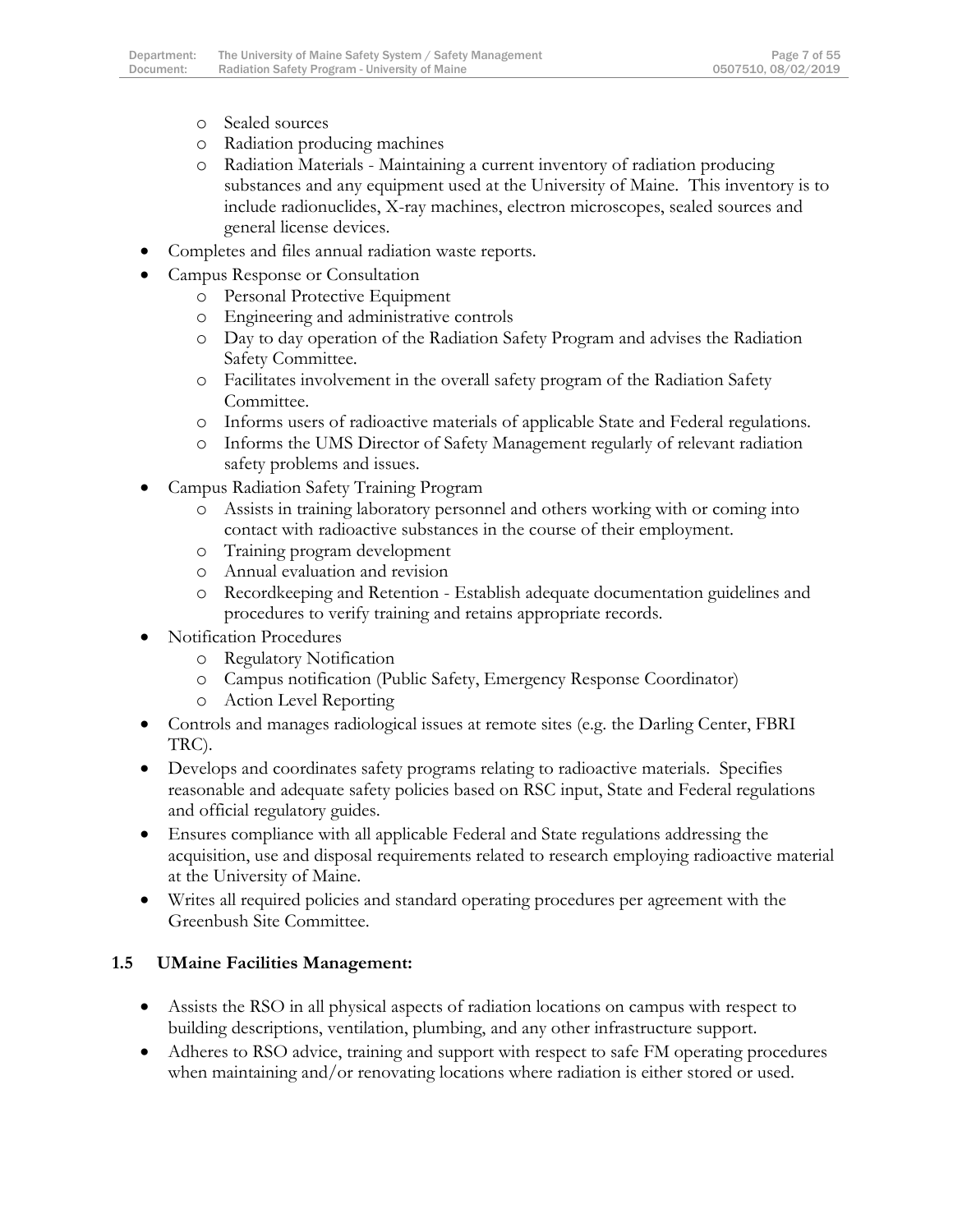### **1.6 Strategic Procurement and Chief Procurement Officer are responsible for:**

The acquisition, through established procedures, of all radioactive material and machines capable of producing ionizing radiation. The purchasing agent is assisted by the RSO in determining that the person ordering radioactive material is authorized and approved by the RSC to possess such material or device.

### **1.7 Managers, Supervisors, and Authorized Users**

Authorized users include principal investigators and supervisors who have been formally approved for the acquisition and use of radioisotopes or radiation producing equipment by the University. The Authorized User assumes ultimate responsibility for radiological safety and regulatory compliance for all areas, materials and individuals under their control or supervision. Failure to maintain adequate safety and regulatory policies, procedures and records will result in suspension of radiation use privileges. Specific Authorized Users:

- Regularly inspect their areas for contamination and maintains appropriate records.
- Ensure that radioactive materials in their possession are properly secured against unauthorized removal when not in use.
- Ensure that the use of radiation by persons under their supervision is in accordance with NRC, RCP and RSC regulations.
- Ensure that they, and all individuals under their supervision (when appropriate), wear personal monitoring devices.
- Maintain an accurate inventory of the identity, quantity and location of all radioactive materials and radiation producing machines in their possession.
- Correct violations or unsafe situations which occur in areas or among individuals subject to the Authorized User's control. *Note:* **Failure to correct violations or repeat violations may lead to suspension or revocation of radiation use privileges.**
- Train all persons using radiation to follow the safety procedures and regulations listed in this document and maintain appropriate records.
- Use only those isotopes (and quantities), sources and radiation producing equipment approved by the RSC.
- Performs or causes to be performed routine contamination surveys and maintaining appropriate records.
- Ensure that all personnel are registered with the RSO prior to working with radiation. Notify the RSO when any individual terminates work at the University of Maine.
- Notify the RSO when planning to use new space for radioactive work or when laboratory space is no longer used for radioactive work.
- Provide suitable radiation detection instruments (survey instruments). These detectors must be calibrated annually and must be in good working order.
- Provide adequate shielding and other personal protective equipment.
- Provide for disposal of all radioactive waste prior to termination of employment at the University of Maine.
- Use radiation only for non-human applications (except Cutler Health and the Dental Clinic).
- Notify the RSO of any transfer of radioactive material to another University of Maine location.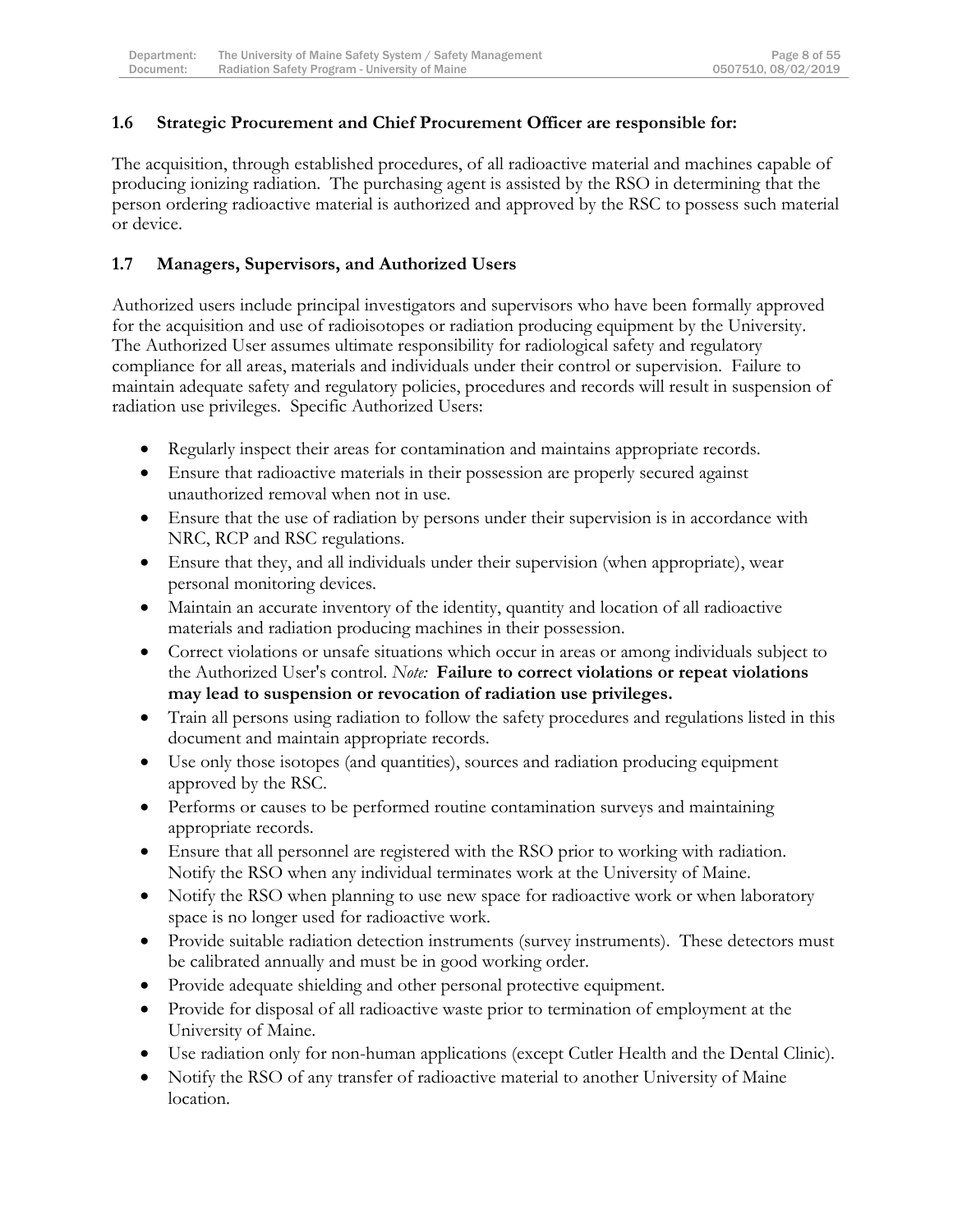- Notify the RSO of any planned shipment of radioactive material via a common carrier. The RSO must approve any such shipment.
- Remediate and document any contamination > 50 DPM above background. The RSO will advise and assist with any contamination problems.
- Maintain records including names and contact information of individuals working with radiation, used in the laboratory issues. For example:
	- o Working rules and laboratory policy
	- o Use of survey meters or other detection equipment
	- o Proper handling and dilution techniques
	- o Proper use of personal protective equipment
	- o Proper use of engineering controls
	- o Proper spill clean-up methods and materials
	- o Proper storage and labeling of radioactive materials
	- o Standard (protocol and isotope specific) operating procedures

# **1.8 University of Maine Employees and Students:**

- Registers with the RSO as a Radiation Worker.
- Reads, understands and follows this manual
- Diligently follows all instructions and operating procedures.
- Attends all required training sessions.

### <span id="page-9-0"></span>2 Radiation Safety: General Considerations

As radiation is not visible, a number of different but related approaches must be taken to ensure human health and protection of the environment. These approaches are described below, and in more detail in subsequent sections.

These procedures apply to all individuals, departments, and locations at the University of Maine (including remote sites) that receive, possess, use, transport, or dispose of radioactive material.

# **2.1 Authorized Users - Conditions for Licensing and Registration**

Individuals wishing to be approved for the acquisition and use of non-exempt radioactive material must apply to the Radiation Safety Committee (see Appendix A - Authorized Isotope User Application). This application must be approved whether the materials are procured by purchase, inheritance, loan, or gift.

The applicant must directly supervise the project involving radioactivity, and is responsible for its safe conduct within the parameters set by the authorizing application, the requirements of this manual and regulations 10 CFR Parts 20, 30-33 and the State of Maine Rules Relating to Radiation Protection (SMRRRP) Sections C, D and N.

Any Authorized User found to be willfully or negligently violating University, NRC or State regulation governing the use of radioactivity may have approval revoked or suspended. The RSO has the University Administration's authority to immediately stop any operation posing an immediate threat to human health or the environment.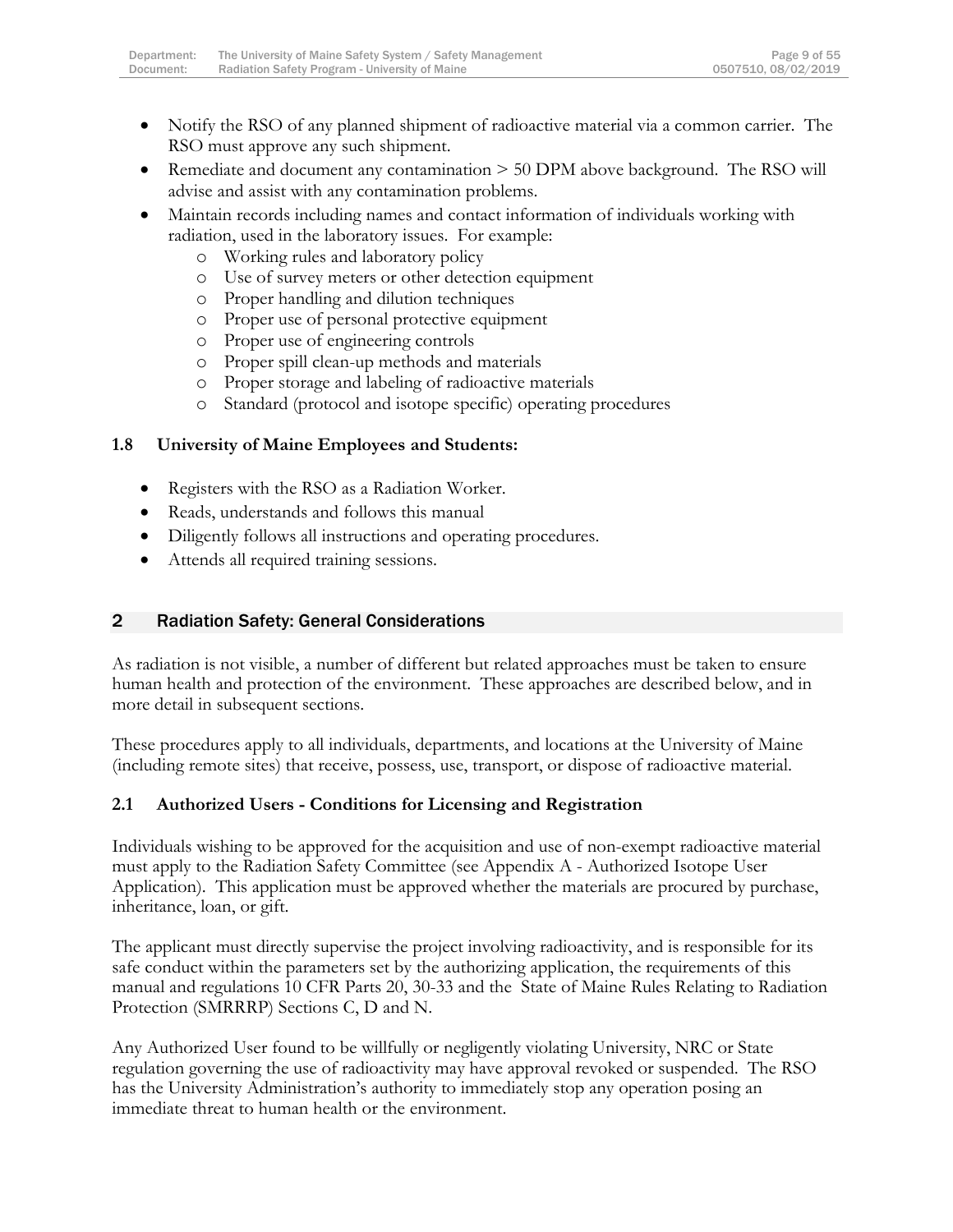The RSC has adopted the following guidelines for addressing problems that may arise in radiation areas:

- The RSO investigates and reports findings to the RSC.
- The RSC investigates further and forwards recommendations to the Vice President for Research
- The Administration takes the action necessary to correct the problem and reports such action to the RSC.
- 2.1.1 Temporary Inactive Status of an Authorized User Laboratory

An Authorized User may choose to temporarily transition their laboratory into an "Inactive" status during anticipated periods when no radioactive material will be received, possessed, used, transported, or disposed (suggested minimum, six months). During "Inactive" status the following radiation safety requirements will be suspended:

- Mandatory Laboratory Security
- Dosimeter Receipt and Exchange
- Inspection Questionnaire Responses
- Survey Meter Calibration

NOTE: In order to maintain "Authorized User" status the individual must ensure that all required radiation safety training is current as noted in this program. Failure to maintain training will result in revocation of "Authorized User" status and will require re-application as outlined within.

An Authorized User may change their laboratory to "Inactive" status simply by notifying the Radiation Safety Officer (RSO). Returning to "Active" status can be accomplished within 1-2 days by:

- Notifying The RSO
- Maintaining Laboratory Security
- Receiving Dosimeters, As Required
- Receiving Survey Equipment (Loaners are immediately available, while awaiting calibration of the AU's meter  $\sim$  two weeks.)

Authorized Users that do not receive, possess, use, transport, or dispose of radioactive material for periods exceeding 12 months will automatically have their laboratory placed in temporary "Inactive" status.

# **2.2 Engineering Controls: First Line of Defense and Recommended Course of Action**

Engineering controls include shielding, authorized fume hoods, interlocks, etc. Do not perform any radiological task with inadequate or malfunctioning engineering controls. Even with proper shielding, any effective dose can be diminished by minimizing the time of exposure.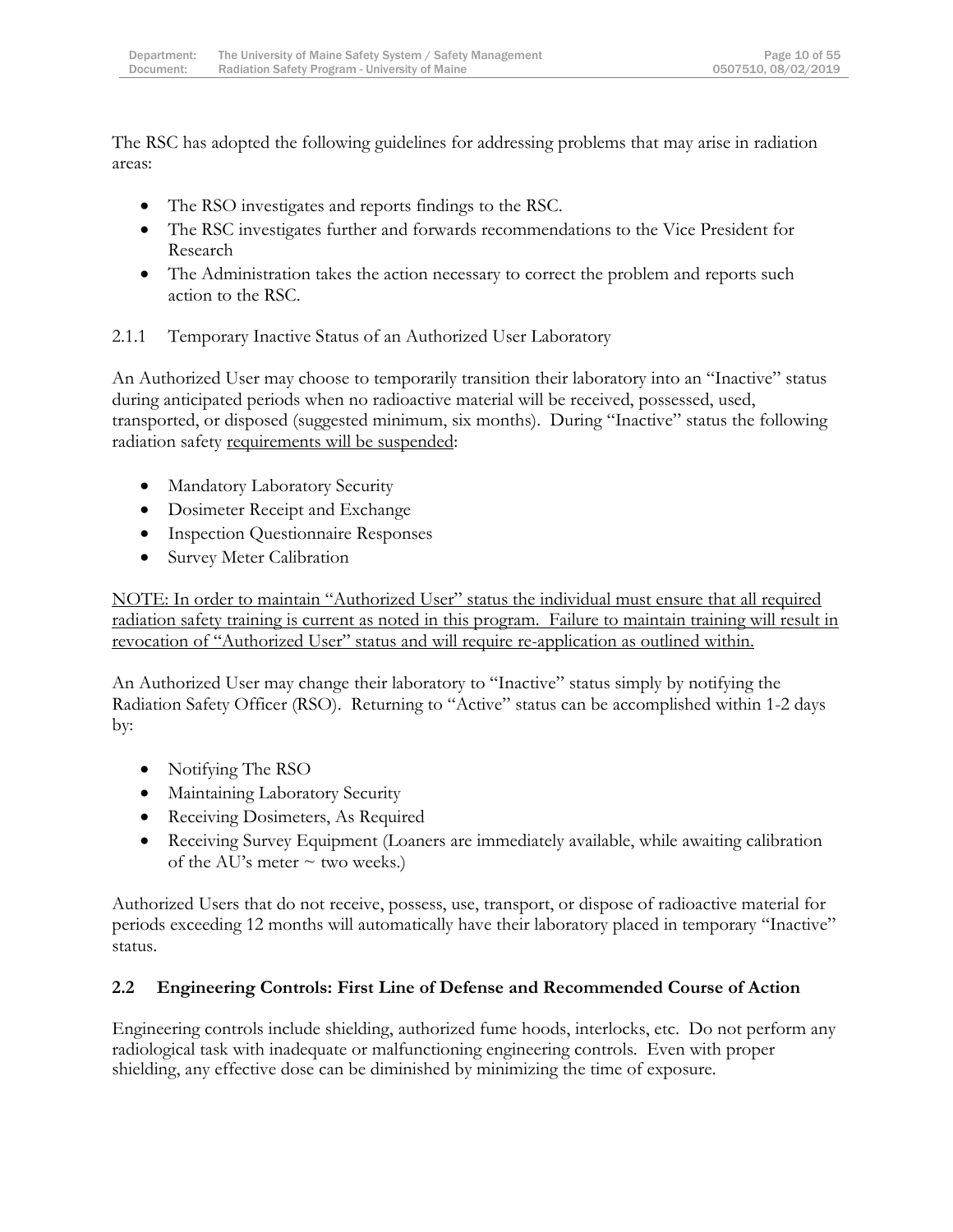### **2.3 Administrative Controls - Second Line of Defense and Recommended Course of Action**

Administrative controls include policies such as material security, the prohibition of eating, drinking or smoking and use of hand held devices such as mobile phones, in restricted areas, training and experience requirements, audits and periodic review.

### 2.3.1 Security of Radioactive Material

All radioactive material MUST be secured from unauthorized use, removal, tampering, and vandalism at all times. Unsecured radioactive materials must NEVER be stored or used in an unrestricted and un-posted room, area or facility. Unsecured material MUST never be left unattended. Restrict radioactive material access from anyone not authorized to use those materials under your UM-issued Authorization to Use Radioactive Materials. If someone seems suspiciously interested in the materials, there location or appears to be making observations or plans to acquire the materials without authorization, contact UMPD. If you see something, say something.

### 2.3.2 Caution Signs and Labels

Every campus location storing or handling radioactivity or radiation producing equipment will be posted with appropriate signage per 10 CFR Parts 19.11 and 20.1901-1905, and SMRRRP Sections D.27-31 and J.2.

#### 2.3.2.1 Radioactive Material Areas:

- Each area will be posted with the "Notice to Workers" Contact RSO for notice which will be provided
- Each container of radioactive material will be clearly labeled with the conventional radiation symbol, the words "Caution Radioactive Material", the identity and activity of the isotope, and the date.
- Each area will post the appropriate emergency phone number and emergency contacts.
- Each restricted area shall be labeled as such, including the words "Caution Radioactive Material: NO eating, drinking or smoking.
- All radiation work areas in restricted areas will be clearly defined. All work in these areas requires the use of personal protective equipment, badges (when deemed appropriate by RSO), etc.
- The RSO will provide the appropriate signage for lasers, X-ray machines, and electron microscopes.
- All radioactive material storage areas (refrigerators, cabinets, etc.), must be labeled as such: "Caution Radioactive Materials".

*Note:* Radiation labeling is not required for typical laboratory containers (flasks, beakers, eppendorf tubes) when used transiently in the user's presence.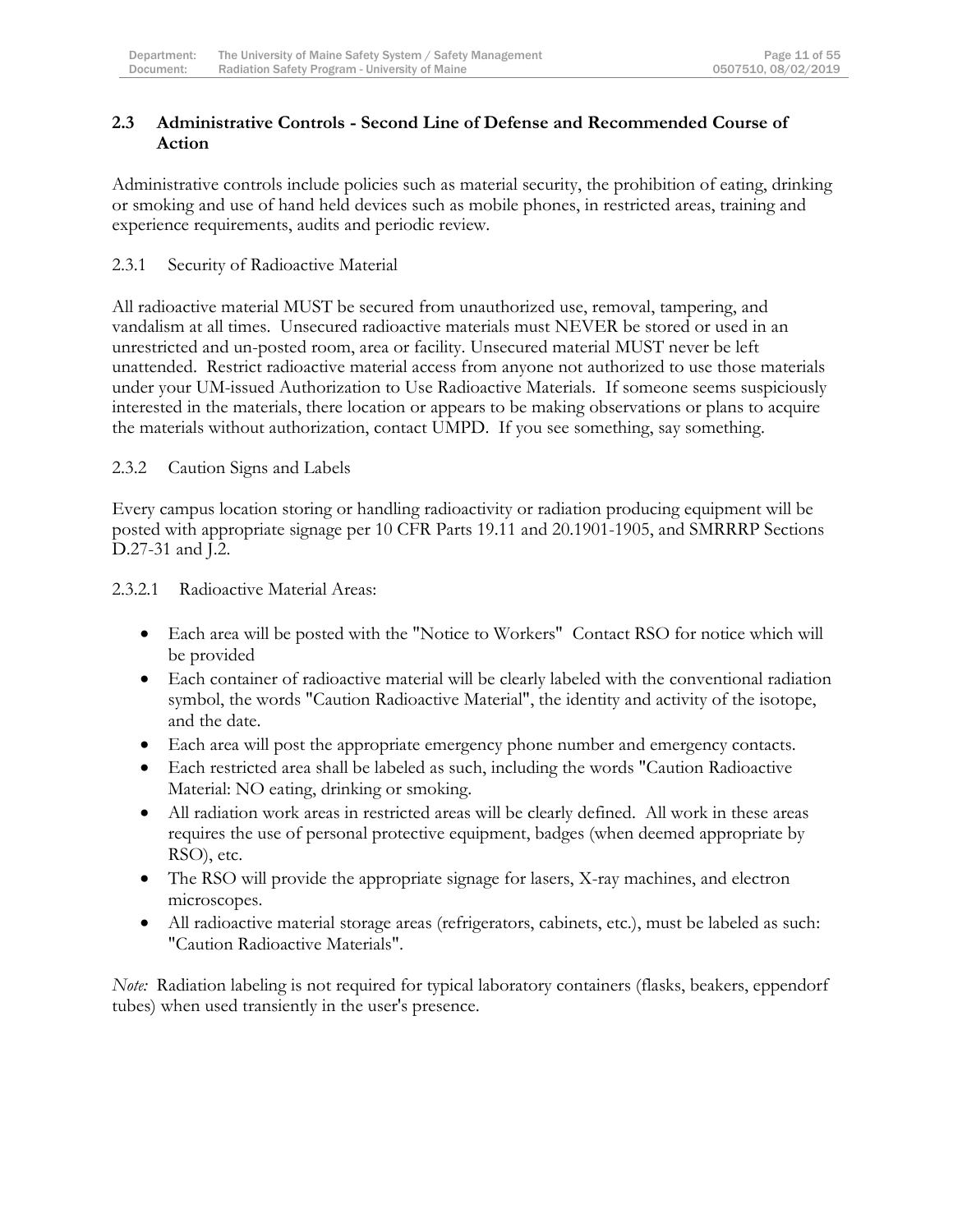### 2.3.2.2 Radiation Producing Machines

All radiation producing machines and areas must be secured against unauthorized use and properly posted. Contact the RSO for signs and labels which will be provided.

#### 2.3.3 Incident Preparedness

Each radiation worker must be prepared to cope with incidental spills or accidents. This preparation must include the presence of adequate clean-up materials and training in their use. Each Authorized User must provide the material necessary to remediate any incidental spill occurring in their area. This typically involves protective equipment, an absorbent, and disposal bags coupled with adequate cleaning materials. The RSO is available to assist with major spills.

#### 2.3.4 Personal Protective Equipment (PPE)

Personal protective equipment includes disposable gloves, lab coats, tongs, etc. Gloves and protective clothing must be worn whenever working with radioactive material (other than some sealed sources).

### 2.3.5 Employee Notification

Each radiation area will be posted with a "Notice to Employees" bulletin as required by the State of Maine Standards for Protection Against Radiation.

#### 2.3.6 Eating and Drinking Policy

Eating, drinking and smoking are not allowed in restricted areas. Application of cosmetics is also not allowed in restricted areas. Evidence of eating, drinking, smoking, or cosmetics is not allowed in restricted areas. Failure to abide by this policy may result in suspension or termination of isotope privileges. Coffee cups, soda cans, food wrappers in a trash can, all constitute evidence of infraction. Gum chewing, using cough drops or placing one's pen in their mouth are examples of infraction.

#### 2.3.7 Training and Education

All aspects of the Radiation Safety Program must be understood and diligently followed by all radiation workers. This education must include not only this manual, but the biological effect of radiation, general radiation principles, engineering controls, personal protective equipment, monitoring and surveillance, specific experimental procedures, record keeping, disposal methods, and general regulatory information.

This education is accomplished by scheduled training sessions by the RSO, training in specific procedures by the Authorized Users and reading printed material. Training and instruction is an annual requirement for continued radiological work at the University of Maine. Training and education are provided by the RSO and the Authorized User.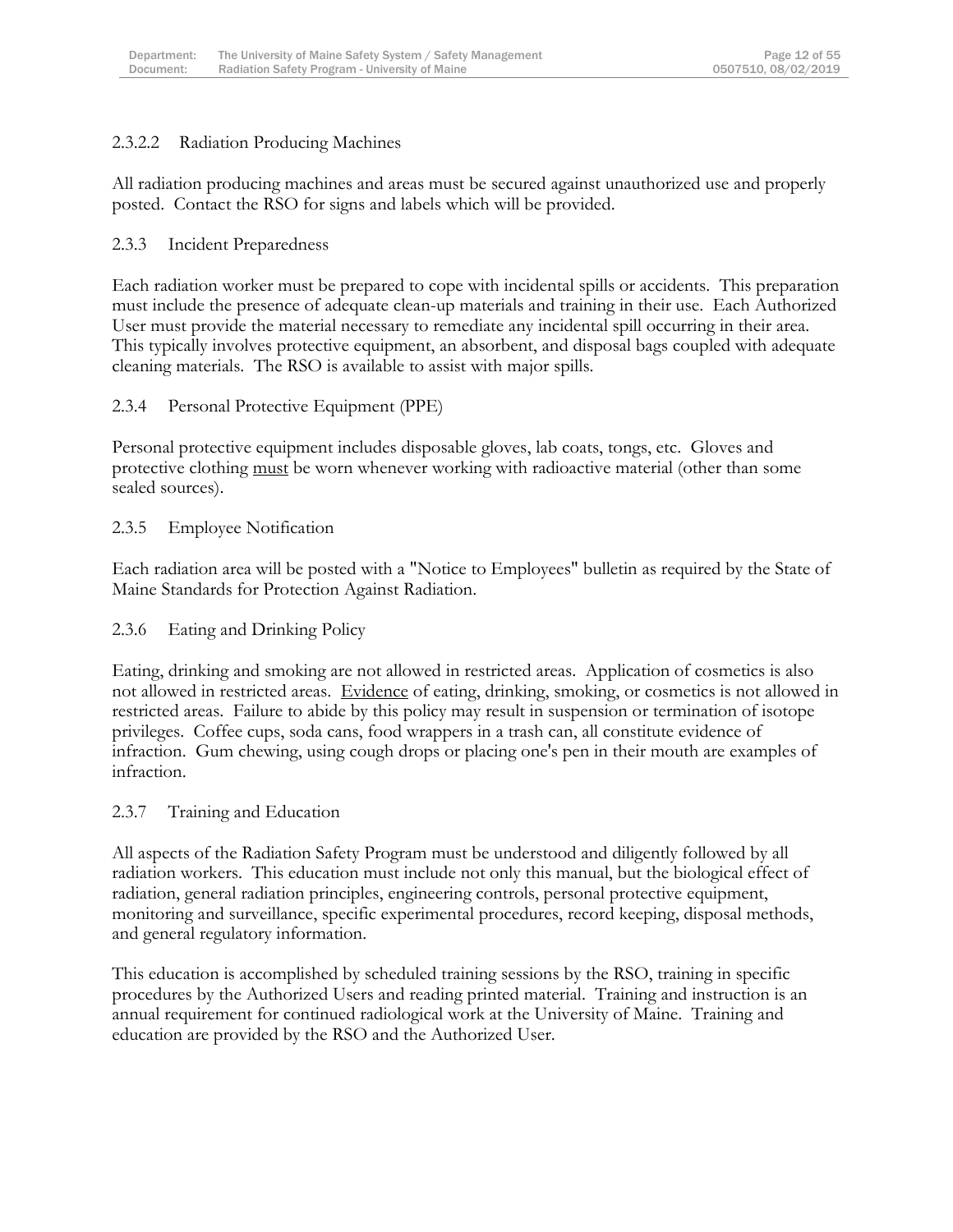### 2.3.8 Reallocated Equipment

Reallocated equipment must be decontaminated prior to removal from the restricted area.

#### **2.4 Radiation Monitoring Instruments**

#### 2.4.1 Radiation Monitoring Equipment Selection

The RSC or RSO, as appropriate, will review and approve radiation monitoring instrumentation based on the following criteria to assure that it will be appropriate during licensed activities. The RSC may decide in its review of technology or appropriate instrument calibration that selection criteria or calibration practices require adjustment based on accepted health physics practices or standards. Following such RSC decisions results/requirements will be published in the radiation safety manual.

| Portable Instrument Selection Criteria for Contamination and Ambient Radiation Surveys |           |                                               |                   |
|----------------------------------------------------------------------------------------|-----------|-----------------------------------------------|-------------------|
| <b>Detectors</b>                                                                       | Radiation | <b>Energy Range</b>                           | <b>Efficiency</b> |
| GМ                                                                                     | Alpha     | All energies (dependent on window thickness)  | Moderate          |
|                                                                                        | Beta      | All energies (dependent on window thickness)  | Moderate          |
|                                                                                        | Gamma     | All energies                                  | $< 1\%$           |
| NaI Scintillator                                                                       | Gamma     | All energies (dependent on crystal thickness) | Moderate          |

#### Stationary Instrument Selection Criteria Used to Measure Wipe, Bioassay, and Effluent Samples

| <b>Detectors</b>     | Radiation | <b>Energy Range</b> | Efficiency |
|----------------------|-----------|---------------------|------------|
| Liquid Scintillation | Alpha     | All energies        | High       |
| Counter              |           |                     |            |
|                      | Beta      | All energies        | High       |
|                      | Gamma     |                     | Moderate   |
| Gamma Counter        | Gamma     | All energies        | High       |
| (NaI)                |           |                     |            |
| Gas Proportional     | Alpha     | All energies        | High       |
|                      | Beta      | All energies        | Moderate   |
|                      | Gamma     | All energies        | $< 1\%$    |

#### 2.4.2 Equipment Calibration

Survey instruments used to determine compliance with regulatory requirements will be calibrated periodically by the instrument manufacturer or persons specifically authorized by NRC or an Agreement State. Survey instruments will be calibrated at least annually (every 12 months), unless otherwise specified by regulation or license condition.

#### **2.5 Personal Protective Equipment**

#### 2.5.1 Selection and Use of Equipment

Personal protective equipment includes disposable gloves, lab coats, tongs, etc.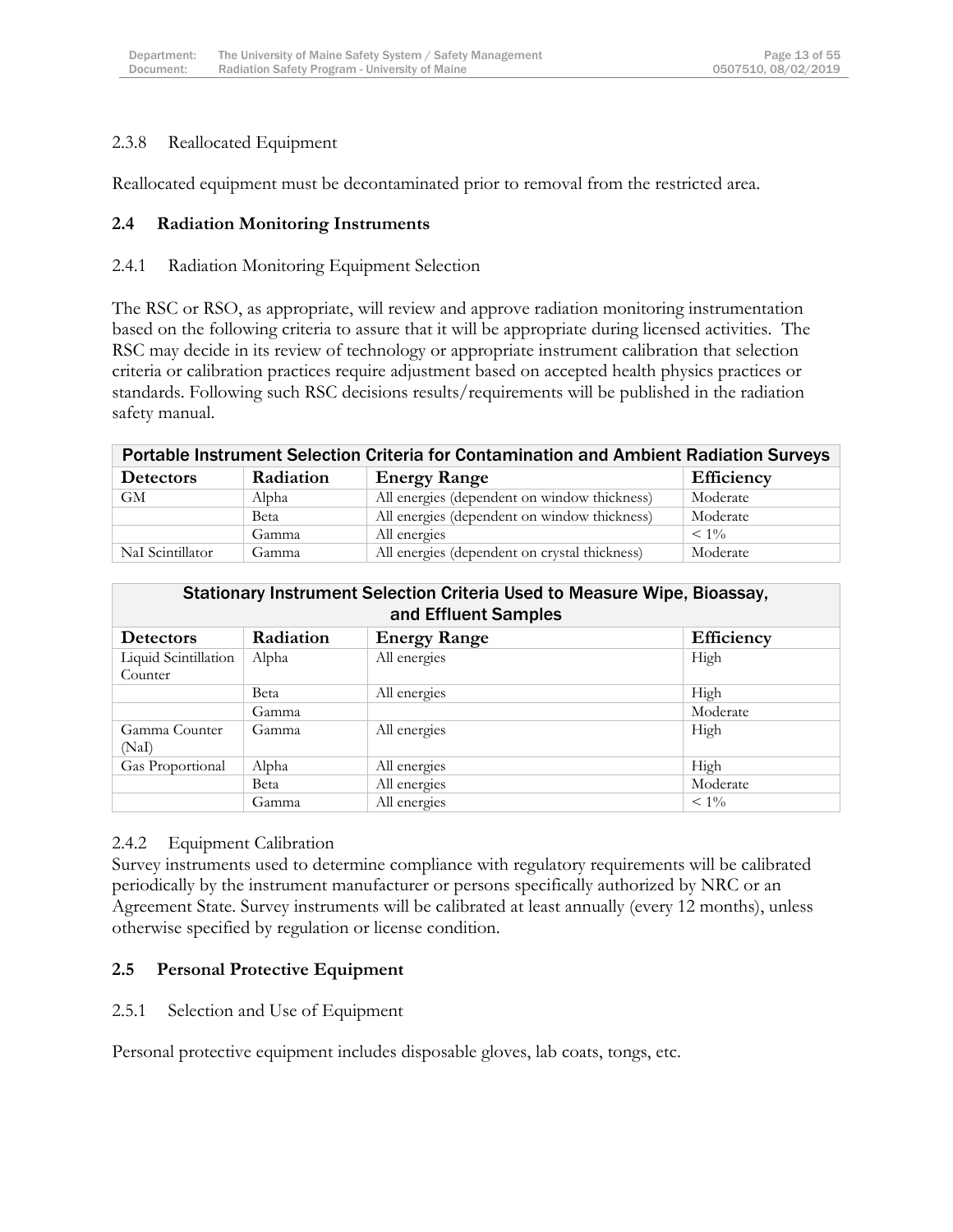### 2.5.2 Gloves

Gloves <u>must</u> be worn whenever working with radioactive material (other than some sealed sources).

### 2.5.3 Clothing

Individuals working with radioactive material are required to wear protective garments to prevent contamination of the body or street clothes. The typical lab coat is considered a minimum fulfillment of this requirement. Additional protective equipment or garments, commensurate with the potential hazard, may be required as determined by the RSO.

#### 2.5.4 Respiratory Protection

No respiratory protection may be used without prior RSO authorization and consultation with Safety Management.

### 2.5.5 Personal Protective Clothing Monitoring

Care and maintenance of lab coats is the responsibility of the owner.

### 2.5.6 Purchase and Replacement

The Authorized User will provide lab coats for staff. Students are generally required to purchase their own. All other PPE is provided by the Authorized User (gloves, vests, etc.).

# **2.6 Laboratory Surveillance**

Regular surveys for radioactive contamination are an essential element of the Radiation Safety Program. Contamination can be present on (or in) instruments, on floors, bench tops, door knobs and ventilating systems. Such contamination must be located, identified, quantified and remedied. These procedures are necessary to limit both internal and external dose.

For the purpose of this section, the term surveillance means the observation of radiological conditions in restricted areas by the person who performs the routine radiation and contamination surveys. This surveillance is one of the more important aspects of any radiation safety program.

Through organized, periodic and scheduled surveillance personnel acquire the detailed knowledge necessary to: 1) identify ways of preventing or minimizing occupational exposure; 2) select appropriate times for performing radiation safety measurements; and, 3) to adequately prepare for emergency conditions.

The surveillance program should include the following:

- Regular inventory of radioactive material, including identity, location and disposition
- Frequent audits of radiation safety procedures (an agenda point at each lab meeting, for example)
- Comparison of the amount of material in use with possession limits
- Discussion with personnel to ensure continued awareness of safety procedures and adequacy of training and instruction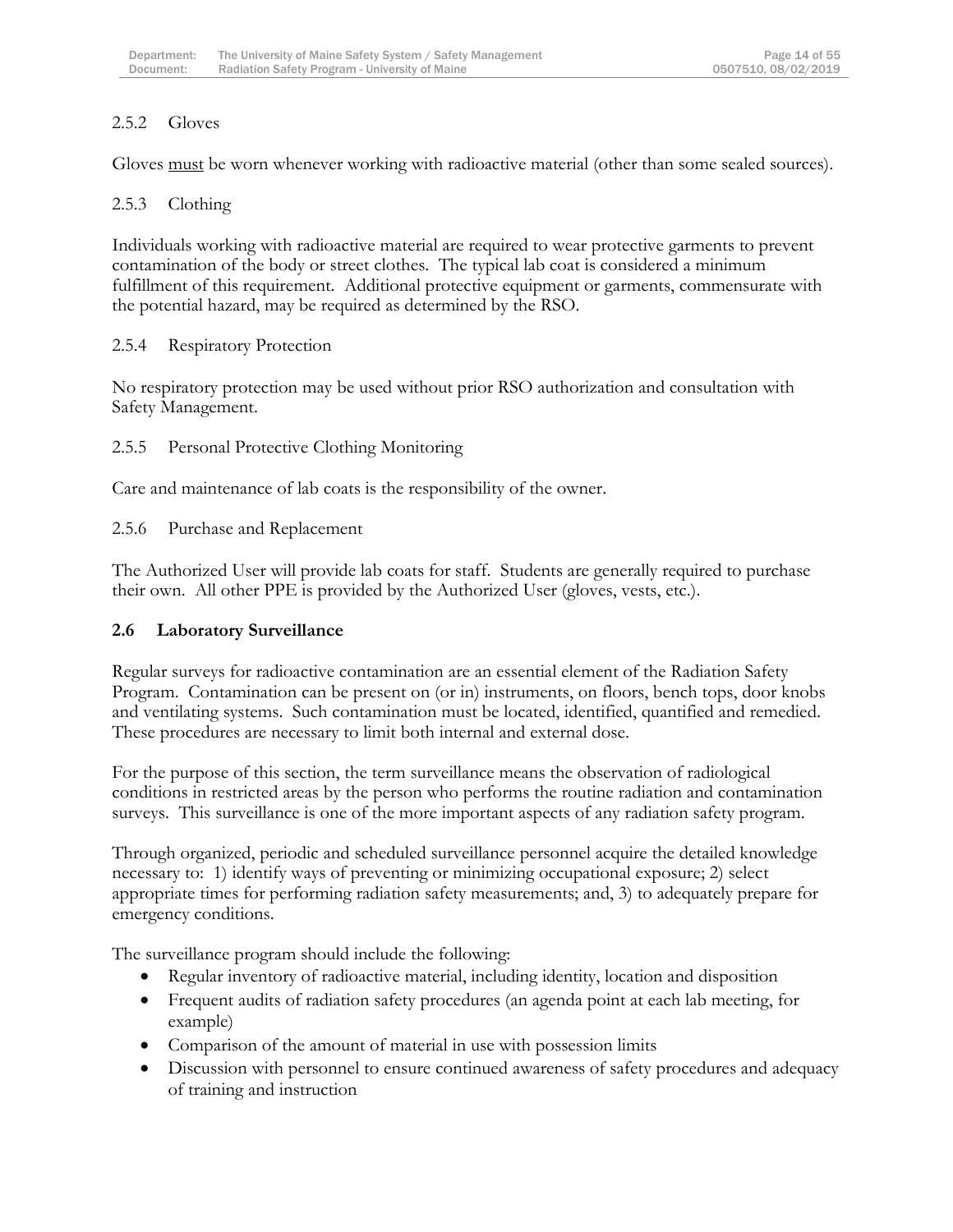- Evaluation of the adequacy of existing engineering controls
- Evaluation of spill or incident response equipment and materials
- Evaluation of procedural changes.

Monitoring and surveillance mean actual tests for the presence of radiation in an area in addition to dosimetry and continually evaluating the operation of the Radiation Safety Program as a whole. These activities take the form of wipe tests, surveys, dosimetry badges, inspections, audits and periodic review. Monitoring and surveillance methods and schedules are detailed within.

### 2.6.1 Survey Schedules

Each laboratory must perform and record contamination surveys weekly when isotopes are in use. In addition, surveys must be performed immediately following use of one millicurie or more.

When isotopes are not in use for a period of one week or longer, surveys need not be performed. The statement "No isotopes in use (date)," must be entered in the survey log book.

Although survey records must be retained by the Authorized User for three years, the RSC recommends permanent retention. Each registered, active (having isotope usage: receipts, use or waste during a quarter) performance area will be inspected quarterly.

The RSO will (periodically) perform random confirmatory contamination surveys during scheduled and unscheduled inspections.

#### 2.6.2 Survey Areas

Equipment Survey:

Prior to the transfer of potentially contaminated equipment or instruments from a restricted to unrestricted area, surface contamination surveys must be conducted, and records maintained.

The Authorized User is responsible for performing, or causing such surveys to be performed, and maintaining accurate records. Some examples include the transfer of a microfuge from a hot lab to an undergraduate teaching lab, or the transfer of a scalpel from a hot lab to a greenhouse or hatchery.

Sealed Sources:

Non-exempt sealed sources shall be wipe tested by the RSO. Sensitivity of the assays will be such that activities equal to 5 nanocuries can be detected. Activities greater than 5 nanocuries will result in the decontamination and return to the manufacturer of the source. A report of such contamination will be sent within five days to the SMRRRP. The RSO shall develop and maintain a complete inventory of all non-exempt sealed sources.

- For non-exempt, beta or photon emitting sealed sources, six-month wipe (leak) tests are required.
- For non-exempt, alpha emitting sealed sources, 3 month wipe (leak) tests are required.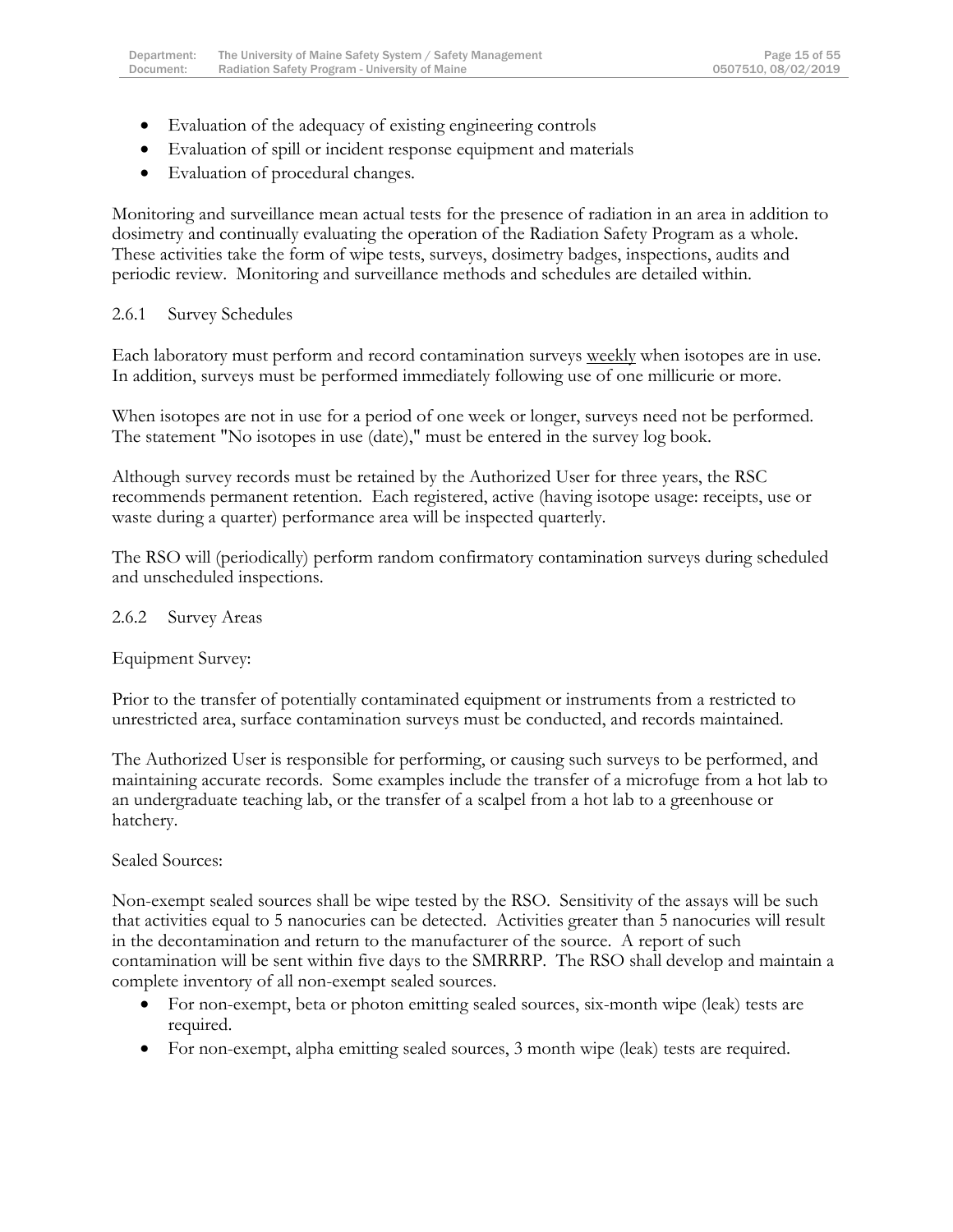### 2.6.3 Survey Methods, Procedures and Audits

#### 2.6.3.1 Removable Contamination

Removable contamination means radioactivity that can be transferred from a surface to wipe test paper or to cleaning implements. Methods and instruments used in surface contamination surveys should be sensitive enough to detect the nuclides being monitored. For low energy beta (C-14, H-3), alpha, and low energy gamma and X-ray emitters, liquid scintillation or gamma counting is required.

The preparation of wipe-tests may be preceded by an initial survey with a thin-end-window detector in order to:

- Ensure that contamination levels are safe for wipe-testing,
- Diminish the chances for inadvertent spreading of the contamination, and
- To determine those areas requiring greater attention for wipe-testing.

Wipe-test records must include the following information:

- Contamination levels in DPM (requires instrument calibration),
- Make and model number of the survey instrument,
- Sample and background counts, counting time, and windows,
- Signature and date.

2.6.3.2 Standard Method for Wipe Tests:

- Use filter paper or cotton swabs, dampened with 70 percent ethanol or de-ionized water.
- Wipe an area of 100 square centimeters, if possible.
- Prepare a blank.
- For beta emitters, use a calibrated liquid scintillation counter (LSC).
- For gamma emitters, use a calibrated gamma counter or LSC.
- Convert CPM to DPM via an efficiency calculation.
- Sign and date the printout, or record results in the wipe test log book.
- Any result greater than 50 DPM above background requires decontamination followed by confirmatory wipe tests.

#### 2.6.3.3 Sealed Sources Wipe Tests

Sealed sources shall be wipe tested in the following manner: filter paper or cotton swab, dampened with ethanol (70%) or de-ionized water and held by forceps or swab handle, will be wiped over the source or the closest accessible surface, according to manufacturer instructions.

#### 2.6.3.4 Fixed Contamination

Fixed contamination is radioactivity remaining on a surface despite repeated decontamination efforts. This situation arises periodically and typically involves complex instrumentation (i.e. centrifuges), floor spills or plumbing. All cases of fixed contamination shall be reported to the RSO. Depending on the nature of the contamination, removal and disposal of the affected material may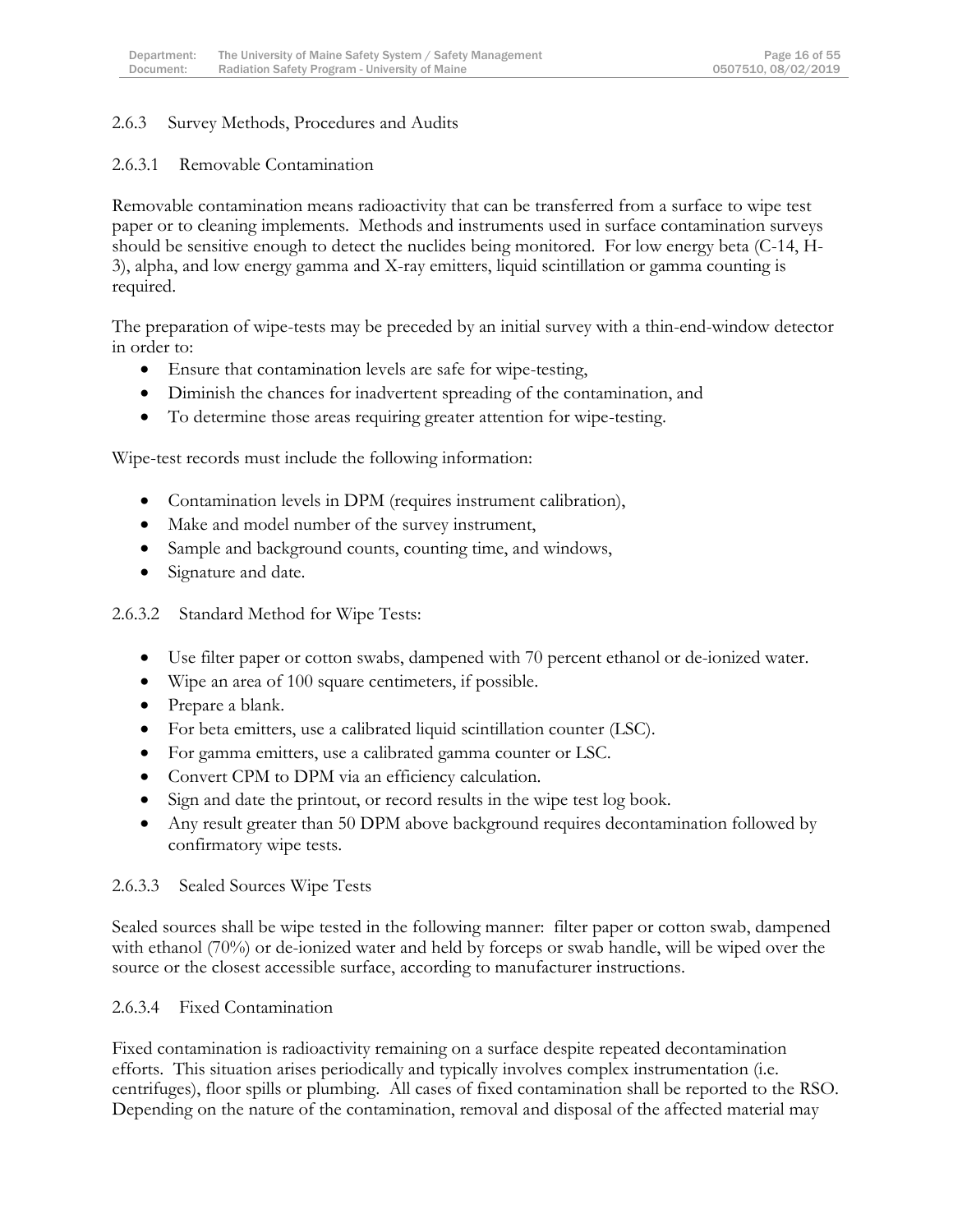be warranted (such as pipes or floor tiles). For short half-life contamination, labeling and shielding for ten half-lives may be adequate. Proper remediation for all fixed contamination shall be determined by the RSO.

### 2.6.3.5 Action Levels

Whenever a survey or wipe test indicates contamination levels greater than 50 DPM (above the blank) on surfaces or equipment, decontamination action shall be initiated. The original contamination and final resolution shall be entered in the survey logbook. Unsuccessful decontamination efforts shall be referred to the RSO.

#### 2.6.4 Special Monitoring Requirements/Bioassays

At present, bioassay is not a requirement of our license. Consider specifying free I-125 conditions for bioassay.

### 2.6.5 Work Site Surveys

2.6.5.1 Performance Area Inspection Schedules (RSO):

- Schedule One: **Annual Inspections**
	- o General License Materials

### Schedule Two: **Semiannual Inspections**

- o Laboratories using sealed source materials
- o Electron microscopes
- o X-ray producing equipment
- o Radioactive Waste Site
- Schedule Three: **Quarterly Inspections**
	- o Laboratories actively using unsealed radioactive materials.

# Schedule Four: **Quarterly and Unannounced Inspections**

o Laboratories actively using radioactive materials, history of repeated violations, or repeated relatively high exposure.

#### 2.6.6 Ventilation Monitoring

Fume hoods will be inspected annually by Safety Management. The minimum acceptable face velocity for a fume hood with sash in the operating position is 100 feet per minute at a sash height of a least 15 inches. Regular confirmation of hood flow and direction should occur prior to any use.

#### 2.6.7 Ingestion and Inhalation

The Radiation Safety Program addresses the issue of internal dose by including firm policy and procedural language designed to eliminate any opportunity for isotope ingestion. (See Eating and Drinking Policy under Administrative Controls)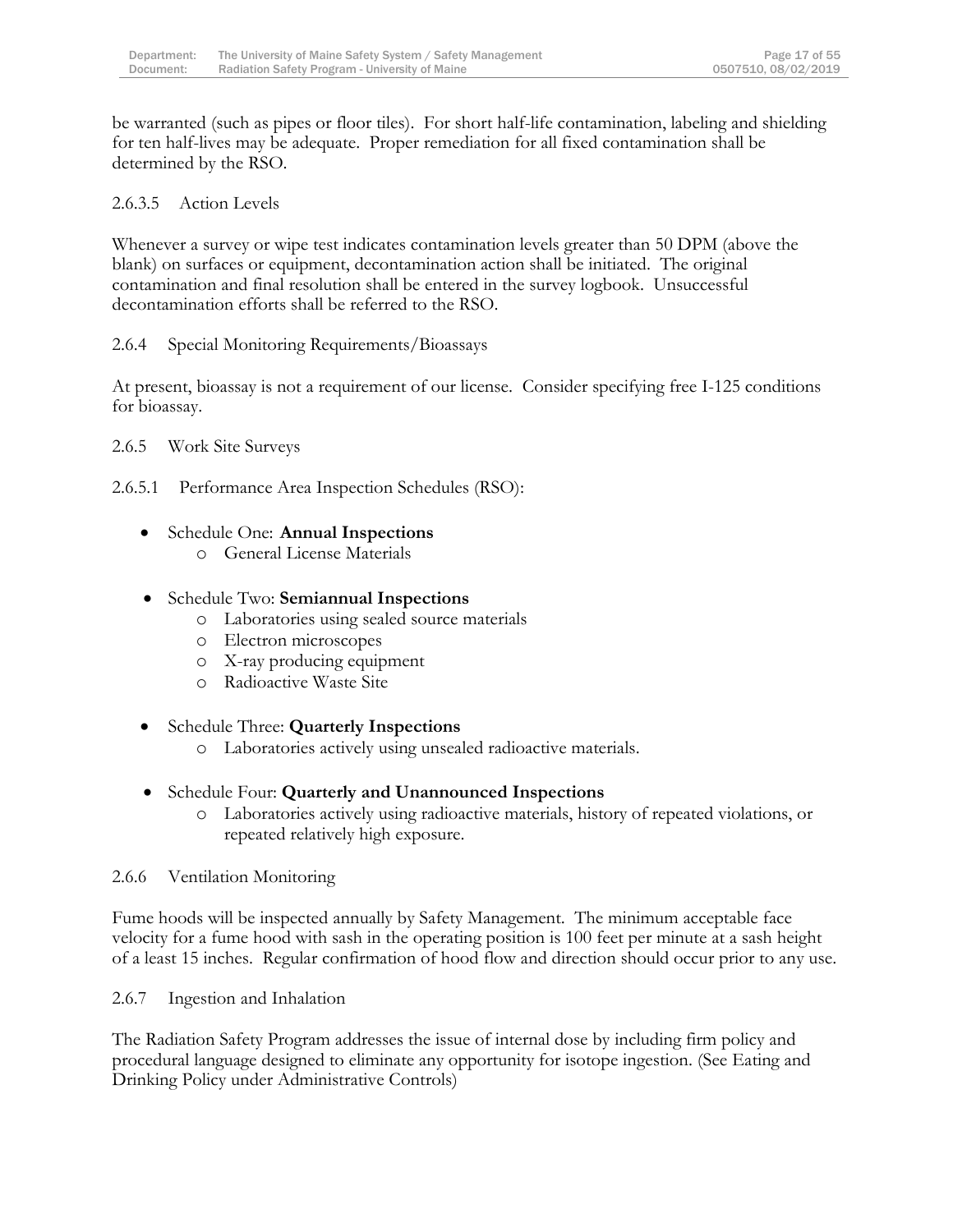In addition, water fountains, food areas, coffee machines, mobile phones located or used near areas where radioactive material is used or stored should be periodically wipe-tested.

Inhalation of airborne radioactive materials is controlled through mechanical ventilation and experimental protocol. When fume hoods are necessary to protect workers from unsealed radioactive sources, face velocity measurements shall be performed annually.

# **2.7 Personal Monitoring**

The University of Maine has implemented a personal monitoring program for staff, students and visitors to monitor and record external occupational exposure to radiation as required in *State of Maine Rules Relating to Radiation Protection*, D.18.

### 2.7.1 External Monitoring

Monitoring of external radiation exposure is required for the following individuals:

- Persons using high energy beta emitting radioisotopes ( $> 250 \text{ keV}$ ),
- Persons using neutron sources (thermal, intermediate and fast)
- Persons using open beam gamma, X-ray and X-ray producing equipment.

Area monitoring only, is required for all interlocked, closed-beam analytical x-ray instruments (radioactive material source or equipment producing).

Individuals working solely with Cr-51, S-35, P-33, C-14 or H-3 are not required to wear external monitors.

### Optional Monitoring

External monitoring can be requested by any person working in a laboratory in which x-ray, gamma emitters or energetic beta emitters are used, even if that person does not meet the criteria for required monitoring.

In such a case, the RSO will meet with the worker initially to discuss any concerns the worker has and will then initiate radiation monitoring for the next year. After providing dosimetry for a year, the RSO will meet with the worker again to review doses for the past year and to discuss whether monitoring should be continued.

Monitoring is not generally provided for persons working in laboratories in which only alpha emitters or low energy beta emitters (< 250 keV) are used.

#### External Monitor Badge Rules:

- Badges must be worn at all times when working with ionizing radiation.
- Whole body exposure badges must be worn between the neck and the waist line.
- Wear badges so the name label faces toward the source of radiation.
- Wear ring badges on the hand receiving the greater exposure and under gloves to avoid contaminating the badge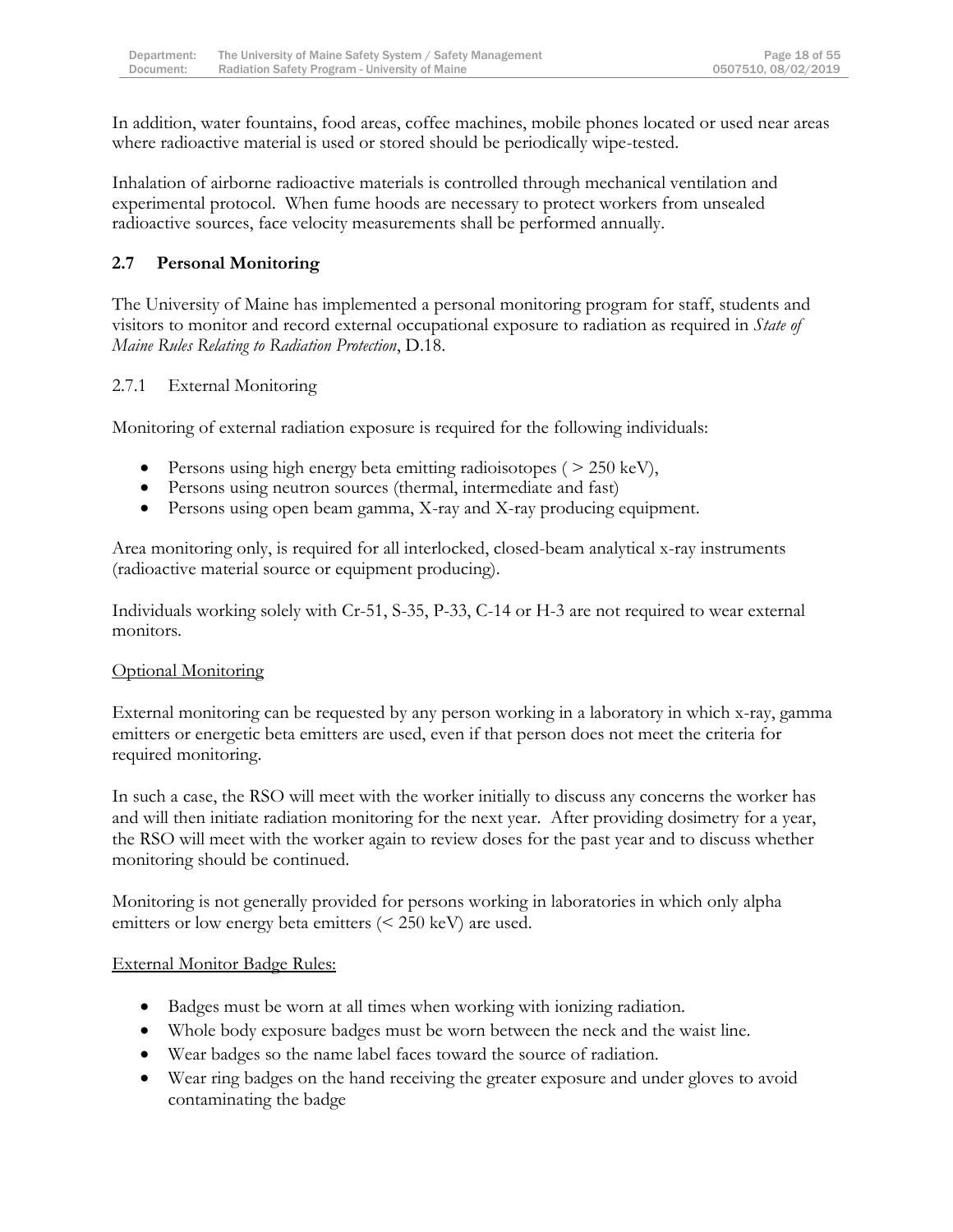- Badges should be worn beneath any lead aprons.
- Notify the RSO immediately if you suspect you may have received an unusual exposure.
- Do not wear badges when you receive medical x-rays or are exposed to other medical sources of radiation.
- If your badges become contaminated, damaged or lost, call the RSO immediately to request replacements.
- Badges are generally exchanged once a quarter, although badges for declared pregnant workers are exchanged once a month.
- Return badges to the central storage location (away from all sources of radiation) promptly at the end of each use to avoid losses/inadvertent monitoring termination.
- Do not take badges home or out of the workplace.
- Badges should not be tested, run through security checks, stored in vehicles.

In addition to quantifying effective occupational dose, badges supply additional benefits:

- Alerting the RSO to equipment malfunction.
- Alerting the RSO to isotope mishandling or inadequate shielding.
- Providing an occupational exposure history for future employment requirements or health issues.

# 2.7.2 Program Management

The personal dosimetry program is managed by the RSO. The RSO maintains all records of occupational exposure.

The University of Maine Radiation Safety Program Action Level for the individual exposure is 10 percent of a quarterly applicable limit, as specified above (SMRRRP D.6.) Action includes a standard investigation report (see Appendix C). Findings and recommendations will be forwarded to the Authorized User, the exposed individual and the RSC.

# 2.7.3 Distribution of Devices

Badges are issued monthly or quarterly depending on application. Safety Management will collect used badges and distribute new ones at the first of each month or quarter (January 1, April 1, July 1, October 1) respectively. Authorized Users must make every effort to have badges available for collection on time. This generally means designating a central location where badges are kept.

# 2.7.4 Disposition of Devices

All monitoring badges will be sent to a NVLAP accredited laboratory for analysis with results reported directly to the RSO.

2.7.5 Occupational Dose Records and History

All program participants having prior workplace radiation exposure must assist the RSO in obtaining prior occupational exposure histories by completing Appendix C - Request for Previous Occupational Exposure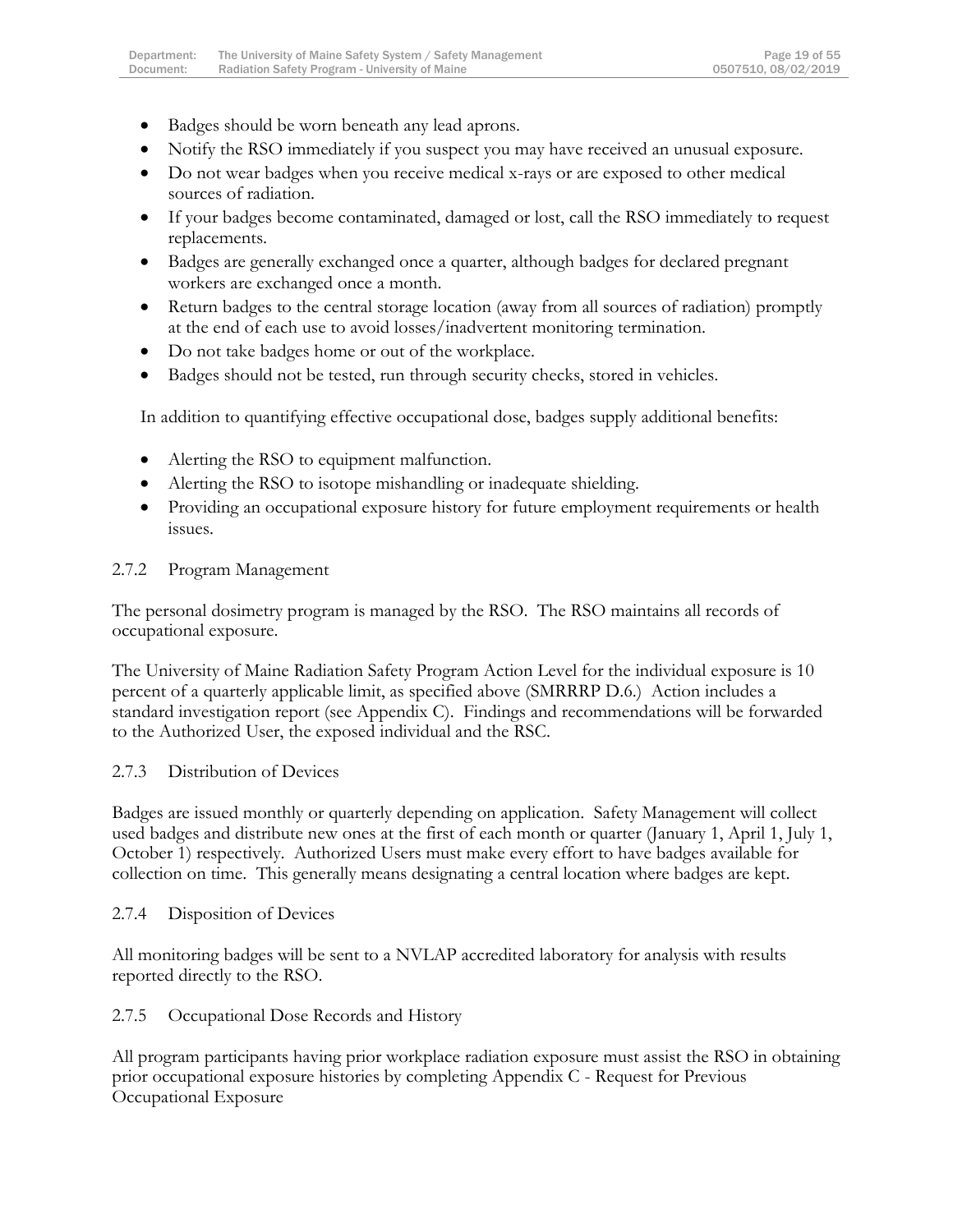### 2.7.6 Access to Dose Records

Annual Occupational Exposure Records (USNRC Form 5) are forwarded to the authorized user for distribution to the individual badged user for respective annual exposures > one percent (1%) of SMRRRP D.6. Additionally, individual exposure records are available from the RSO upon request.

2.7.7 As Low As Reasonably Achievable (ALARA) Program

The University of Maine requires that all persons working with licensed radioactive materials **must** use, to the extent practical, procedures and engineering controls based upon sound radiation protection principles in order to achieve occupational doses (internal and external) that are ALARA. In addition, the Radiation Safety Committee has adopted an ALARA Dose Level threshold of 10 percent of the State of Maine quarterly dose limits. Individuals at the UM who exceed these levels are contacted by the RSO to advise them that some additional effort will be needed to reduce individual doses. Safety Management tracks ALARA thresholds for all individuals issued dosimeters.

# **2.8 Medical Monitoring**

Components of the medical monitoring program include provisions for previous exposure history, personnel dosimetry data, medical supervision subsequent to over exposure or personnel contamination, and work site conditions and procedures evaluation.

2.8.1 Monitoring for Over-exposure

Monitoring for over-exposure is accomplished by personal dosimeter badges or calculation.

#### 2.8.2 Employee Notification

Employees are informed annually of personal dosimeter reports. Employees are informed of any monthly or quarterly over-exposure recorded by personal dosimeter badges. Current and cumulative exposure records are always available to the employee upon request.

Authorized Users are responsible for notifying the RSO of all additions to or deletions from the lists of personnel using radiation.

Employees requiring medical surveillance will be referred to the examining physician by the Office of Human Resources, based on information from the RSO.

#### 2.8.3 Medical Follow-up

Employees will be subject to medical surveillance when the potential exposure to ionizing radiation is such that somatic biological effect, susceptible to medical detection, could occur to the individual. Appraisal shall include acute and chronic exposure evaluation and will consider such variables as source, duration, energy, chemical form, and type of exposure.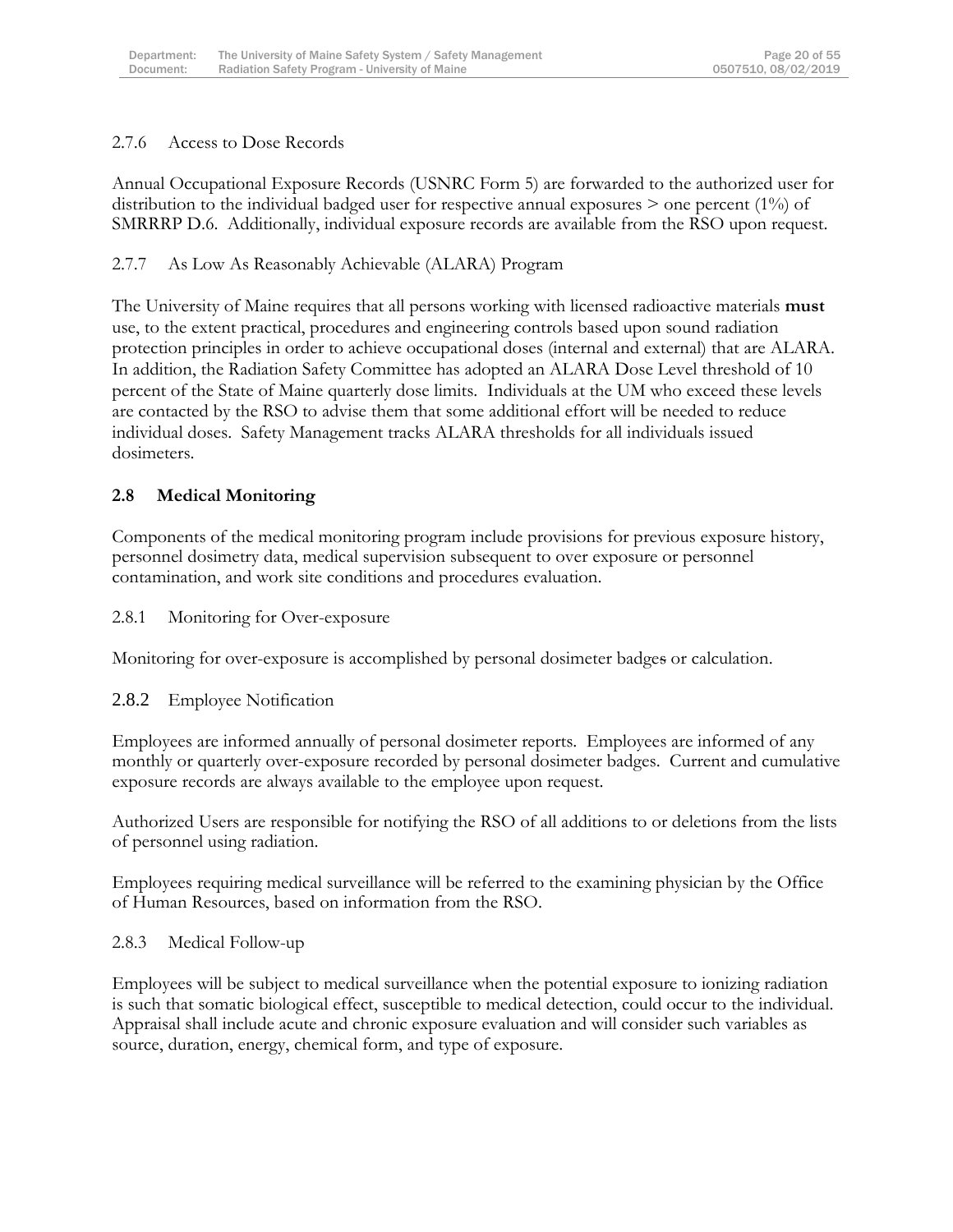#### 2.8.4 Access to Medical Records

Any employee may obtain a copy of his/her radiation directly from the Occupational Medicine provider.

2.8.5 Medical Records Requirements

Radiation test records will include:

- Name and job description of the employee
- Date of the test
- The examiner's name
- Employee's most recent radiation exposure assessment
- Prior exposure history and information of the employee

All radiation and medical records will be maintained for a period of 30 years after termination of employment.

Individual employee radiation and medical test results will be considered confidential, and will be released to another party only upon the signed consent of the employee. A form shall be used for this purpose.

Any employee may obtain a copy of his/her radiation evaluation and medical records upon written request to the Human Resources Department.

Radiation Safety Officer will coordinate with Human Resources Department for Medical Monitoring.

#### **2.9 Maintenance and Renovation Activities in Radiation Areas**

2.9.1 Laboratory Personnel Notification

Laboratory personnel must be notified prior to any maintenance or renovation activity in a restricted area.

2.9.2 Maintenance Personnel Notification

Maintenance personnel must be informed that the maintenance or renovation work will take place in a restricted area.

2.9.3 Janitorial/Custodial Personnel Notification

Custodians will be instructed annually with respect to health and safety issues present in restricted areas.

2.9.4 Supervisor Notification

Supervisors will be notified of any maintenance or renovation work taking place in a restricted area.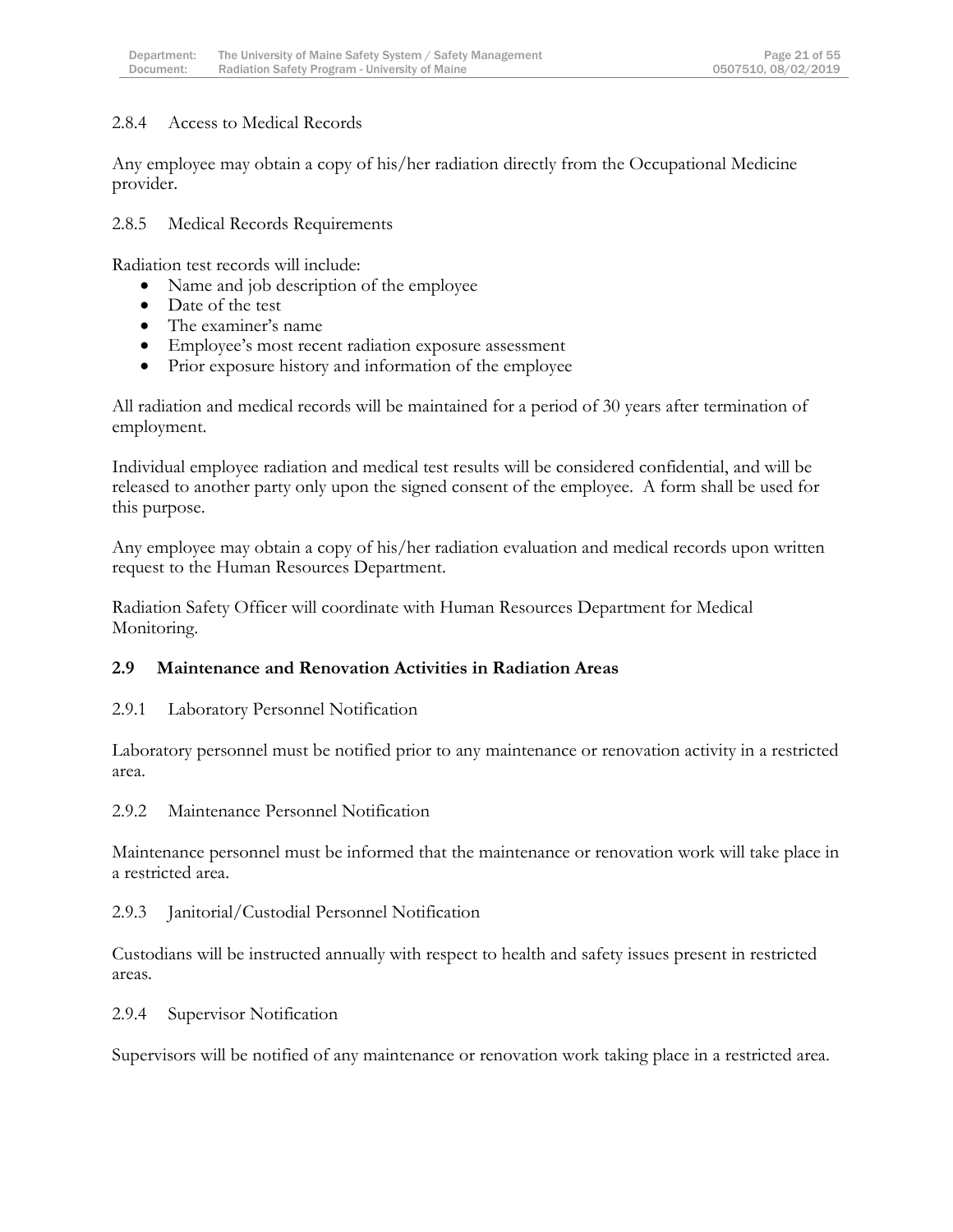#### 2.9.5 Clean-up Procedures for Maintenance Activities

Authorized Users are responsible for ensuring that all areas subject to maintenance or renovation are decontaminated to background levels prior to the beginning of such work. Examples include fume hoods, sinks/traps, bench tops, and floors.

#### <span id="page-22-0"></span>3 Radioactive Material and Sealed Source Management

#### **3.1 General**

These procedures apply to all individuals, departments, and locations at the University of Maine (including remote sites) that receive, possess, use, transport, or dispose of radioactive material.

#### **3.2 Exemptions**

Some sources of radioactive material are exempt from State and Federal regulation. Examples include self-luminous radium dials, samples taken directly from the environment, and certain defined quantities of sealed and unsealed sources (SMRRRP C 2 and 3).

Individuals working with exempt substances do not need to be approved by the Radiation Safety Committee (RSC). Exempt users must follow all of the proper health and safety guidelines outlined in this manual, and inventory and dispose (of) all radioactive material accordingly. Exempt quantity radioactive isotopes are included in an annual isotope inventory. Individuals and laboratories using only exempt quantities of isotope may still be inspected by the Radiation Safety Officer.

#### **3.3 Registration Requirements**

#### 3.3.1 Radiation Material Management Areas (RMMA's)

All campus locations where radioactive material is to be stored or handled must be registered with the RSO and approved for this use (see Appendix A - Authorized Isotope User Application and the Authorized Isotope User Approval).

#### 3.3.2 Laboratory Workers

All individuals working with or near radioactive materials or radiation generating equipment who are likely to receive a dose in excess of 10 percent of the applicable levels listed in section 6.6.3 must register with the RSO. These individuals must receive a personal dosimeter, along with training and instruction on isotope use. Women working with exposure to radiation sources that are or may become pregnant are encouraged to notify the RSO in writing to declare the pregnancy.

#### 3.3.3 Inventory

The RSO will inventory generally licensed devices annually, sealed sources and X-ray machines semiannually and unsealed radioactive material quarterly. Authorized Users must always maintain an up to date, accurate inventory of all sealed sources, X-ray machines, and radioactive material (including identity, activity, and disposition). Inventory is listed under "Responsibilities: Authorized Users".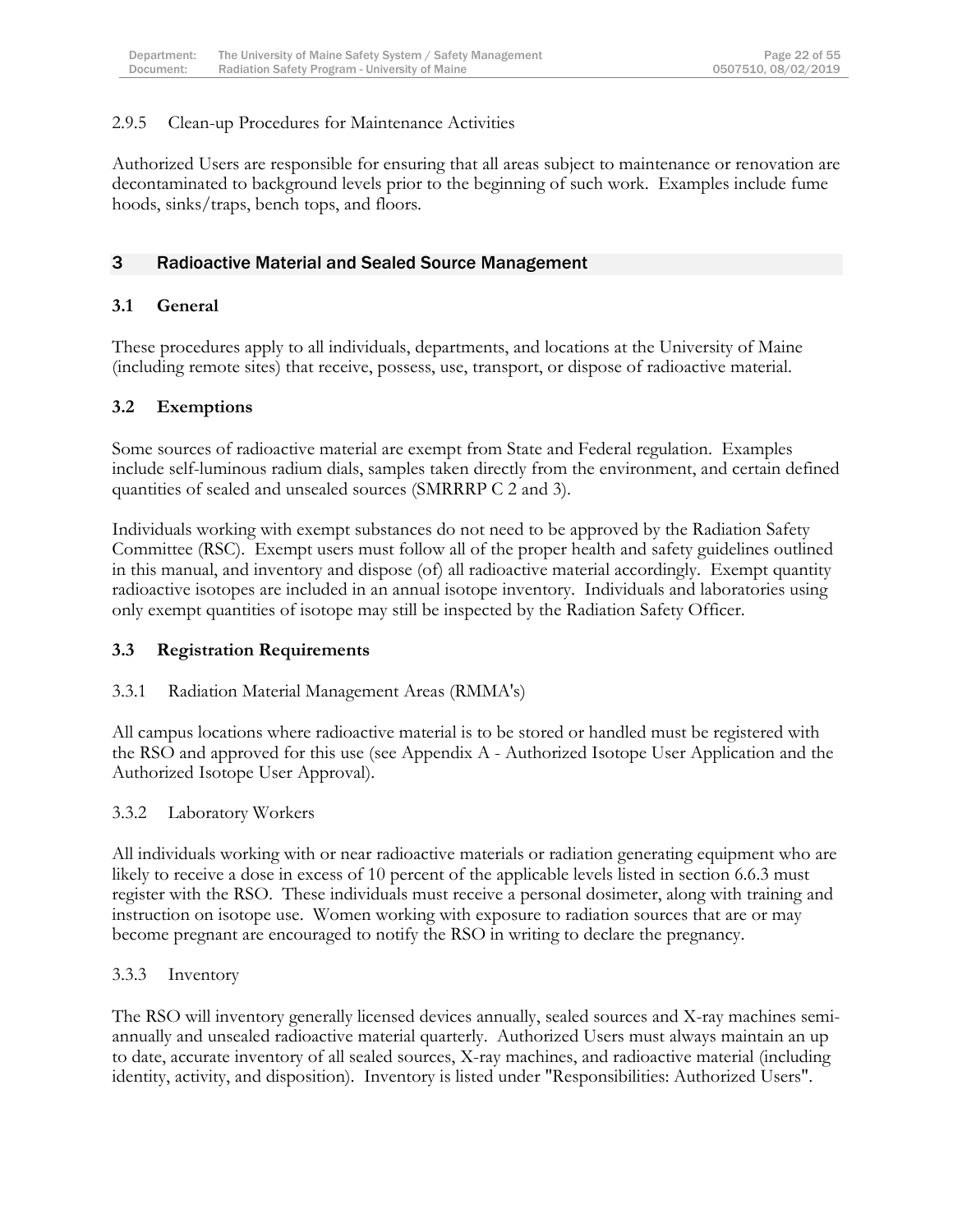#### **3.4 Procurement Procedures for Radioactive Materials and Sealed Sources**

#### 3.4.1 Ordering Materials

Only those individuals authorized by the RSC may order radioactive materials. The Authorized User is responsible for ensuring that only those isotopes and quantities allowed to be in his/her possession are ordered.

#### 3.4.2 Receipt and Opening of Containers

Each incoming package of vendor purchased radioactive material will be shipped directly to the Radiation Safety Officer (RSO) in Safety Management. Reactive materials will then be released to authorized users and must be logged in when received. The date, isotope, and activity shall be recorded as part of the laboratory's inventory (see Appendix E - Isotope Receipt Form; or Radionuclide Receipt, Utilization, and Disposal Record form).

When receiving radioactive shipments, the following procedure must be carried out:

- Appropriate personal protective equipment must be worn (disposable gloves, lab coat, etc.)
- Radiation badges, if appropriate, must be worn.
- Measure the exposure rate from a distance of one meter, then at the package surface. If the exposure rate is higher than the values listed below, secure the package and notify the RSO.

| <b>Transportation Index</b> | Exposure Rate (mR/h) |         |
|-----------------------------|----------------------|---------|
|                             | 1 Meter              | Surface |
| White I                     | Background           | < 0.5   |
| Yellow II                   |                      | 50      |
| Yellow III                  | 10                   | 200     |

- Remove and open the packing slip. Check this information against the user request form. If the material is not exactly what was ordered, contact the RSO for return instructions. Otherwise,
- Open the outer package, following the vendor's instructions, if provided. Visually inspect the package for damage. When applicable, is the dry ice still present? Is there evidence of leakage?
- Open the inner package and verify that the contents agree with the packing slip (isotope, activity, chemical form) and user request form.
- Perform wipe tests on the inner package and the final source container. Record the results. Contamination levels greater than 200 dpm/100 square cm must be reported to the RSO.
- Log the received material in the laboratory's inventory.
- Survey the packing material. If contaminated, handle as radioactive waste. If not, dispose of packing material in normal trash (obliterate any radiation symbols first).
- Secure the received material.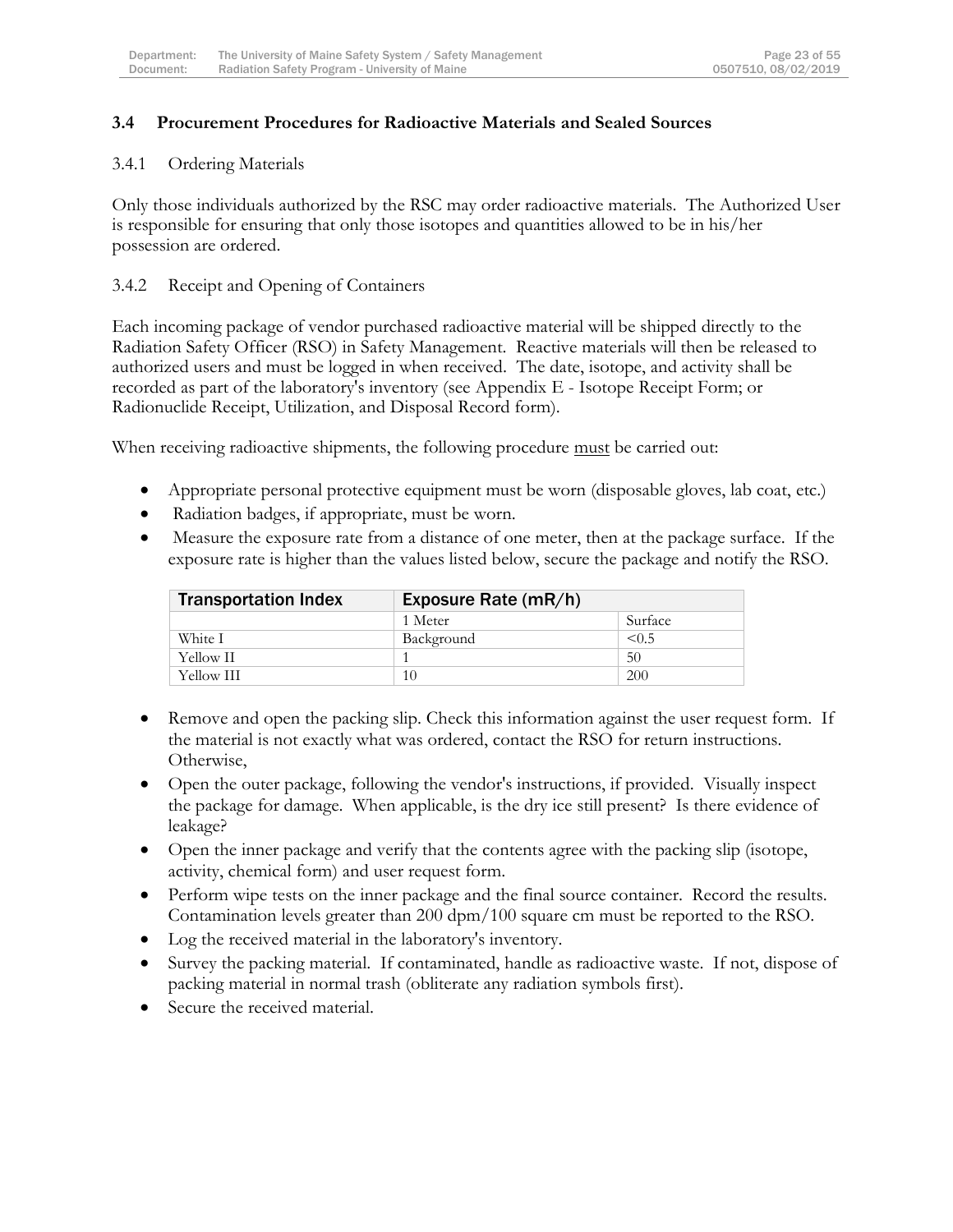### 3.4.3 Signage Requirements

The RSO will determine signage requirements for all campus locations using or storing radiation or radiation producing equipment.

All rooms in which radioactive materials are used or stored shall be posted "Caution Radioactive Material".

All radiation producing machines and areas must be properly posted. Contact the RSO for signs and labels.

### 3.4.4 Disposition

The RSO must be notified of any intent to store, dispose, recycle, abandon, salvage for parts, or give away any radiation producing machines.

### 3.4.5 Recordkeeping

All radiological records shall use the SI units Becquerel (Bq), Gray (Gy), Sievert (Sv) and Coulomb per kilogram (C/kg), or the special units Curie (Ci), Rad, Rem, and Roentgen (R), including multiples and subdivisions, and clearly, legibly, and durably indicate the units of all quantities in records required by this section.

Each record required by this section shall be legible throughout the specified retention period. The record shall be the original, a reproduced copy, or stored in electronic format. Copies in electronic forms must be authenticated by authorized personnel. Adequate safeguards against tampering, loss and destruction shall be maintained.

# **3.5 Inventory**

#### 3.5.1 Radiation Materials Management Areas (RMMA)

The RSO will quarterly tabulate RMMA's. RMMA's are designated as such by the RSO. RMMA's may not be returned to unregulated use without a decommissioning report completed by the RSO.

#### 3.5.2 Sealed Sources

The RSO will inventory sealed sources semi-annually.

#### 3.5.3 Radiation Producing Machines

# 3.5.3.1 Inspections and Registration

All X-ray machines must be inspected by the RSO semi-annually. All non-exempt radiation producing machines must be registered with the State and inspected by a state registered "Qualified Expert" every two years, clinical and analytical x-ray machines are inspected every two years and veterinarian units every five years. Inspection records are maintained by the RSO.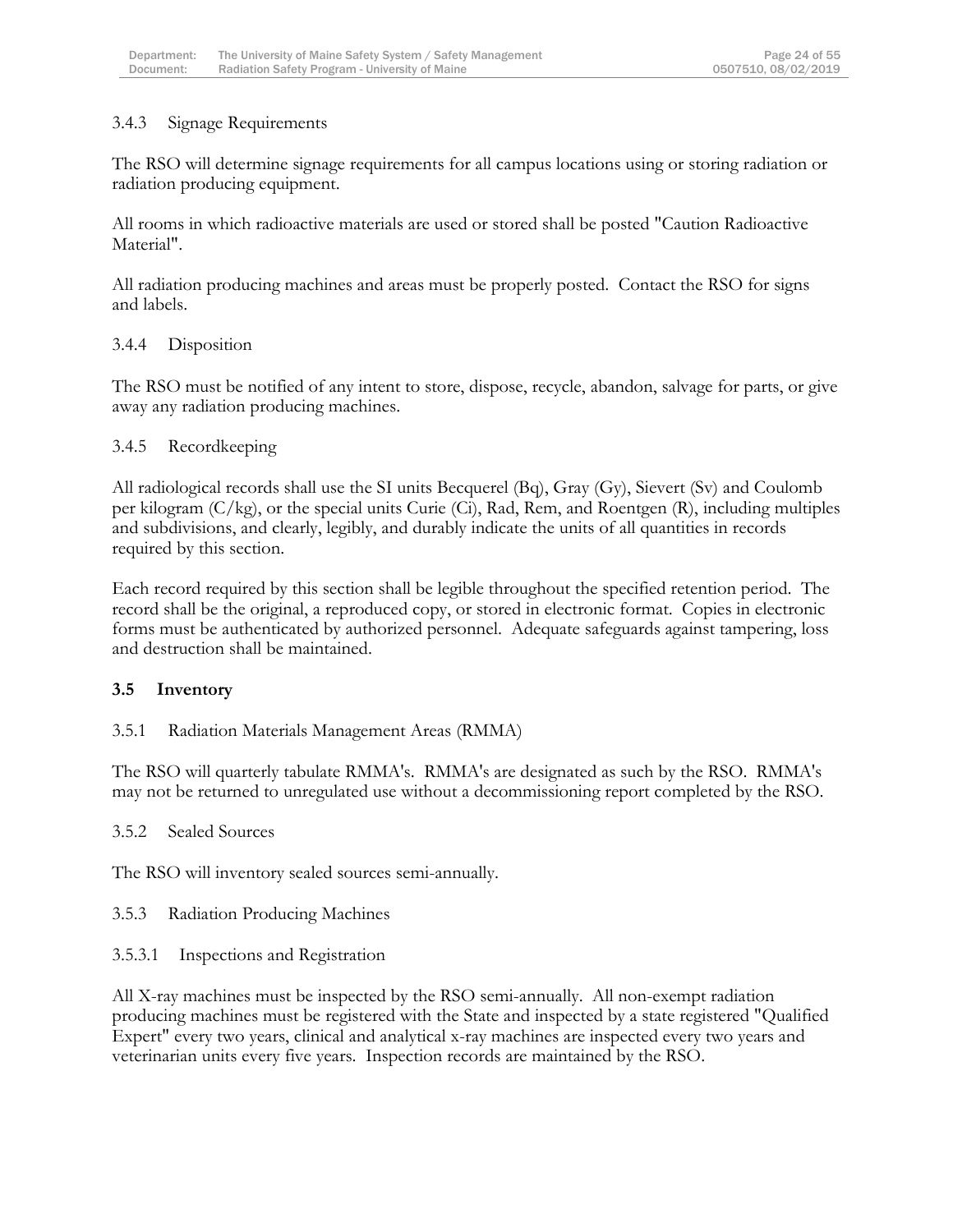### **3.6 Storage**

3.6.1 Radioactive Materials Storage and Signage Requirements

The RSO will determine signage requirements for all campus locations using or storing radiation or radiation producing equipment. All rooms in which radioactive materials are used or stored shall be posted "Caution-Radioactive Material".

Radioactive material must be stored in such a manner that exposure to personnel is minimized. Suitable storage precautions shall prevent unauthorized removal or loss. In addition, precautions must be taken to prevent damage due fire, explosion, or flood. Radioactive material must be secured when not in use. All stored radioactive material must be adequately, durably and legibly labeled with respect to isotope, activity, date, and owner.

### **3.7 Radiation Producing Machines**

#### 3.7.1 Acquisition and Use

Individuals requiring radiation producing machines shall obtain approval from the Radiation Safety Committee prior to acquisition, whether by purchase, loan or gift.

#### 3.7.2 Proposal for Use

The proposal for use must include the following information:

- Principal Investigator or Instructor, and the extent of experience with the particular instrument requested
- Names of other personnel who will use the equipment
- Description of the instrument, proposed use, and intended location
- Health and Safety measures provided, such as shielding, monitoring, inspection and training

#### 3.7.3 Procedure Guides

The Principal Investigator shall provide the RSO an owner's manual for the instrument. Each individual operating the equipment shall be thoroughly familiar with the manual and all operating procedures.

#### 3.7.4 Purchase/Acquisition

All purchases of radiation producing machines shall be made through the Purchasing Department upon certification by the RSO that the acquisition has been approved.

#### 3.7.5 Survey of Installation

Prior to use, installations of radiation producing machines, whether newly acquired or relocated, shall be surveyed by the RSO in order to determine the effectiveness of shielding, interlocks, and other engineering controls.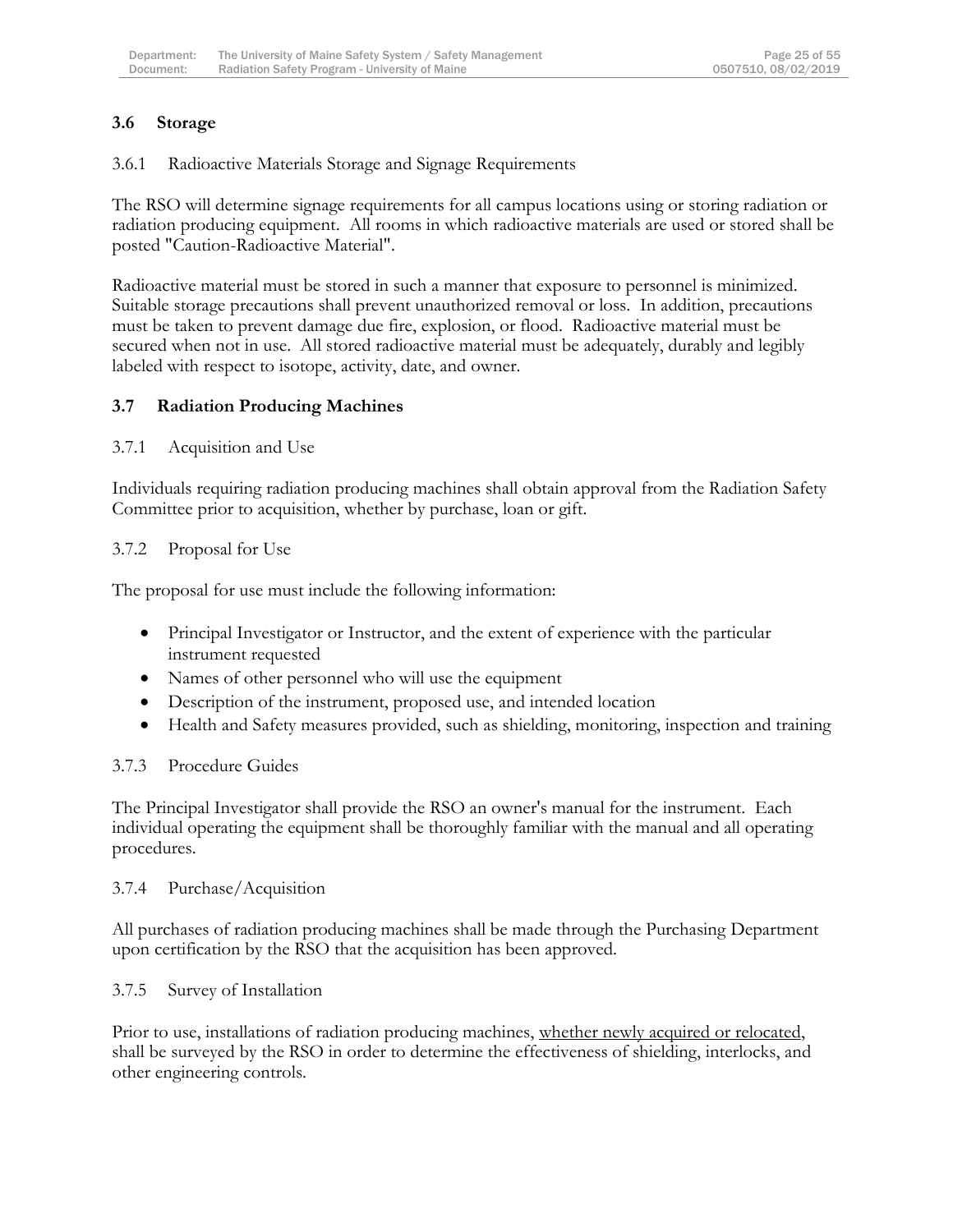### 3.7.6 Changes in Location

The RSO must approve, in advance, any relocation of a radiation producing instrument.

#### 3.7.7 Disposition

The RSO must be notified of any intent to dispose, abandon, salvage for parts, or give away any radiation producing machine.

#### 3.7.8 Caution Signs and Labels

All radiation producing machines and areas must be properly posted. Contact the RSO for signs and labels.

#### 3.7.9 Personal Dosimetry Badges

All individuals working with or near operating open beam X-ray machines must wear personal dosimeter.

#### 3.7.10 Lockout

Malfunctioning or improperly used radiation producing machines will be locked out by the RSO, pending Radiation Safety Committee concurrence.

### <span id="page-26-0"></span>4 Transportation of Radioactive Materials, Sealed Sources and Radiation Producing Equipment

With the exception of standard transfers of radioactive materials during the course of routine laboratory procedures, all transfers of radioactive materials within the University of Maine boundaries must conform to the following:

- All material shall be packaged in sealed, shatter-proof containers.
- All containers shall be properly, durably, and legibly labeled with respect to isotope, activity and date. This information shall also be recorded on the "Shipping Paper" (available from the RSO) whenever a vehicle is involved.
- The measured dose rate shall not exceed 10 mR/h at 1 meter, or 200 mR/h at the surface.

#### **4.1 Transportation of Radioactive Materials on Campus**

The routine transfer of isotopes from one approved lab to another approved lab for experimental purposes is not regulated by this manual. However, the same guidelines with respect to exposure, contamination of unrestricted areas, shielding, and safe radiological practices still apply. In addition, the transfer of all primary sources from one campus location to another shall be accomplished by the RSO.

Transporting isotopes from one location to another for experimental purposes should not be confused with transfer of ownership. Transfer of ownership requires RSO approval.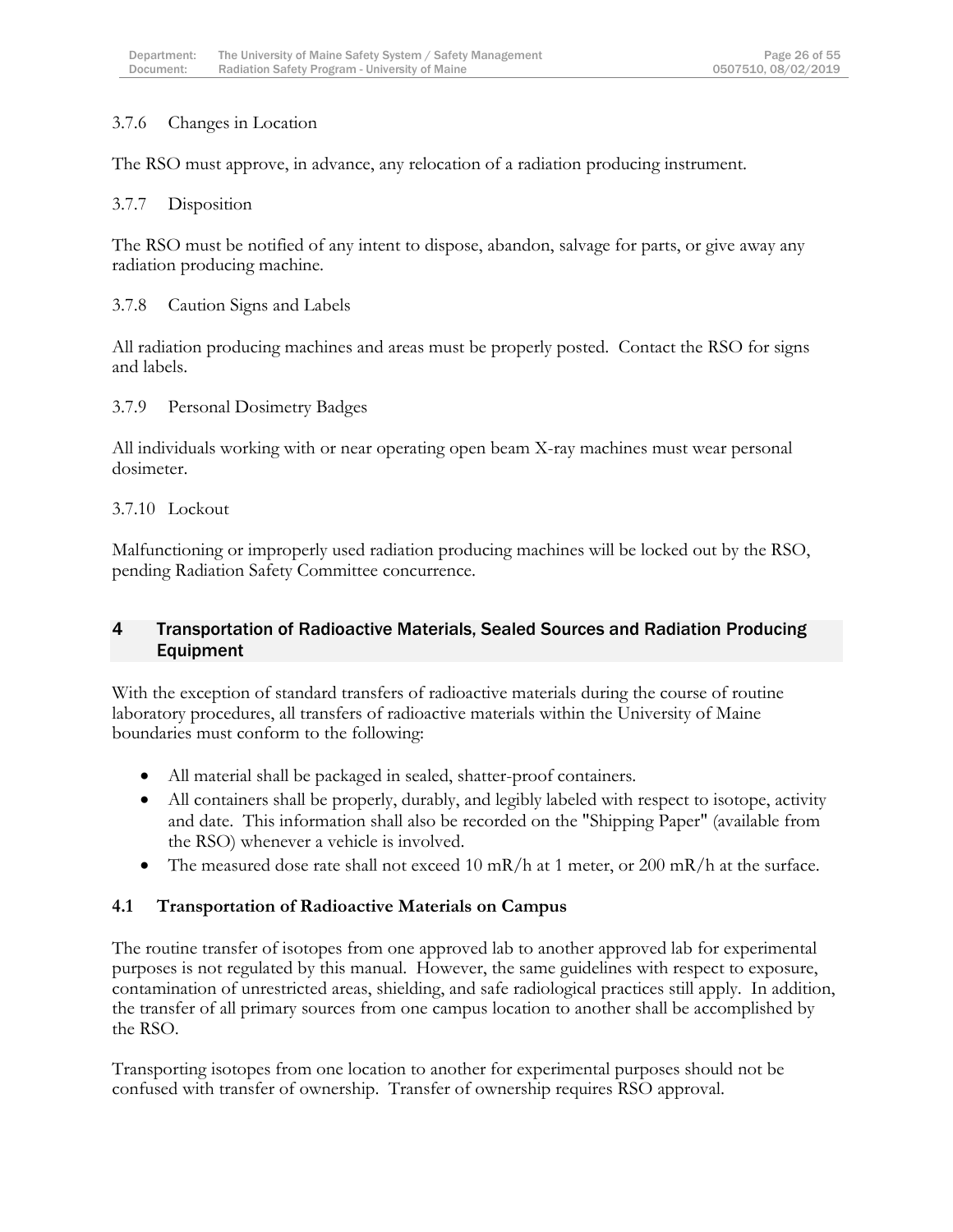#### **4.2 Transportation of Radioactive Materials to Off-campus or Satellite Locations**

Contact the RSO for packaging, labeling, and transport requirements prior to shipping. The RSO must approve all such shipments and maintain all required records.

#### **4.3 Waste Pick-up and Transport**

The RSO will complete shipping papers for each container of radioactive waste transferred to the waste site. The Authorized User is responsible for attesting to the actual container contents. In addition, the Authorized User is responsible for assuring that there is no significant removable contamination on the outside of the container.

### **4.4 Recordkeeping**

All radiological records shall use the SI units Becquerel (Bq), Gray (Gy), Sievert (Sv) and Coulomb per kilogram (C/kg), or the special units Curie (Ci), Rad, Rem, and Roentgen (R), including multiples and subdivisions, and clearly, legibly, and durably indicate the units of all quantities in records required by this section. Each record required by this section shall be legible throughout the specified retention period. The record shall be the original, a reproduced copy, or stored in electronic format. Copies in electronic forms must be authenticated by authorized personnel. Adequate safeguards against tampering, loss and destruction shall be maintained.

#### <span id="page-27-0"></span>5 Radioactive Waste Management

The temporary radioactive waste storage site is located off the farm road northeast of Knox Hall, in the City of Old Town. The site consists of ten concrete storage rooms. Presently, rooms 6 and 8 are used to store radioactive waste. The remaining rooms are used to store chemical hazardous waste. There is also a laboratory equipped with a fume hood, eyewash, shower, radio, and telephone. A detailed description of the site is available in the University of Maine "Emergency Response Plan".

**Important note:** The University of Maine discourages the production of mixed waste, i.e., waste that is both hazardous and radioactive. An example is toluene based LSC cocktail. Any procedure involving mixed waste must be approved by the RSO.

#### **5.1 Disposal Procedures for Radioactive Materials, Sealed Sources and Radiation Producing Equipment**

There are several distinct categories of radioactive waste produced at the University of Maine. Although each category is handled differently, all are subject to the same administrative controls.

#### 5.1.1 Factory Return

All factory returns shall be accomplished by the RSO, who will also retain appropriate documentation.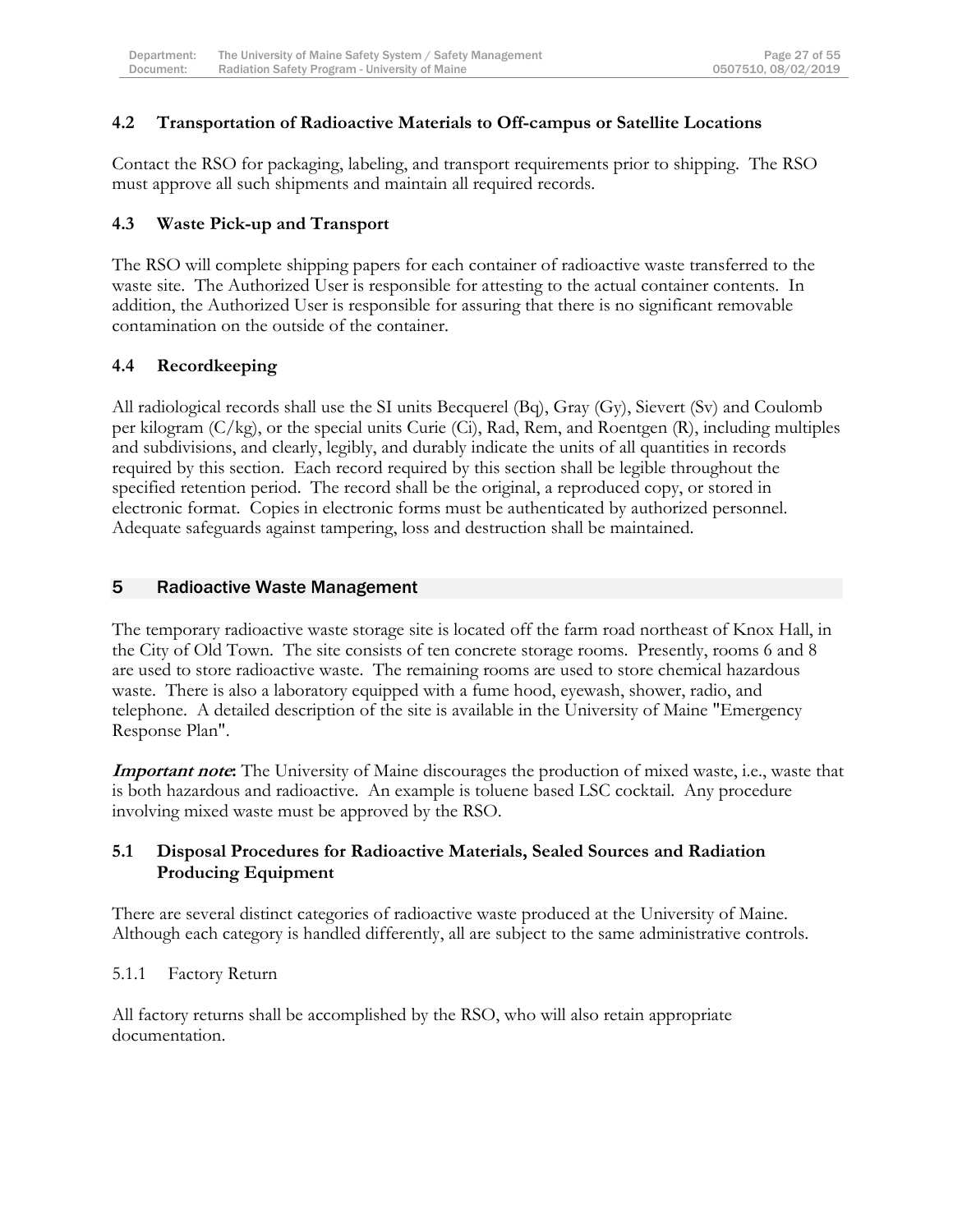### 5.1.2 Waste Minimization

Disposing of radioactive waste is an expensive national problem. In addition, the cost for sending our waste to an approved waste site is enormous. Even "store for decay" waste has become an issue, due to the physical limitations of our temporary storage site. For example, each bag of S-35 must be held for almost three years. Accordingly, the RSC urges all authorized isotope users to make the waste minimization perspective a routine part of all experimental design, execution, and training.

5.1.2.1 General Considerations:

- Evaluate equivalent non-isotopic options and methods. (DNA sequencing)
- Use cleanable, re-usable trays instead of absorbent bench paper.
- If something is not radioactive, do not dispose of it in the radioactive waste bag.
- Use water soluble scintillation cocktail.
- Evaluate past laboratory solid waste records.
- Document all waste minimization efforts.

5.1.3 Radiation Waste Pick-up and Transport Requests

Presently radioactive waste is collected from each laboratory when requested. The Authorized User must fill out the request form and forward it to the RSO (see Appendix G - Request for Radioactive Waste Pick-up).

5.1.4 Waste Categories and Segregation Requirements

Nearly all waste brought to the site is solid waste. Some mixed waste and a small amount of liquid waste stored for decay is present. The solid waste can be categorized as follows:

- Returnable general license devices to manufacturers
- Store for decay, solid P-32, P-33, S-35, Cr-51, Co-57, Fe-59, Zn-65 and I-125
- Store for disposal, such as solid H-3, C-14 and Fe-55
- Store for disposal, irradiated rocks and associated solid waste
- Store for disposal, sealed sources such as H-3 and Ni-63
- Store for disposal, an assortment of miscellaneous sources found on campus. These sources include things such as radium, uranyl acetate, and various standards.

#### 5.1.4.1 Segregation of waste:

Store for decay waste is kept primarily in room 6 while store for disposal waste (C-14 and H-3) are normally kept in room 8

5.1.5 Inventory and Accounting Requirements

All waste is logged into the inventory record at the time it is brought to the waste site.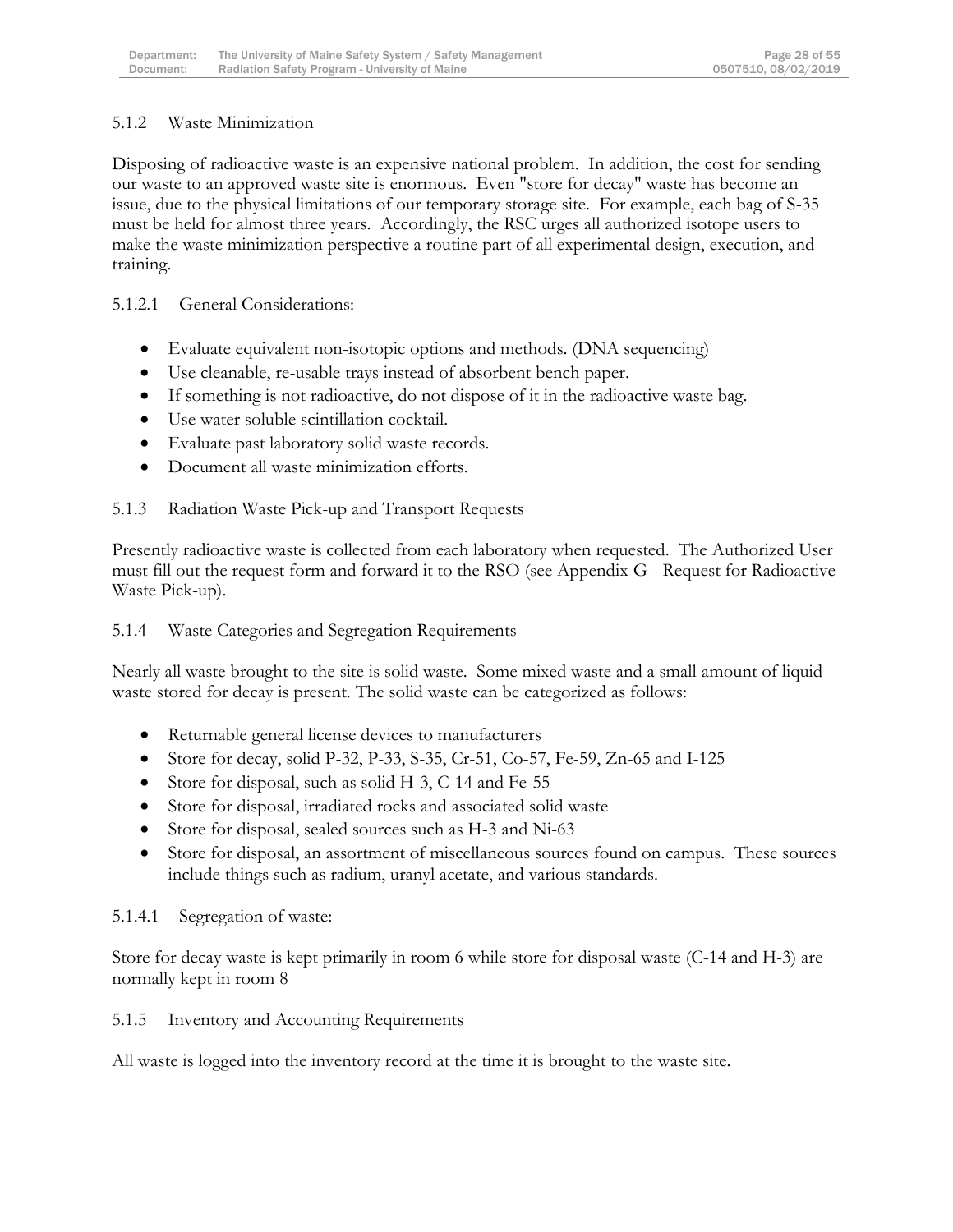All waste is logged out of the inventory record at the time of ultimate disposal, whether to radioactive waste landfill or for incineration as biohazard waste following decay.

In general the waste site inventory does not account for half-life, so the actual amount of radioactivity actually present will be substantially over-estimated by our accounting system.

### 5.1.6 Storage of Waste Products

### 5.1.6.1 Shielding

All solid waste <u>must</u> be stored in such a manner that the exposure at the waste container (or shield) is less than 0.5 mR/h. If these values cannot be achieved, additional shielding or an accelerated waste pick-up schedule is required.

### 5.1.6.2 Miscellaneous

- Each waste bag must be of substantial construction, and clearly marked as radioactive.
- Each bag must be labeled with the isotope identity and activity.
- Each bag must be "logged out" from the laboratory's inventory, when picked up.
- "Solid Waste" means no liquid.
- Do not mix isotopes, even of similar half-life. If the experimental procedure calls for mixed isotope work, notify the RSO.
- When required (e.g., P-32, Fe-59, Zn-65 and I-125) SHIELD your laboratory waste container.

# 5.1.6.3 Store for Decay

Radioactive waste of half-life less than 275 days is stored at the waste site for ten half-lives. At this time, each package is surveyed by the RSO to ensure no activity remains. Decayed waste will be packaged as biohazard waste and shipped accordingly for incineration or shredding.

# 5.1.6.4 Mixed Waste

Research possibly producing mixed waste should be thoroughly discussed with the radiation safety officer and the hazardous waste manager. Every effort should be made to minimize mixed waste production.

#### 5.1.7 Disposal of Radioactive Solid Waste

Solid waste is divided into two broad categories, based on half-life. Short half-life isotopes (less than 120 days, except for other specific isotopes provided for within the license) are stored for decay for ten half-lives, surveyed, and disposed as normal waste. Long half-life isotopes are stored for eventual transfer to an approved radioactive waste site. All wastes, irrespective of half-life, are stored at the Temporary Waste Storage Facility.

The RSO will pick up both categories of waste from the laboratories upon request. This request must be in writing using the "Request for Radioactive Waste Pick Up" form (see Appendix G).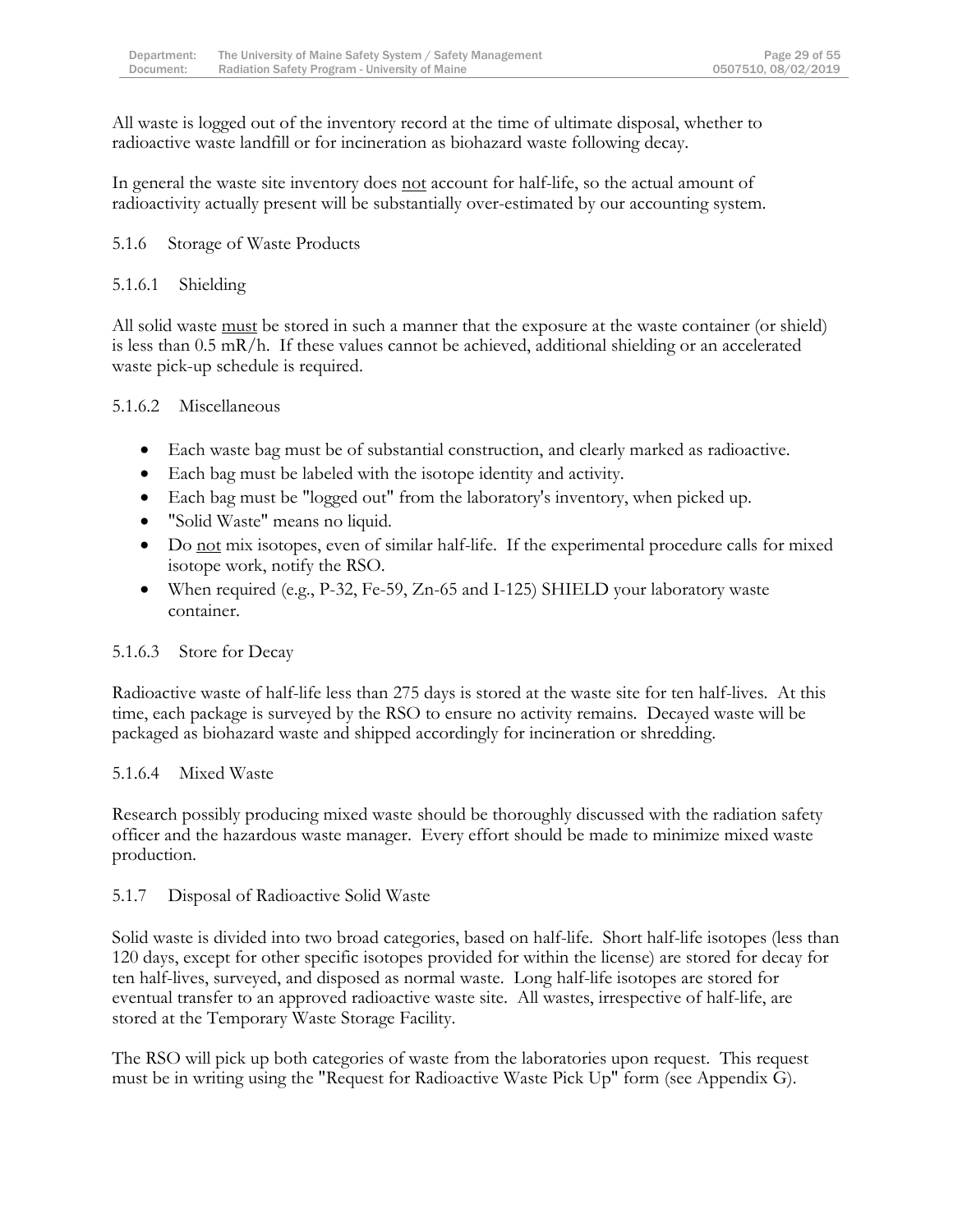### 5.1.7.1 Disposition of Radiation Producing Machines

The RSO must be notified of any intent to dispose, store, recycle abandon, salvage for parts, or give away any radiation producing machine.

#### 5.1.8 Disposal of Mixed Waste

If a laboratory generates a waste containing a radioisotope(s) and an USEPA/Maine DEP defined Hazardous Waste, the laboratory generates mixed waste. In regulatory terms, a Hazardous Waste is a chemical waste that exhibits at least one of four characteristics—ignitability, corrosivity, reactivity, or toxicity – or is specifically listed on one of four hazardous wastes lists developed USEPA and MDEP.

In general terms, Hazardous Waste is any liquid, solid, contained gas or sludge that you intend to dispose of and which has properties that make it dangerous or potentially harmful to human health or the environment if not disposed of properly.

Examples of mixed waste include: tritiated benzopyrene in ethyl acetate (a Flammable Characteristic Waste/Listed Waste), P-32 labeled GTP in chloroform (a Toxicity Characteristic Waste), and C-14 labeled acetic acid, pH<2 (a Corrosive Characteristic Waste).

If you are uncertain whether or not your laboratory might generate mixed waste, please contact RSO and/or Safety Management. Mixed waste must be handled and stored as hazardous and radioactive according to SM's Hazardous Waste – Satellite Accumulation Area Procedure and radioactive material storage. Mixed waste containing less than .05 microcurie (applies to H-3 and C-14 only) per gram of medium used for liquid scintillation counting or gram of animal tissue, averaged over the weight of the entire animal is considered "as if it were not radioactive" and is handled as a nonradioactive hazardous waste.

Disposal of mixed waste at the University of Maine is infrequent and generally involves a specific pickup. Consequently, all campus procedures generating mixed waste shall be reviewed by the RSC. This review will examine substitution options.

#### 5.1.9 Disposal to Sewer System

Radioactive material may be disposed of via the sewer system provided that all of the following criteria are met:

- The material is readily soluble or dispersible in water.
- Each sink used for radioactive disposal must be clearly labeled.
- Only one sink per laboratory may be used for this purpose. The RSO may grant exemptions.
- The material must be flushed with copious amounts of water. Five liters per microcurie is reasonable. Run the water slowly, determine the flow rate (liters per minute), and calculate the amount of time required.
- All sink disposals must be recorded. Records must be kept of the identity and activity of all isotopes disposed to the sewer system.
- The material is not a hazardous waste.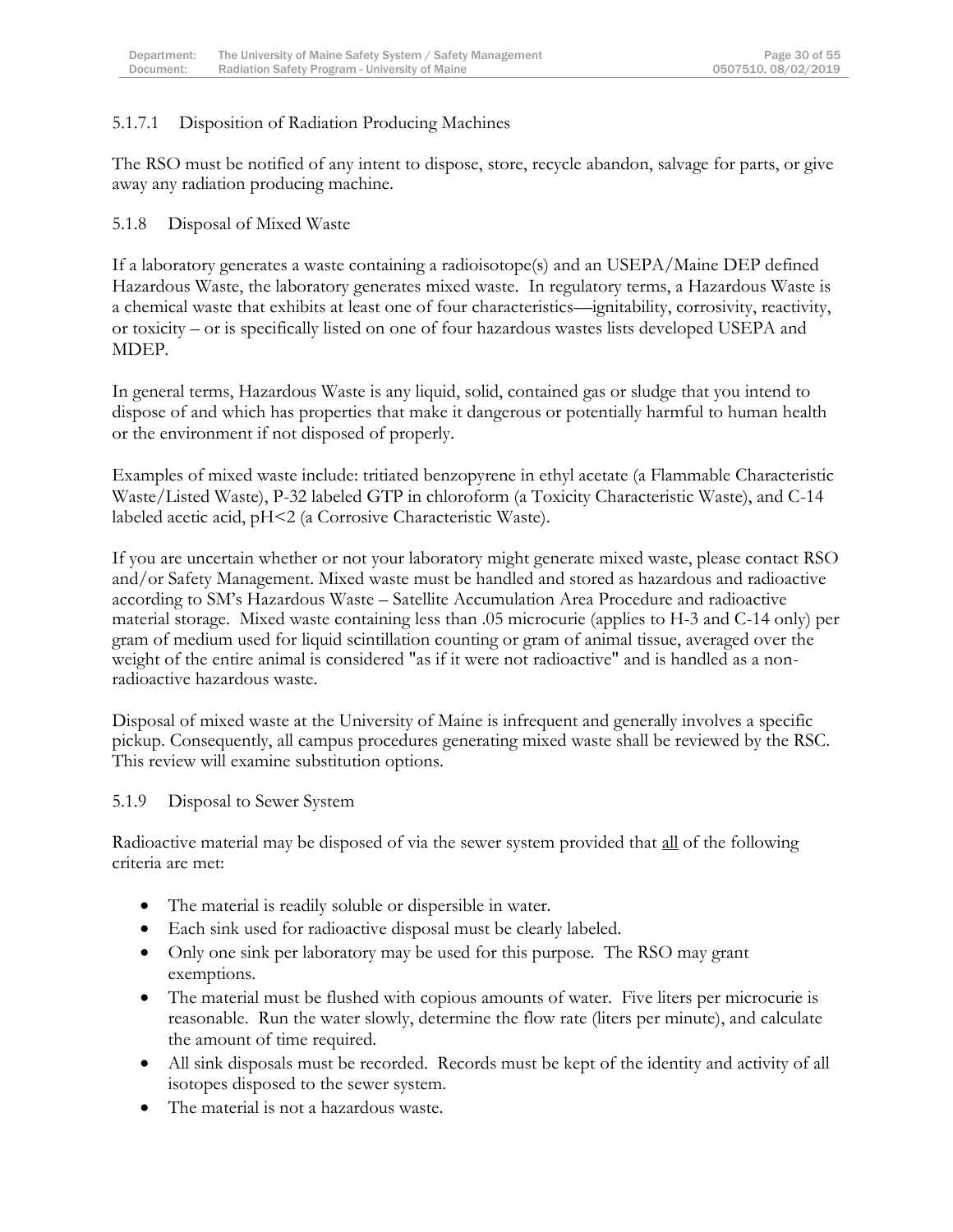Daily limits on activity disposed to the sewer system must not be exceeded as indicated below:

Monthly and annual limits for disposal via the sewer system are listed in SMRRRP Section D.18, along with appendices  $D.A$  and  $D.B.$  In addition, the University may not release more than 1 Curie of carbon-14, nor more than 5 Curies of hydrogen-3, in any year. Exclusive of hydrogen and carbon, the University may not discharge more than 1 Curie total of all other isotopes.

| Isotope | Daily Sink Limit<br>$in \mu Ci$ | <b>Monthly Facility</b><br>Limit in mCi |
|---------|---------------------------------|-----------------------------------------|
| $H-3$   | 5000                            | 415                                     |
| $C-14$  | 1500                            | 82                                      |
| $P-32$  | 200                             | 10                                      |
| $P-33$  | 100                             | 5                                       |
| $S-35$  | 200                             | 10                                      |
| $Cr-51$ | 100                             | 5                                       |
| Fe-59   | 100                             | 5                                       |
| $I-125$ | 200                             | 10                                      |

Providing it can be done safely and conveniently, store liquid waste for several half-lives prior to sink disposal.

#### 5.1.10 Donations to a Second Party

All donations to a second party will be accomplished by the RSO, who will also retain appropriate documentation.

#### **5.2 Recordkeeping**

All radiological records shall use the SI units Becquerel (Bq), Gray (Gy), Sievert (Sv) and Coulomb per kilogram (C/kg), or the special units Curie (Ci), Rad, Rem, and Roentgen (R), including multiples and subdivisions and clearly, legibly and durably indicate the units of all quantities in records required by this section.

Each record required by this section shall be legible throughout the specified retention period. The record shall be the original, a reproduced copy, or stored in electronic format. Copies in electronic forms must be authenticated by authorized personnel. Adequate safeguards against tampering, loss and destruction shall be maintained.

# <span id="page-31-0"></span>6 Training and Education

The radiation instruction program consists of several complementary parts, geared toward different occupational needs and backgrounds. Included are this manual, topical RSO updates, an initial training series provided by the RSO, requirements for annual refreshers, training for ancillary personnel, and RSO meetings with individuals and working groups.

**Authorized Users:** Initial instruction in radiation safety, which includes content from this manual along with annual refresher training, is required and is provided by the RSO.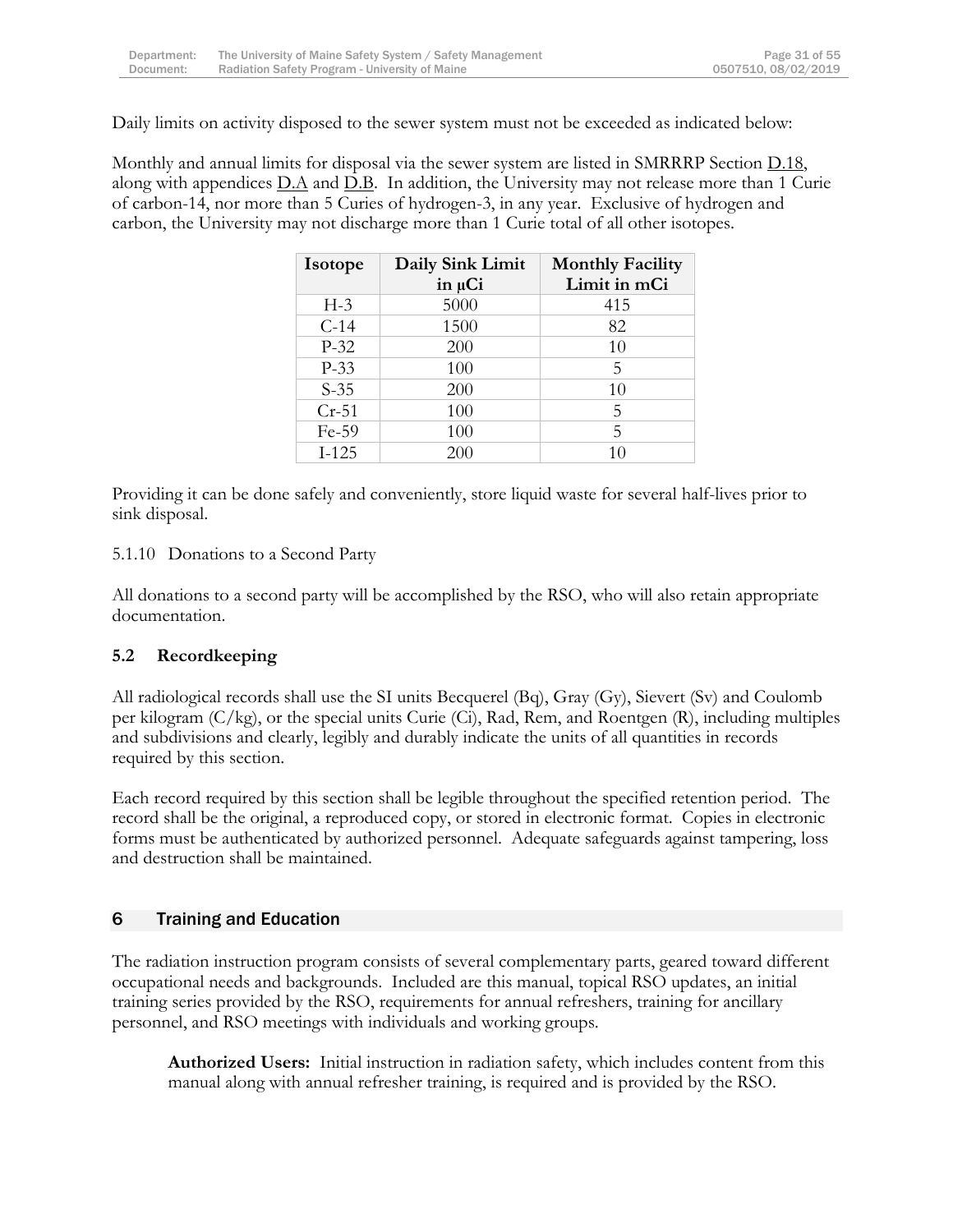**Ancillary Personnel:** Instruction provided by the RSO at appropriate frequency.

# **6.1 Initial Employee Training**

All individuals working with ionizing radiation must attend an initial training session with the RSO.

# **6.2 Annual Employee Training**

All Authorized Users with active or inactive laboratories and all individuals working with ionizing radiation must complete annual refresher training.

# **6.3 Training Schedule**

Initial employee training is scheduled at the beginning of each semester and then monthly throughout the year. Special arrangements can be made by contacting the RSO. Annual training is accomplished by users reading refresher training material, which can be accessed either on the web or by request of Safety Management.

# **6.4 Training Contents**

Instruction content is outlined below by user category:

- 6.4.1 Registered Radiation Workers
	- a. Introduction to radioactivity
	- b. Interaction of radiant energy with matter
	- c. Radiation type, units, and calculations
	- d. Biological effect of radiation
	- e. Radiation safety principles
	- f. Engineering controls, personal protective equipment
	- g. Dosimetry
	- h. Surveillance, monitoring, and records
	- i. Regulatory issues and security
	- j. Individual responsibility
	- k. RSO responsibility
	- l. Waste Disposal
	- m. S.O.P's
	- n. ALARA
	- o. Personal Protective Equipment
	- p. Emergencies

#### 6.4.2 Ancillary Personnel

- a. Radiation, general issues
- b. Radiation, specific types and locations
- c. Warning signs and notification
- d. Procedures for working in restricted areas
- e. Individual responsibility
- f. RSO responsibility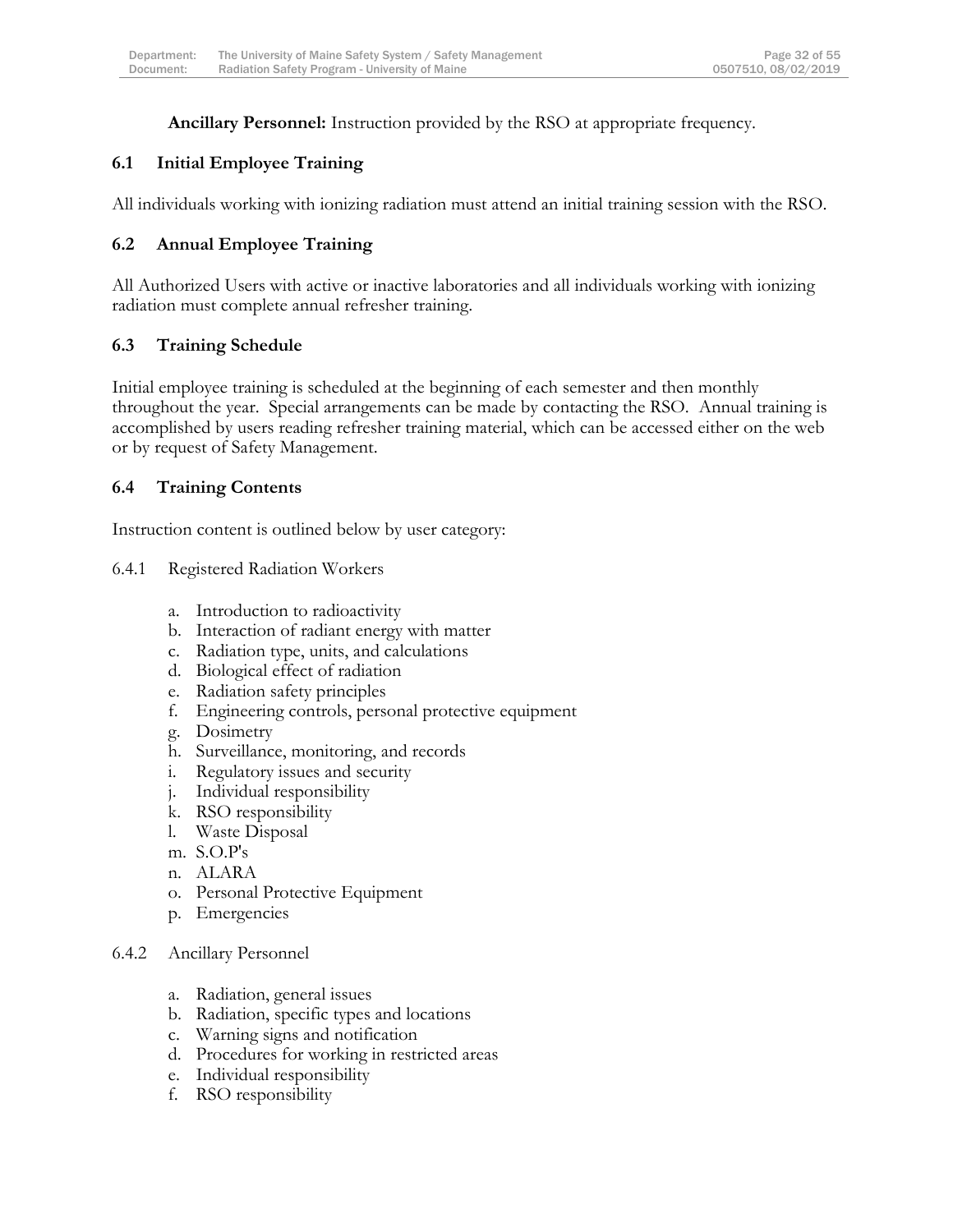g. Emergencies

#### 6.4.3 Emergency Responders

- a. Introduction to radioactivity
- b. Radiation type and characteristics
- c. Biological effects of radiation
- d. Radiation safety principles
- e. Type, quantity, and location of all campus sources
- f. Fire in a restricted area
- g. Dosimetry and decontamination
- h. External dose, internal dose
- i. Radiation incident preparedness

#### <span id="page-33-0"></span>7 Emergency Response Activities

#### **7.1 Radiation Emergencies**

#### 7.1.1 Laboratory Notification to RSO

In the event of a major incident (8.1.2, below) laboratories should contact Public Safety (911). In the event of a minor incident, laboratories should contact the RSO directly.

#### 7.1.2 Procedures

#### 7.1.2.1 Major Incidents: Potential Health or Environmental Hazard

In the event of the spread (or suspected spread) of radioactive contamination over a significant portion of a room or larger area, or if the contamination is greater than 1 millicurie, then:

- 1. Vacate the area. Leave behind any contaminated (or suspected contaminated) clothing or other articles.
- 2. If safe to do so, turn off all ventilation systems and close all doors and windows.
- 3. Keep all people out of the area, except for trained incident response personnel.
- 4. Call the Department of Public Safety (911). Public Safety will notify the RSO.
- 5. Do not attempt decontamination except as directed by the Radiation Safety Officer. Be prepared to describe, locate, and produce needed spill clean-up materials.
- 7.1.2.2 Minor Incident: No immediate Health or Environmental Hazard
	- 1. Determine the extent of contamination. If prepared and equipped, the individual should monitor, decontaminate the area, and monitor again. Non-essential individuals should be kept away.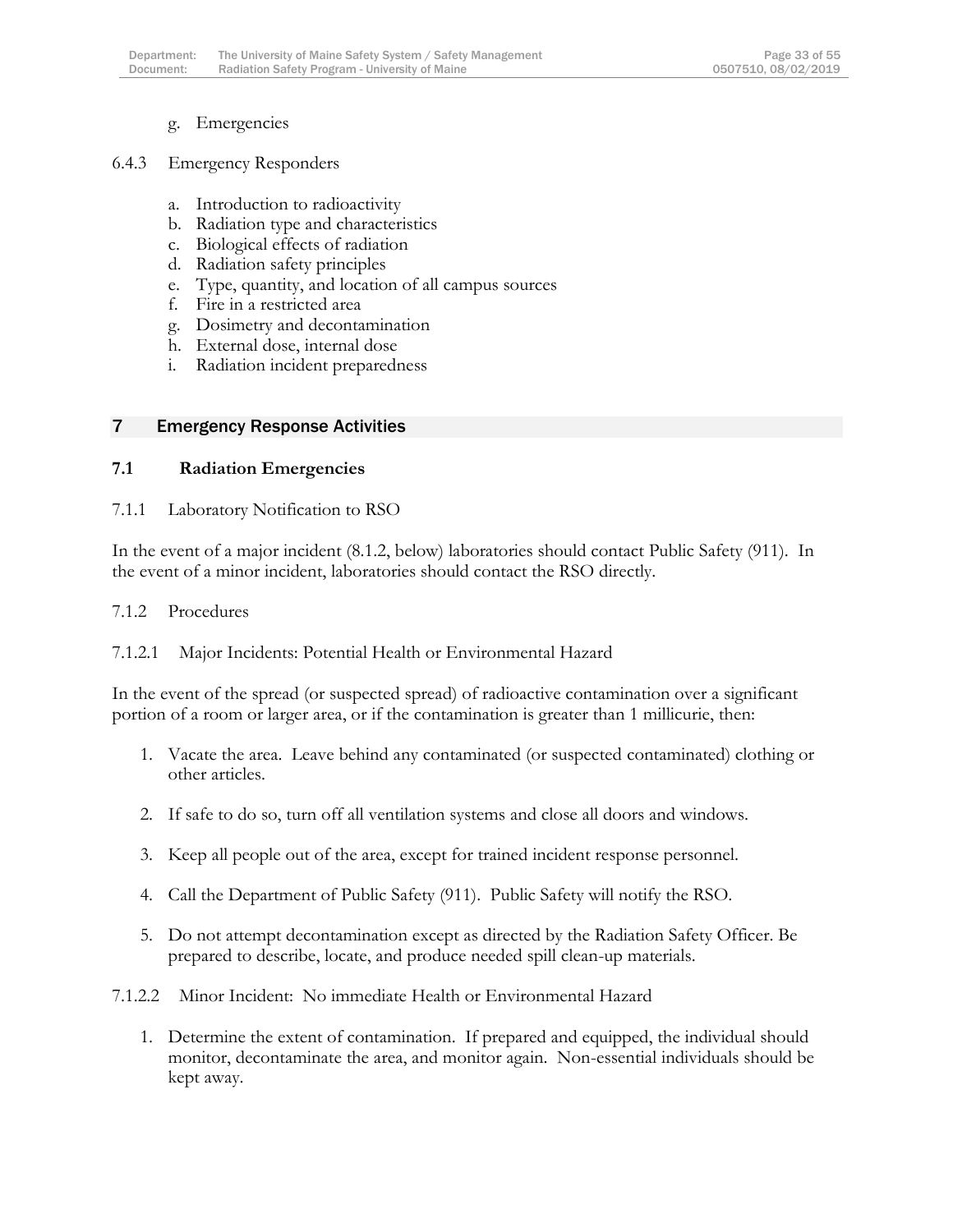- 2. If there is any uncertainty about the scope of the contamination, clean-up and disposal methods, monitoring, or record keeping, notify the RSO.
- 3. Record the incident in writing, and forward a copy to the RSO. This incident report will include the time, date, and location; the individuals, isotope and activities involved; initial and final survey results, and brief narrative describing the events.

#### 7.1.2.3 Personnel Contamination

In the event that persons are contaminated as a result of a radiation incident, and DO NOT require any other sort of first aid then:

- 1. Personnel should be decontaminated as quickly as possible using the least drastic means necessary. Decontamination efforts should begin with mild methods (e.g., blotting, copious flushing with water) which should be continued as long as they are effective, and progress to harsher methods only as required. Medical supervision is required when harsh materials or methods are used. Extreme care should be taken to prevent the spread of contamination to any skin or body opening. All liquids generated and materials used during decontamination must be collected and handled as radioactive waste. Personnel performing the decontamination should take all necessary precautions to protect themselves.
- 2. Immediately notify the RSO and the Department of Public Safety. State "Needs radiation decontamination procedures". In the event that persons are contaminated as a result of radiation incident, and  $\underline{DO}$  require first aid, then:
	- a. Efforts to save life take precedence over decontamination issues.
	- b. Immediately notify emergency responders and the RSO. State "Needs emergency medical treatment and radiation decontamination".

#### 7.1.2.4 Ingestion of Radioactivity

In the event an individual swallows radioactive material, immediately contact the Department of Public Safety and the RSO.

#### 7.1.3 Notifications

Actual or suspected exposures to radiation, including ingestion or inhalation of radioactive materials or contamination of persons or facilities must be reported immediately to the Radiation Safety Officer.

If the incident is of sufficient magnitude, the Maine Radiation Control Program must be notified immediately. Threshold for both personnel exposures and general contamination are listed in SMRRRP sections D.52 and D.53.

In addition to immediate notification, the RSO will produce a written report. This report will be sent to the Radiation Control Program.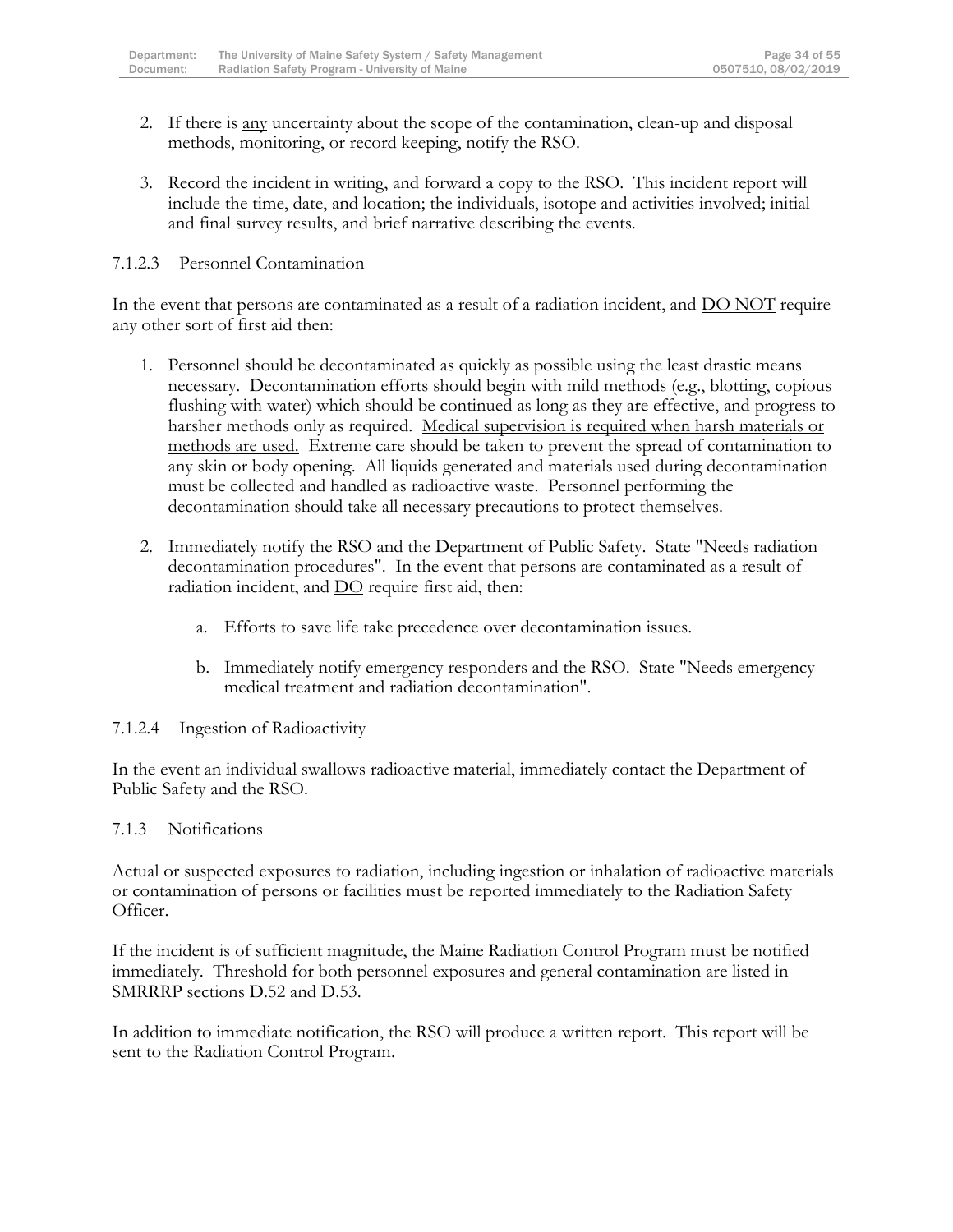### **7.2 Physical Hazard Emergencies**

#### 7.2.1 Radioactive Material Damage under Natural Disasters

#### 7.2.1.1 Fire

In the event of a fire in a restricted area, pull the fire alarm or call 911. Do not attempt to retrieve radioactive sources from storage or experimental use. Be prepared to describe the identity, activity, and location of all radioactive sources present in the area.

#### 7.2.1.2 Floods

All radioactive material shall be stored in such a manner as to minimize any hazard due to floods.

#### 7.2.1.3 Power Failure

If power is required to safely store or use radioactive material, steps shall be taken to minimize any hazard posed by power failure. For example, work taking place in a fume hood must be readily sealable against dispersal to the work place. Shutdown protocols must be in place if power is necessary to prevent a temperature-induced dispersal to the work place.

#### **7.3 Notification Procedures**

In the event of an incident or emergency involving radiation, individuals are to notify the Department of Public Safety. Public Safety will notify the RSO. External emergency responders may be called in by the RSO, the Facility Emergency Coordinator, or the Department of Public Safety.

#### 7.3.1 Regulatory Notification

Depending on the scope of the problem, the RSO will make the required Agency (i.e., NRC, RCP, etc.) notifications.

#### 7.3.2 Campus Notification

Emergency and incident contact instructions shall be posted in each restricted area.

#### <span id="page-35-0"></span>8 Recordkeeping

Accurate and up to date records are the only means available to demonstrate the safe acquisition, use and disposal of radioactive material. This information is the only way to determine things such as: the location and inspection status of X-ray machines and sealed sources, the amount of waste at the University of Maine Waste Site or released to sewer, the identity and training requirements of any worker, or any potential hazards associated with a fire or other campus emergency. Detailed records retention responsibilities are presented in the following subsections.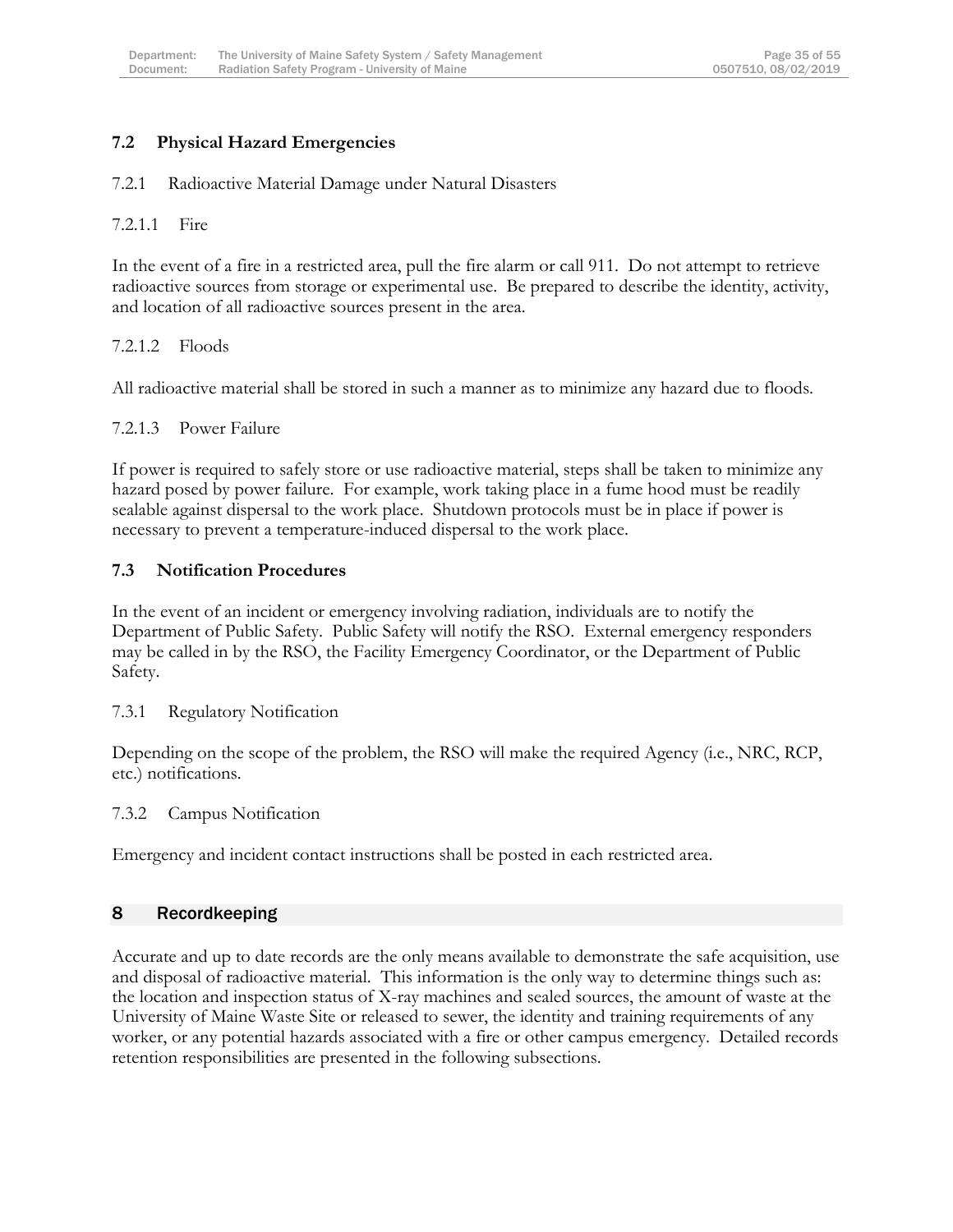### **8.1 Personnel and Equipment Monitoring Records**

Radiation Safety Officer shall:

- Maintain records of detection instrument calibration results for three years.
- Maintain records of the results of surveys to determine the dose from external sources of radiation in the assessment of individual dose equivalents for as long as the University of Maine maintains its license.
- Maintain records of the results of measurements and calculations used to determine individual intakes of radioactive material and used in the assessment of internal dose for as long as the University of Maine maintains its license.
- Maintain records of the results of measurements and calculations used to evaluate the release of radioactive effluents to the environment for as long as the University of Maine retains its license.
- Maintain records of individual's prior occupational dose for as long as the University of Maine retains its license.
- Maintain, where applicable, records of occupational whole body deep dose equivalent, eye dose equivalent, shallow dose equivalent, and the dose equivalent to the extremities for as long as the University of Maine maintains its license.
- Maintain records sufficient to demonstrate compliance with the dose limit for individual members of the public for as long as the University of Maine maintains its license.
- 8.1.1 Radiation Safety Record Categories

#### Administrative

Accidents/incidents file Emergency planning Policies, procedures, and standards Program reviews

Authorized Users

Authorized isotopes and possession limits Authorized users Individual lab inspections/surveillance

#### **Dosimetry**

Dosimeter specifications Exposure evaluation Exposure: other facilities during current employment Exposure: prior employment External/internal exposure records. Statistical summaries Transfer of records Unusual exposures

#### **Inspections**

Inspections/surveillance Corrective actions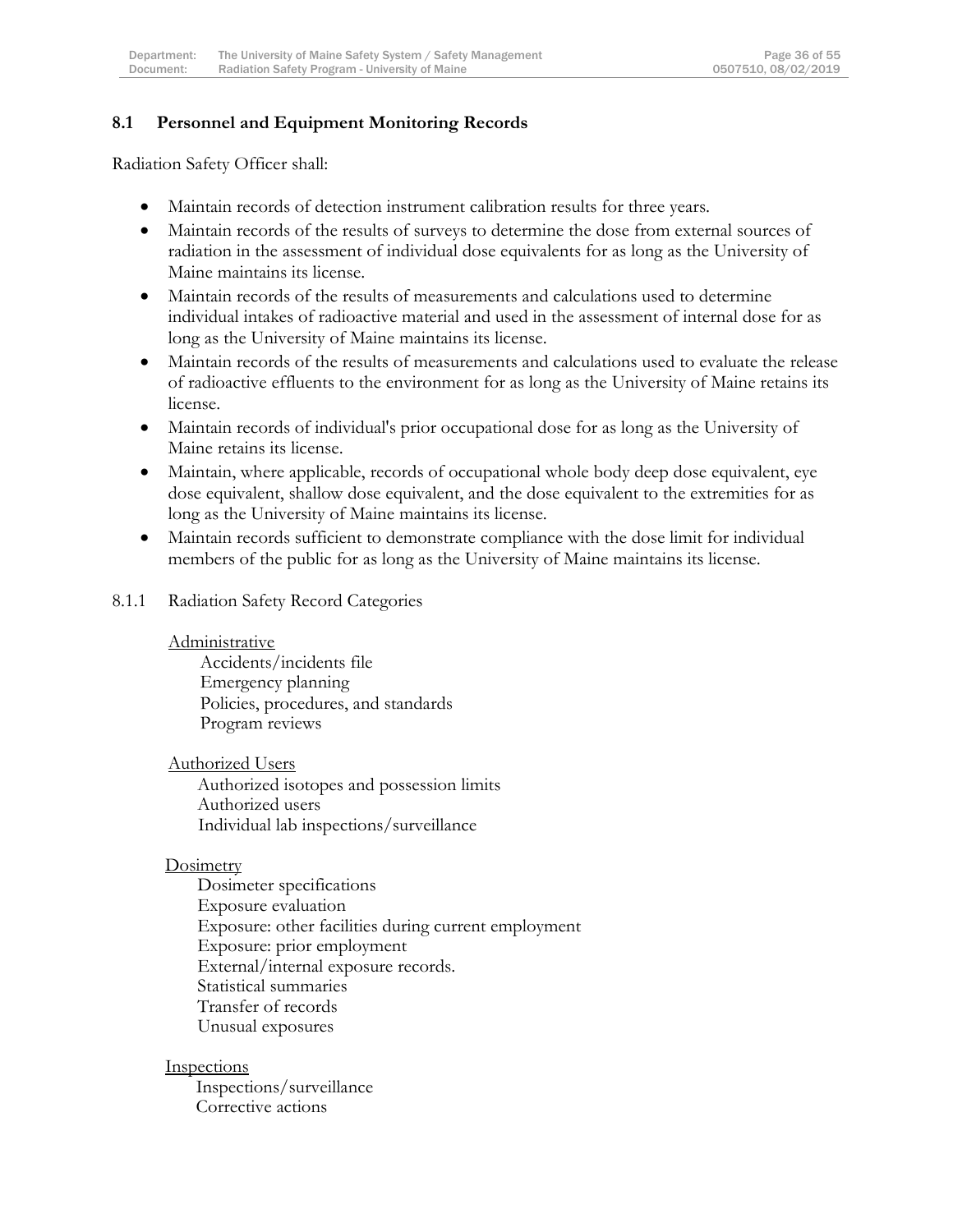#### Licenses

#### Licenses, authorizations, and amendments

#### Radiation Safety Committee RSC minutes, letters, and positions

# Sealed Sources Device evaluations

Inventory Wipe Test Records

#### **Survey Equipment**

Calibration and maintenance Instrument specifications Inventory

#### Training

Instructional outlines, handouts and materials Training records

#### Unsealed Sources Inventories LSC calibration and efficiency data

#### Waste

Sanitary Sewer Releases State LLRW reports Transportation file Waste management and minimization Waste site log

#### X-Ray Equipment Inventory RSO and Qualified Expert inspections

#### Records Management Hard copy Computer records Retention period Storage precautions

#### **8.2 Medical Monitoring Records**

The Medical Monitoring vendor will maintain all required medical monitoring records.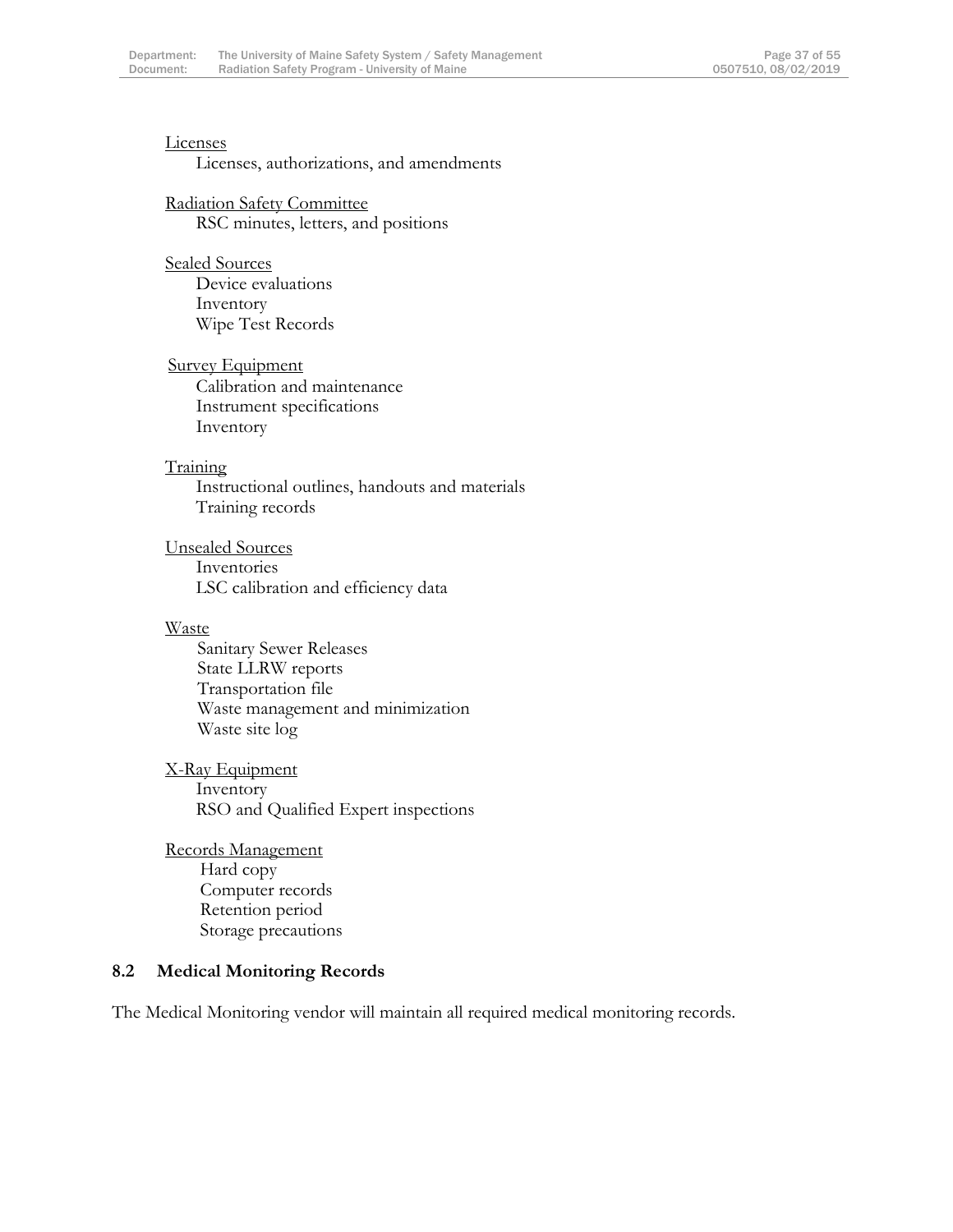# **8.3 Training Records**

All initial and annual radiation training materials will be maintained for five years by the Radiation Safety Officer at a centralized location.

Records of reviews and updated annual training materials shall replace dated annual training materials as necessary by the Radiation Safety Officer.

Training attendance forms will be maintained for five years by the Radiation Safety Officer.

# **8.4 Procurement Records**

Authorized Users shall maintain accurate and current records indicating the identity, activity, location, and disposition of all radioactive materials in their possession. These records shall be available for inspection by the RSO, and summaries shall be sent to the RSO quarterly for the campus-wide inventory.

# **8.5 Disposal Records**

The RSO shall maintain records of disposal of licensed or registered material (including burial in soil prior to 1981) for as long as the University of Maine maintains its license. The RSO shall also maintain records related to the decommissioning of the facility for as long as the University of Maine retains its license.

### **8.6 Transportation Records**

The RSO will maintain all required transportation records.

# **8.7 Survey and Audit Records**

The RSO shall maintain records of the provisions of the Radiation Safety Program for as long as the University of Maine retains its license.

The RSO shall maintain records of all audits and reviews of Radiation Safety Program content and implementation for three (3) years after the record is made.

Authorized Users shall maintain all survey and wipe test records for a period of three (3) years.

# **8.8 Program Review and Update**

The Radiation Safety Program will be reviewed annually. This review will examine written content, field implementation, administrative control, records and documentation, ALARA issues, training requirements and waste management. Detailed appraisal criteria are listed in Appendix H.

# **8.9 Archiving of Records**

Should the university terminate its license the records listed they shall be turned over to the Department of Human Services Division of Health Engineering.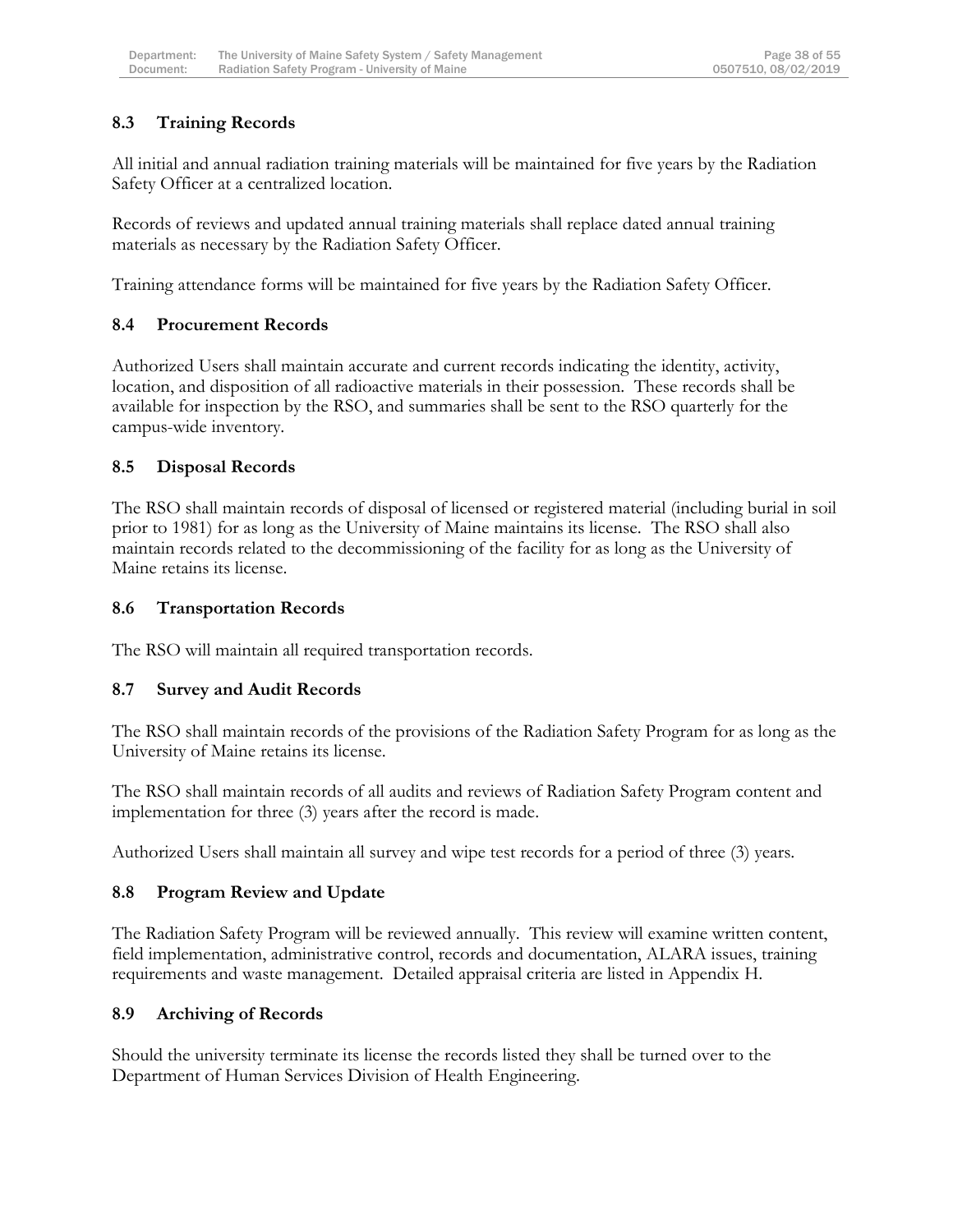# <span id="page-39-0"></span>9 Definitions

**Absorbed Dose:** The amount of energy imparted to matter by ionizing radiation per unit mass irradiated material (see Rad)

**Absorption:** The phenomenon by which radiation imparts some or all of its energy to any material through which it passes.

**Activity:** The number of nuclear disintegrations occurring in a given quantity of material per unit time (see Curie)

**Alpha Particle:** A strongly ionizing particle emitted from the nucleus during radioactive decay having mass and charge equal in magnitude to a helium nucleus, consisting of 2 protons and 2 neutrons with a double positive charge.

**Annihilation:** (Electron) An interaction between a positive and negative electron; their energy, including rest energy, being converted into electromagnetic radiation (annihilation radiation).

**Atom:** Smallest particle of an element which is capable of entering into a chemical reaction.

**Autoradiograph:** Record of radiation from radioactive material in an object, made by placing the object in close proximity to a photographic emulsion.

**Background Radiation:** Ionizing radiation arising from radioactive material other than the one directly under consideration. Background radiation due to cosmic rays and natural radioactivity is always present. There may also be background radiation due to the presence of radioactive substances in other parts of the building, in the building material itself, etc.

**Beta Particle:** Charged particle emitted from the nucleus of an atom, having a mass and charge equal in magnitude to that of the electron.

**Becquerel:** The quantity of any radioactive material in which the number of disintegrations is 1 per second. Abbreviated Bq.

**Bremstrahlung:** Electromagnetic (x-ray) radiation associated with the deceleration of charged particles passing through matter. Usually associated with energetic beta emitters, e.g. phosphorus-32.

**Calibration:** Determination of variation from standard, or accuracy, of a measuring instrument to ascertain necessary correction factors.

**Contamination, Radioactive:** Deposition of radioactive material in any place where its presence may be harmful. The harm may be in vitiating the validity of an experiment or a procedure, or in actually being a source of excessive exposure to personnel.

**Carrier Free:** An adjective applied to one or more radioactive isotopes of an element in minute quantity, essentially undiluted with stable isotope carrier.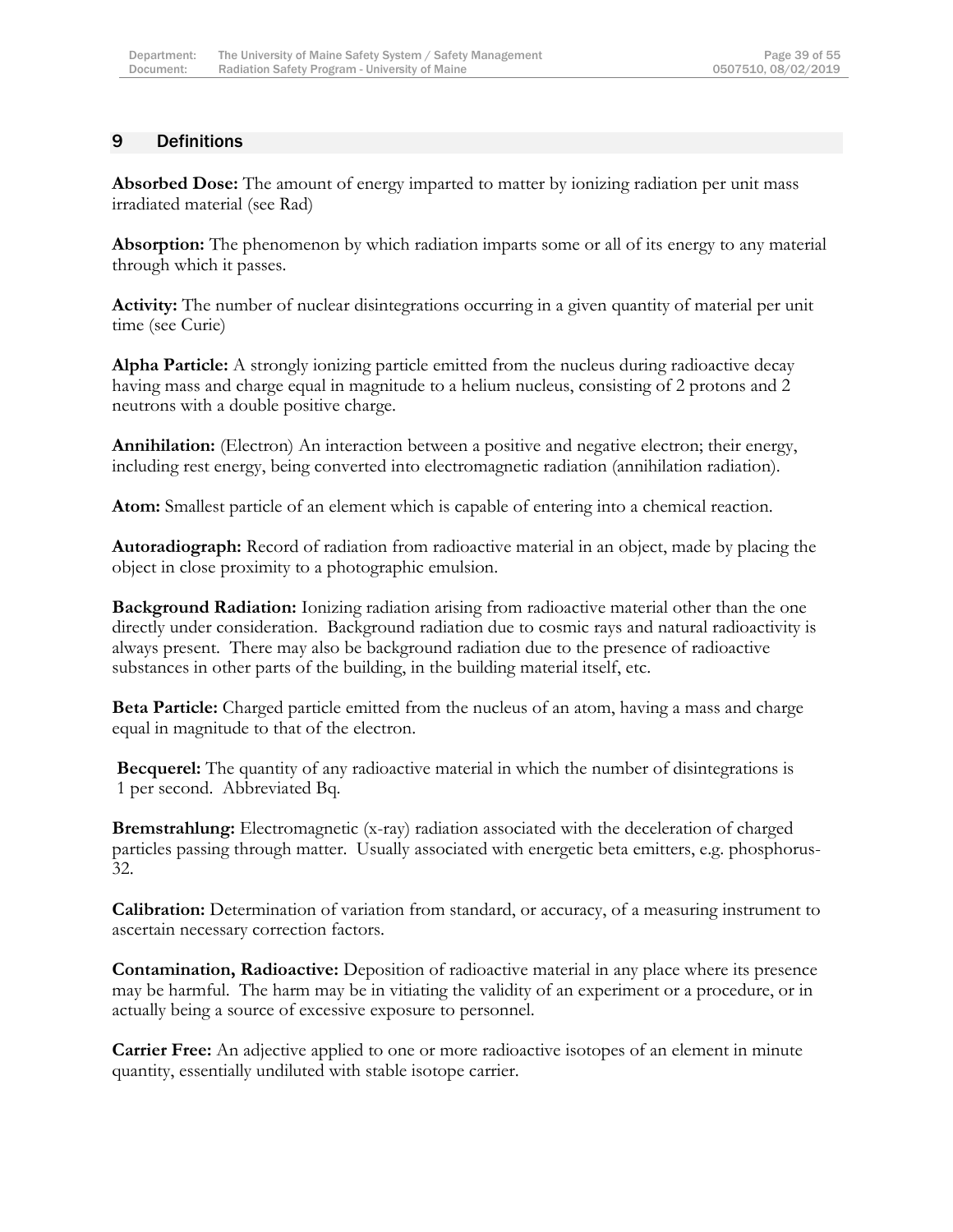**Count (Radiation Measurements):** The external indication of a device designed to numerate ionizing events. It may refer to a single detected event or to the total registered in a given period of time. The term is often erroneously used to designate a disintegration, ionizing event, or voltage pulse.

**Critical Organ:** That organ or tissue, the irradiation of which will result in the greatest hazard to the health of the individual or her descendants.

**Curie:** The quantity of any radioactive material in which the number of disintegrations is  $3.7 \times 10^{10}$  per second. Abbreviated Ci.

Millicurie: One-thousandth of a Curie (3.7 x 10<sup>7</sup> disintegrations per second). Abbreviated mCi. Microcurie: One-millionth of a Curie (3.7 x 10<sup>4</sup> disintegrations per second). Abbreviated uCi. Picocurie: One-millionth of a microcurie  $(3.7 \times 10^{-2}$  disintegrations per second or 2.22 disintegrations per minute). Abbreviated pCi.

**Decay, Radioactive:** Disintegration of the nucleus of an unstable nuclide by the spontaneous emission of charged particles and/or photons.

**Dose:** A general term denoting the quantity of radiation or energy absorbed in a specified mass. For special purposes it must be appropriately qualified, e.g. absorbed dose.

**Dose Equivalent:** A quantity used in radiation protection expressing all radiation on a common scale for calculating the effective absorbed dose. The unit of dose equivalent is the rem, which is numerically equal to the absorbed dose in rads multiplied by certain modifying factors such as quality factor, distribution factor, etc.

**Efficiency (Counters):** A measure of the probability that a count will be recorded when radiation is incident on a detector. Usage varies considerably so it is well to make sure which factors (window, transmission, sensitive volume, energy dependence, etc.), are included in a given case.

**Electron:** Negatively charged elementary particle which is a constituent of every neutral atom. Its unit of negative charge equals  $4.8 \times 10^{-10}$  electrostatic units or  $1.6 \times 10^{-19}$  coulombs. Its mass is 0.000549 atomic mass units.

**Electron Capture:** A mode of radioactive decay involving the capture of an orbital electron by its nucleus. Capture from the particular electron shell is designated as "K-electron capture", "L-electron capture", etc.

**Electron Volt:** A unit of energy equivalent to the amount of energy gained by an electron in passing through a potential difference of 1 volt. Abbreviated eV. Larger multiple units of the electron volt frequently used are: KeV for thousand electron volts, MeV for million electron volts and GeV for billion electron volts.

**Film Badge:** A packet of photographic film used for the approximate measurement of radiation exposure for personnel monitoring purposes. The badge may contain two or more films of differing sensitivity, and have filters which shield parts of the film from certain types of radiation.

**Gamma Ray:** Very penetrating electromagnetic radiation of nuclear origin. Except for origin, identical to x-ray.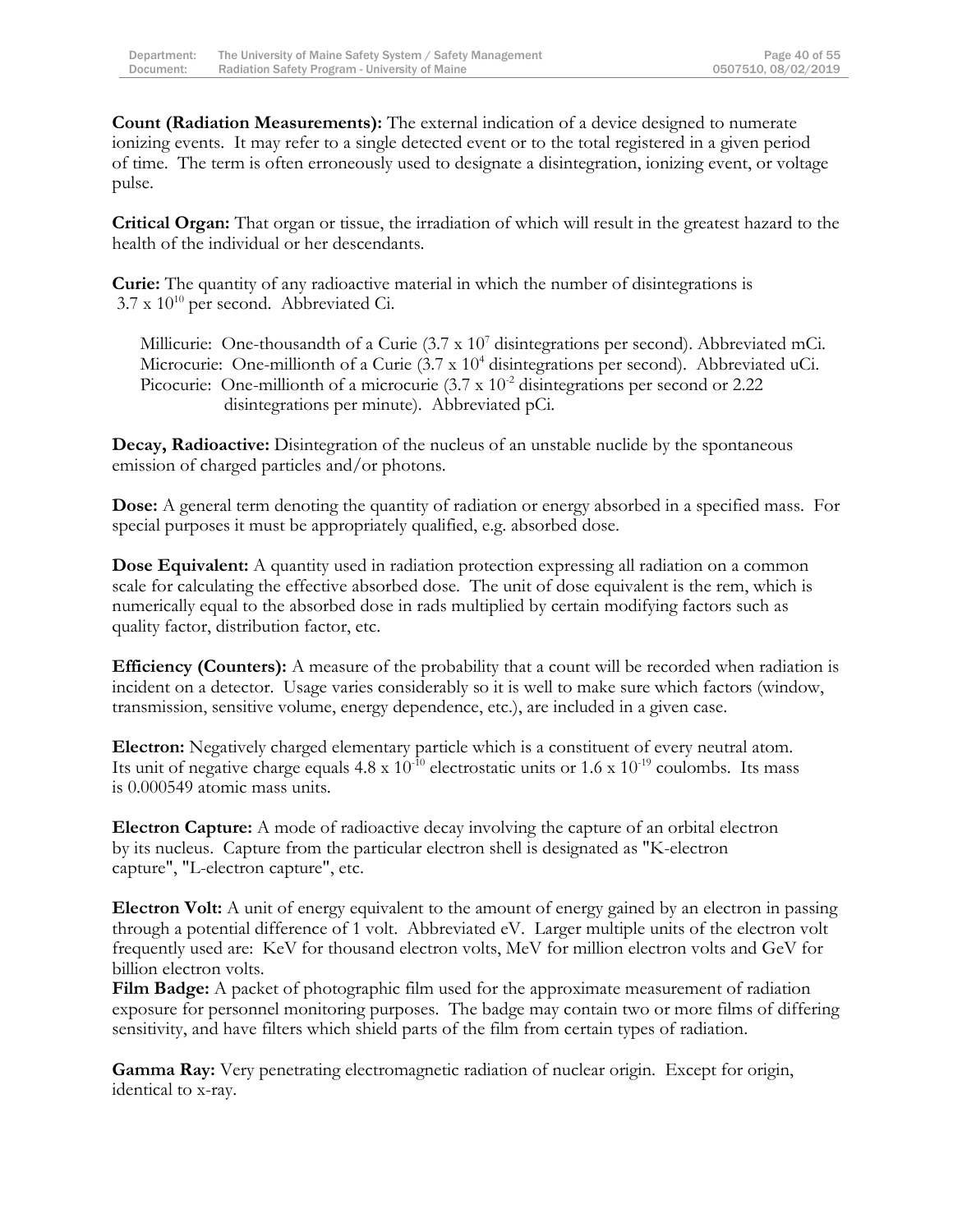**Geiger-Mueller (G-M) Counter:** Highly sensitive gas-filled detector and associated circuitry used for radiation detection and measurement.

**Genetic Effect of Radiation:** Inheritable changes, chiefly mutations, produced by the absorption of ionizing radiations. On the basis of present knowledge these effects are purely additive, and there is no recovery.

**Gray:** The SI unit of absorbed dose. One gray (Gy) is equal to an absorbed dose of 1 joule per kilogram (100 rad).

**Half-Life, Biological:** The time required for the body to eliminate one-half of an administered dose of any substance by the regular process of elimination. This time is approximately the same for both stable and radioactive isotopes of a particular element.

**Half-Life, Effective:** Time required for a radioactive nuclide in a system to be diminished 50 percent as a result of the combined action of radioactive decay and biological elimination.

Effective half-life  $=$  Biological half-life X Radioactive half-life Biological half-life + Radioactive half-life

**Half-Life, Radioactive:** Time required for a radioactive substance to lose 50 percent of its activity by decay. Each radionuclide has a unique half-life.

**Half Value Layer (Half thickness):** The thickness of any specified material necessary to reduce the intensity of an X-ray or gamma ray beam to one-half its original value.

**Health Physics:** A term in common use for that branch of radiological science dealing with the protection of personnel from harmful effects of ionizing radiation.

**Inverse Square Law:** The intensity of radiation at any distance from a point source varies inversely as the square of that distance. For example: If the radiation exposure is 100R/hr at 1 inch from a source, the exposure will be 0.01 R/hr at 100 inches.

**Ion:** Atomic particle, atom, or chemical radical having an electrical charge, either negative or positive.

**Ionization:** The process by which a neutral atom or molecule acquires either a positive or negative charge.

**Ionization Chamber:** An instrument designed to measure the quantity of ionizing radiation in terms of the charge associated with ions produced within a defined volume.

**Ionization, Specific:** The number of ion pairs per units length of path of ionizing radiation in a medium; e.g. per centimeter of air or per micron of tissue.

**Ionizing Radiation:** Any electromagnetic or particulate radiation capable of producing ions, directly or indirectly, in its passage through matter.

**Isotopes:** one of two or more species of atom having the same atomic number, hence constituting the same element, but differing in mass number.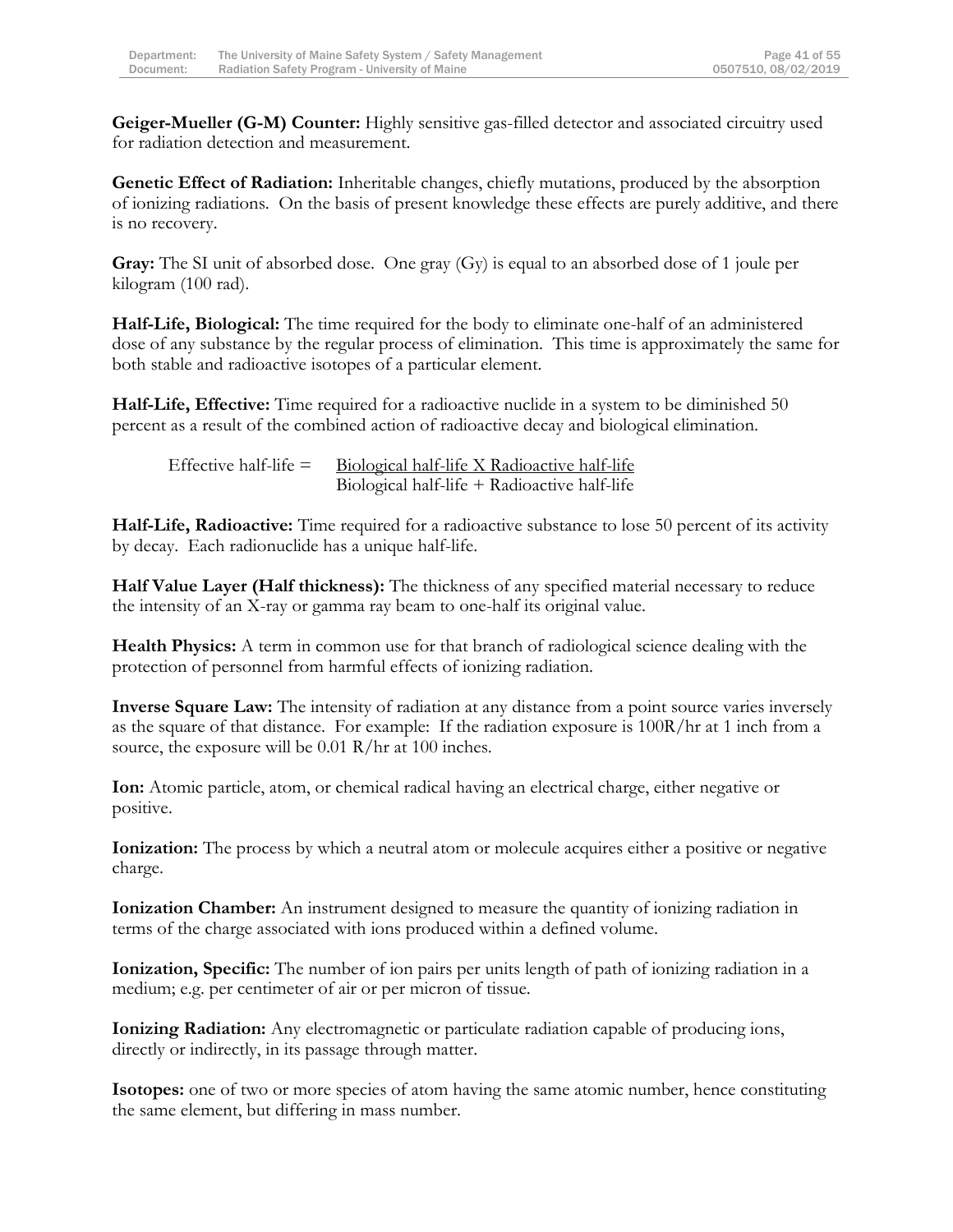**Labeled Compound:** A compound consisting, in part, of labeled molecules. By observations of radioactivity or isotopic composition this compound or its fragments may be followed through physical, chemical or biological processes.

**Monitoring, Radiation:** Periodic or continuous determination of the amount of ionizing radiation or radioactive contamination present in an occupied region as a safety measure for purposes of health protection.

Area monitoring: Routine monitoring of the level of radiation or of radioactive contamination of any particular area, building, room, or equipment.

Personal Monitoring: Monitoring any part of an individual, his breath, excretions, or any part of his clothing. (see Radiological Survey)

**Neutron:** Elementary particle with a mass approximately the same as that of a hydrogen atom and electrically neutral. It has a half-life in minutes and decays in a free state into a proton and an electron.

**Nuclide:** A species of atom characterized by its mass number, atomic number, and energy state of its nucleus, provided that the atom is capable of existing for a measurable time.

**Protective Barriers:** Barriers of radiation absorbing material, such as lead, concrete, plaster, and plastic, that are used to reduce radiation exposure.

Protective Barriers, Primary: Barriers sufficient to attenuate the useful beam to the required degree.

Protective Barriers, Secondary: Barriers sufficient to attenuate stray or scattered radiation to the required degree.

**Rad:** means the special unit of absorbed dose. One rad is equal to an absorbed dose of 100 erg per gram or 0.01 joule per kilogram (0.01 Gy).

#### **Radiation:**

1. The emission and propagation of energy through space or through a material medium in the form of waves; for instance, the emission and propagation of electromagnetic, sound or elastic waves.

2. The energy propagated through a material medium as waves; for example, energy in the form of electromagnetic waves or of elastic waves. The term "radiation" or "radiant energy", when unqualified, usually refers to electromagnetic radiation. Such radiation commonly is classified according to frequency as Hertzian, infrared, visible (light), ultraviolet, X-ray and gamma ray.

3. By extension Corpuscular emission, such as alpha and beta radiation, or rays of mixed or unknown type, or as cosmic radiation.

**Radioactivity:** The transformation of unstable atomic nuclei by the emission of radiation.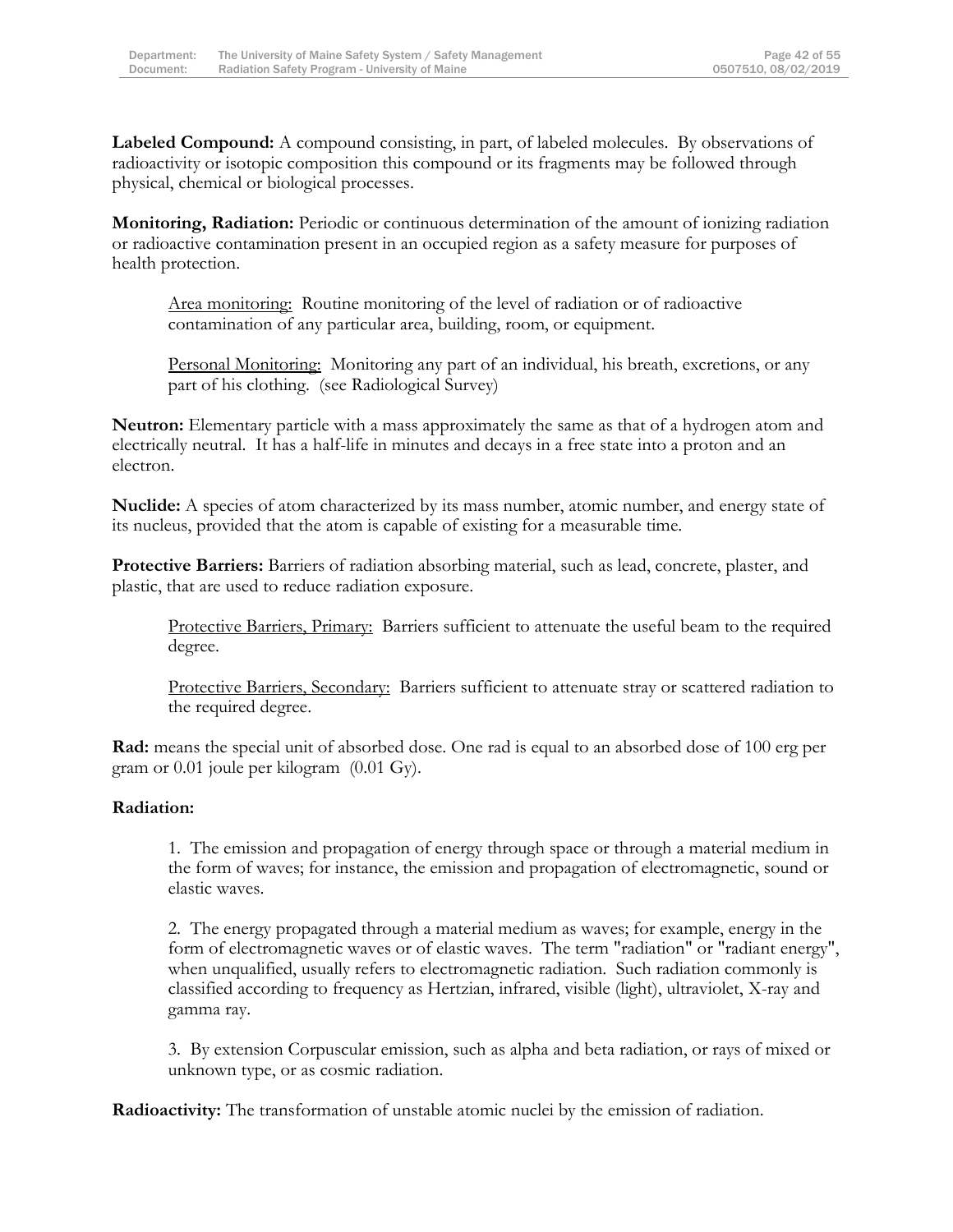**Radiological Survey:** Evaluation of the radiation hazards incident to the production, use or existence of radioactive materials or their sources of radiation under a specific set of conditions. Such evaluation customarily includes a physical survey of the disposition of materials and equipment, measurements or estimates of levels of radiation that may be involved, and a sufficient knowledge of processes using or affecting these materials to predict hazards resulting from expected or possible changes in materials or equipment.

**Radiotoxicity:** Term referring to the potential of an isotope to cause damage to living tissue by absorption of energy from the disintegration of the radioactive material introduced into the body.

**Relative Biological Effectiveness (RBE):** For a particular living organism, the ratio of the absorbed dose of a reference radiation that produces a specified biological effect to the absorbed dose of the radiation of interest that produces the same biological effects.

**Rem:** The special unit of dose equivalent. The dose equivalent in rems is numerically equal to the absorbed dose in rads multiplied by the quality factor, distribution factor, and other necessary modifying factors.

**Restricted Area:** means any area access to which is controlled by the licensee or registrant for purposes of protection of individuals from exposure to radiation and radioactive material. A restricted area shall not include any areas used for residential quarters, although a separate room or rooms in a residential building may be set apart as a restricted area.

**Roentgen (R):** The quantity of x-ray or gamma radiation such that the associated corpuscular emission per 0.001293 grams of dry air produces, in air, ions carrying one electrostatic unit of charge of either sign. The roentgen is the special unit of exposure.

**Milliroentgen (mR):** A sub-multiple of the roentgen equal to one one-thousandth (1/1000th) of a roentgen. (see Roentgen)

**Scintillation Counter:** A counter in which light flashes produced in a scintillator by ionizing radiation is converted into electrical pulses by a photomultiplier tube.

**Shielding Material:** Any material which is used to absorb radiation and thus effectively reduce the intensity of radiation, and in some cases, eliminate it. Lead, concrete, aluminum, water, and plastic are examples of commonly used shielding material.

**Sievert:** The SI unit of any of the quantities expressed as dose equivalent. The dose equivalent in sievert (Sv) is equal to the absorbed dose in gray multiplied by the quality factor (1 Sv = 100 rem).

**Specific Activity:** Total radioactivity of a given nuclide per gram of a compound, element or radioactive nuclide.

**Tracer, Isotopic:** The isotope or unnatural mixture of isotopes of an element which may be incorporated into a sample to make possible observation of the course of that element, alone or in combination, through a chemical, biological, or physical process. The observations may be made by measurement of radioactivity or of isotopic abundance.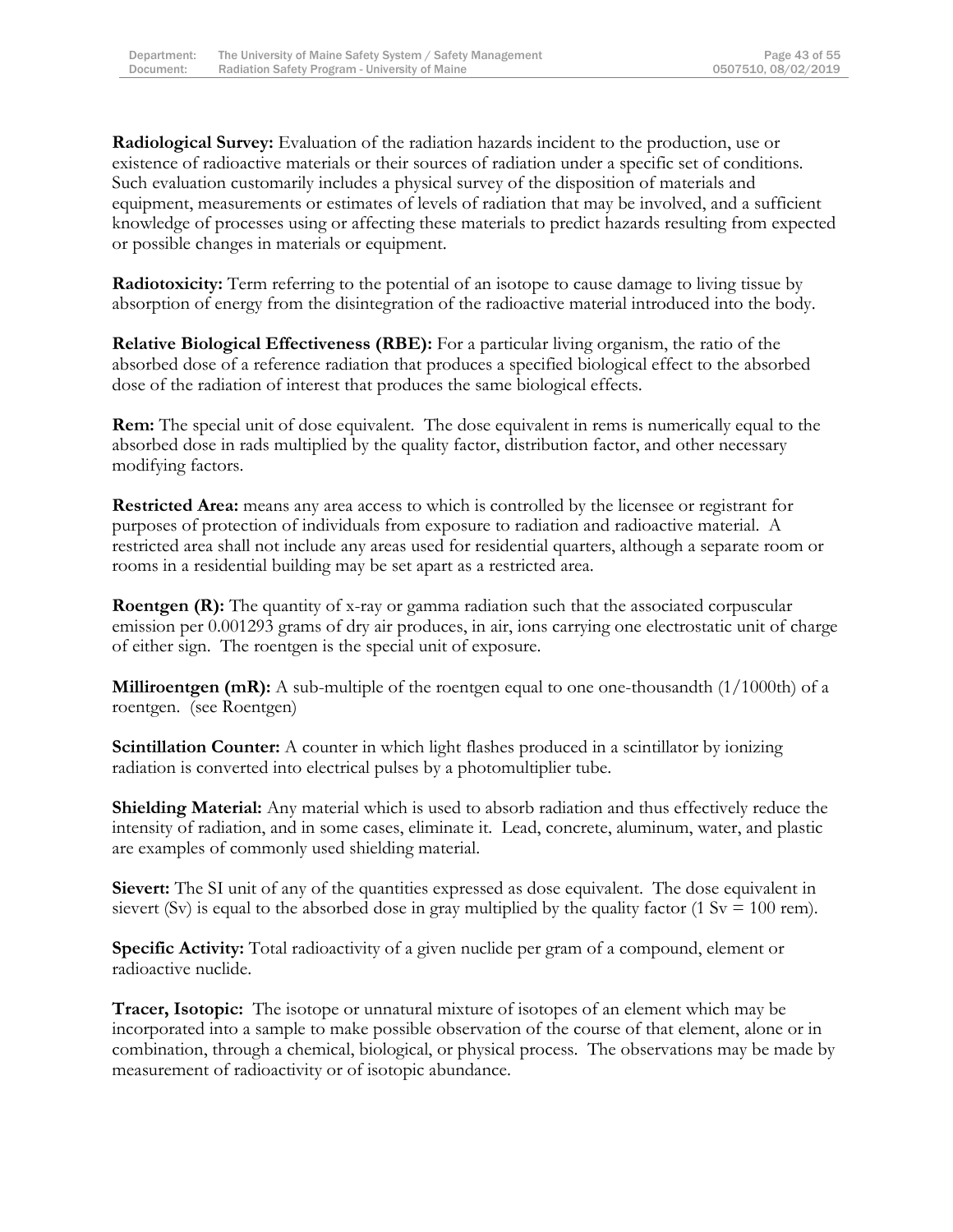**Thermoluminescent Dosimeter:** A dosimeter made of a certain crystalline material which is capable both of storing a fraction of absorbed ionizing radiation and releasing this energy in the form of visible photons when heated. The amount of light released can be used as a measure of radiation exposure to these crystals.

#### <span id="page-44-0"></span>10 References

State of Maine Rules Relating Radiation (SMRRRP) 10 CFR Parts 19, 20, 30-33 and 71 29 CFR 1910.1096 49 CFR Part 171 to 178 State Licenses – 19801G, 19827-01 and 19827-02SNM

| <b>Date</b>                   | <b>Type</b>                                                                                                                                                                        | <b>Page Numbers</b>                                              |
|-------------------------------|------------------------------------------------------------------------------------------------------------------------------------------------------------------------------------|------------------------------------------------------------------|
| Revision 1: November 20, 2009 | RSC now meets quarterly; changes to<br>meeting and report schedule.                                                                                                                | 5.3 Radiation Safety Committee                                   |
|                               | Major changes in wording of external<br>exposure monitoring requirements;<br>addition of area monitor<br>requirements for interlocked, closed-<br>beam analytical X-ray equipment. | 6.7 and 6.7.1 External Personnel<br>Monitoring                   |
|                               | Changes in wording.                                                                                                                                                                | 6.7.6 Access to Dose Records                                     |
|                               | Major changes to paragraph format<br>and wording                                                                                                                                   | 7.4.1 Ordering Materials                                         |
|                               | Addition of package label<br>requirements (e.g., package limited<br>quantities statement).                                                                                         | 7.4.2 Receipt and opening of<br>containers                       |
|                               | Major change regarding creation of<br>mixed waste and minimization<br>efforts.                                                                                                     | 9.1.6.4 Mixed Waste                                              |
|                               | Major changes in wording and<br>procedural requirements.                                                                                                                           | 9.1.8 Disposal of Mixed Waste                                    |
| Revision 2: December 31, 2009 | Minor (added ISO Forms)                                                                                                                                                            |                                                                  |
|                               | Change to section title and criteria<br>for external monitoring.                                                                                                                   | 6.7.1 External Monitoring                                        |
|                               | Changed to limit exposure records<br>that will be sent out automatically to<br>> 1% of regulated dose.                                                                             | 6.7.6 Access to Dose Records                                     |
| Revision 3: December 14, 2010 | Categorized appendices to include<br>forms and procedures with ISO<br>headers.                                                                                                     |                                                                  |
|                               | Added signatures of Associate<br>Radiation Safety Officers                                                                                                                         | 3 University of Maine Approval                                   |
| Revision 4: August 14, 2013   | Revised requirement for an<br>Authorized User to retain                                                                                                                            | Section 6.1.1 Temporary Inactive<br>Status of an Authorized User |

#### <span id="page-44-1"></span>11 Revisions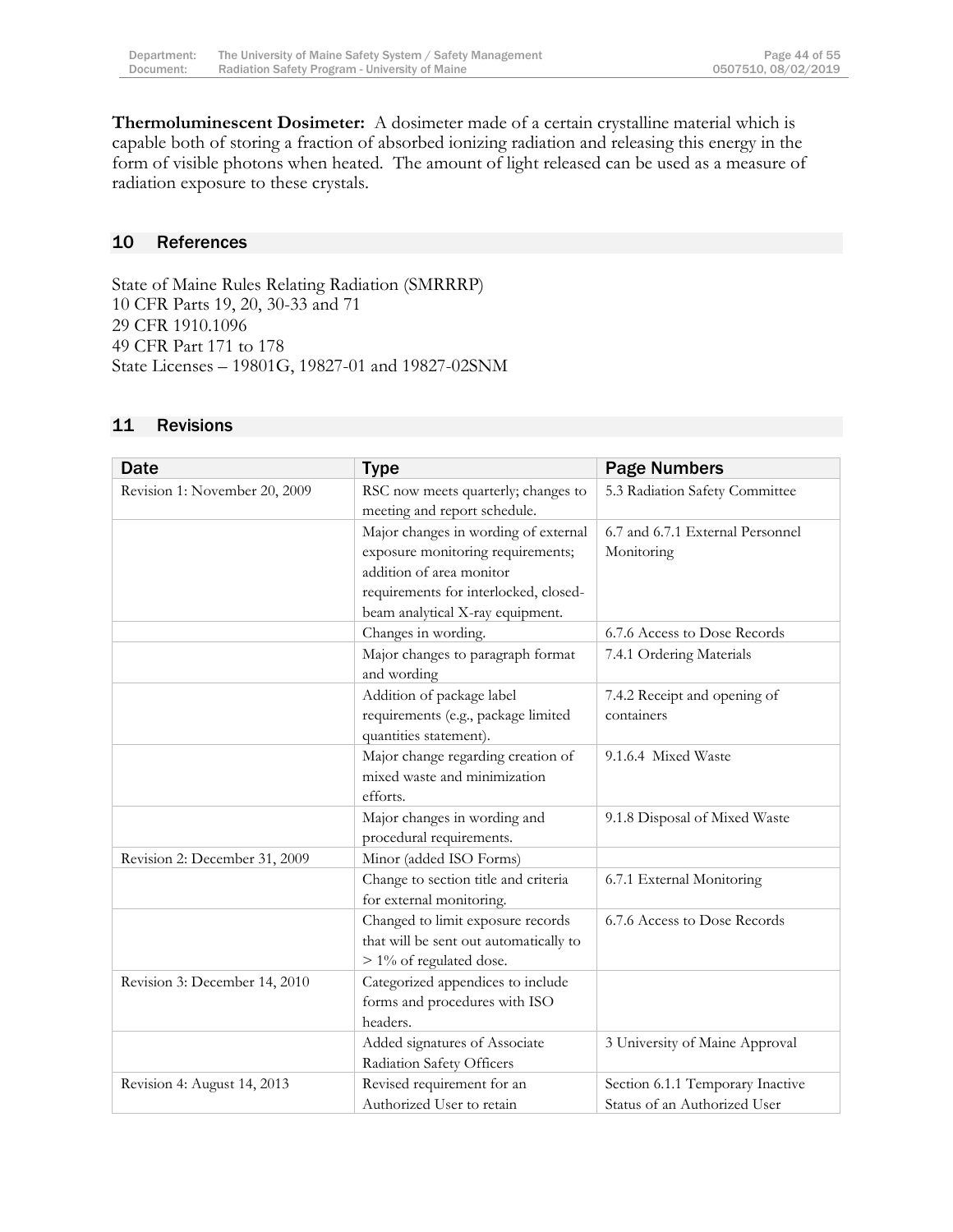| <b>Date</b>                    | <b>Type</b>                                                                                                                                                                                                                                                                                  | <b>Page Numbers</b>                                                                   |
|--------------------------------|----------------------------------------------------------------------------------------------------------------------------------------------------------------------------------------------------------------------------------------------------------------------------------------------|---------------------------------------------------------------------------------------|
|                                | "Authorized User" status during<br>periods when the laboratory is<br>"inactive". Clarified difference                                                                                                                                                                                        | Laboratory. Section 10.2 Annual<br>Employee Training.                                 |
|                                | between the statuses assigned to<br>Authorized Users and their<br>laboratories. Simplified language<br>pertaining to annual training<br>requirements.                                                                                                                                        | 3 University of Maine Approval                                                        |
|                                | Updated signature page.                                                                                                                                                                                                                                                                      |                                                                                       |
| Revision 5: May 12, 2015       | Updated signature page. Removed<br>title of "Associate Radiation Safety<br>Officer"                                                                                                                                                                                                          | 3 University of Maine Approval                                                        |
| Revision 6: September 11, 2017 | Updated signature page. Changed<br>title of Vice President for<br>Administration and Finance since<br>position no longer exists.<br>Incorporated UMaine Vice President<br>for Research into programming.<br>Minor clean up.                                                                  | 2-4 University of Maine Approval<br>and Responsibilities<br>7 Purchasing title change |
| Revision 7: September 2018     | Layout, headings. and formatting<br>changes.<br>Updated Signature page.<br>Changed the department name from<br>Safety and Environmental<br>Management to Safety Management<br>$(SM)$ .<br>Added paragraph "The University of<br>Maine Radiation Safety Program<br>Organization"              | Throughout document                                                                   |
| Revision 8: June 2019          | Clarified new administrative<br>relationship to Safety Management<br>for support<br>Clarified quarterly meeting of RSC to<br>allow for times when meetings are<br>not necessary<br>Cleaned up language and formatting<br>Added process document as<br>Appendix with new SM Director<br>added | Page 2<br>Page 3<br>Throughout<br>Added at end                                        |
| Revision 8.1 July 2019         | Additional information on<br>administrative relationships as result<br>of UMS reorganization of services<br>Minor cleanup of grammar<br>Added mobile phones as source of<br>potential contamination equivalent to<br>eating and drinking in labs                                             | Page 2, 3, throughout, and end                                                        |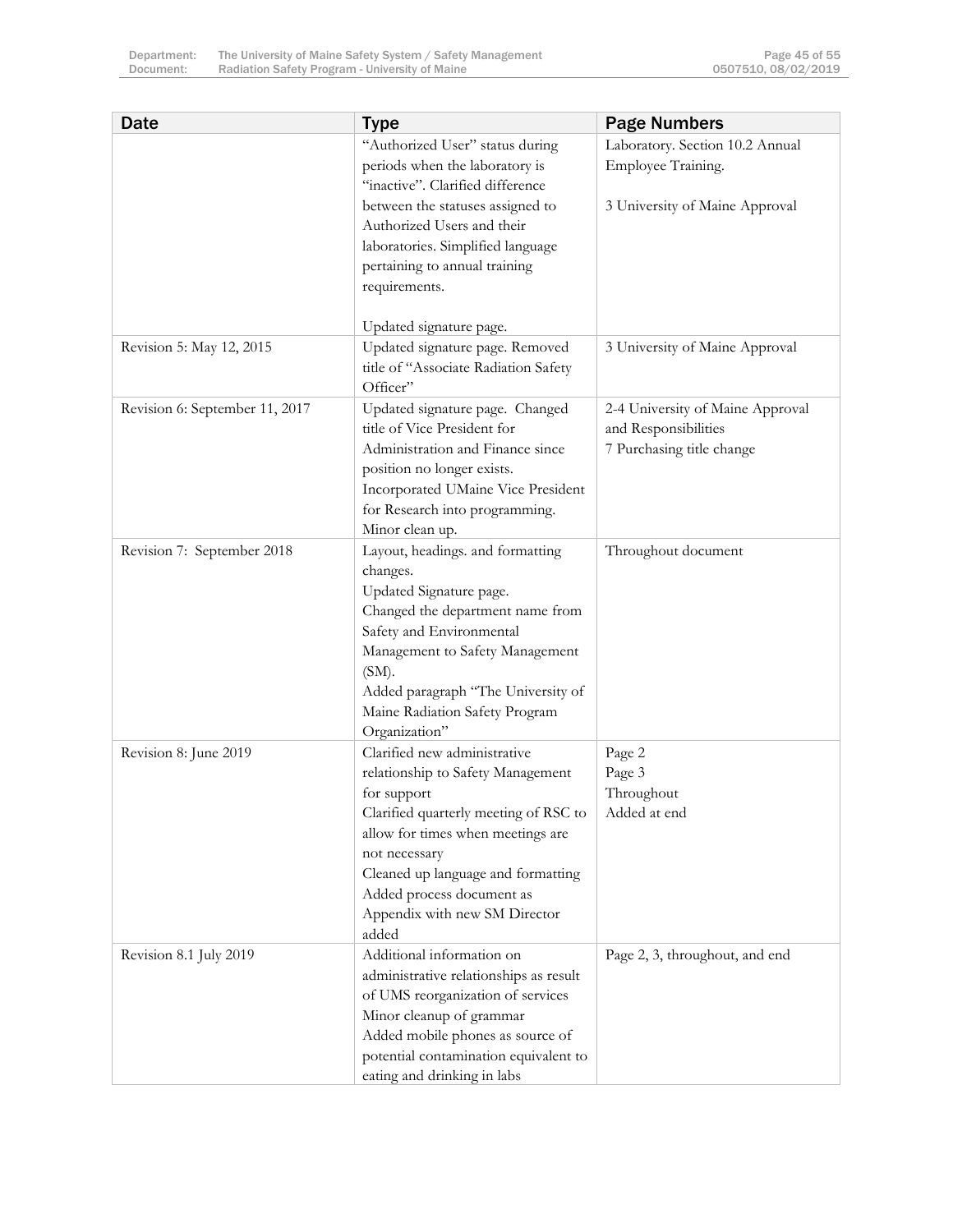| Date | <b>Type</b>                      | <b>Page Numbers</b> |
|------|----------------------------------|---------------------|
|      | Expanded beyond water fountains  |                     |
|      | areas near benchtop radionuclide |                     |
|      | work as considerations for       |                     |
|      | contamination testing            |                     |
|      |                                  |                     |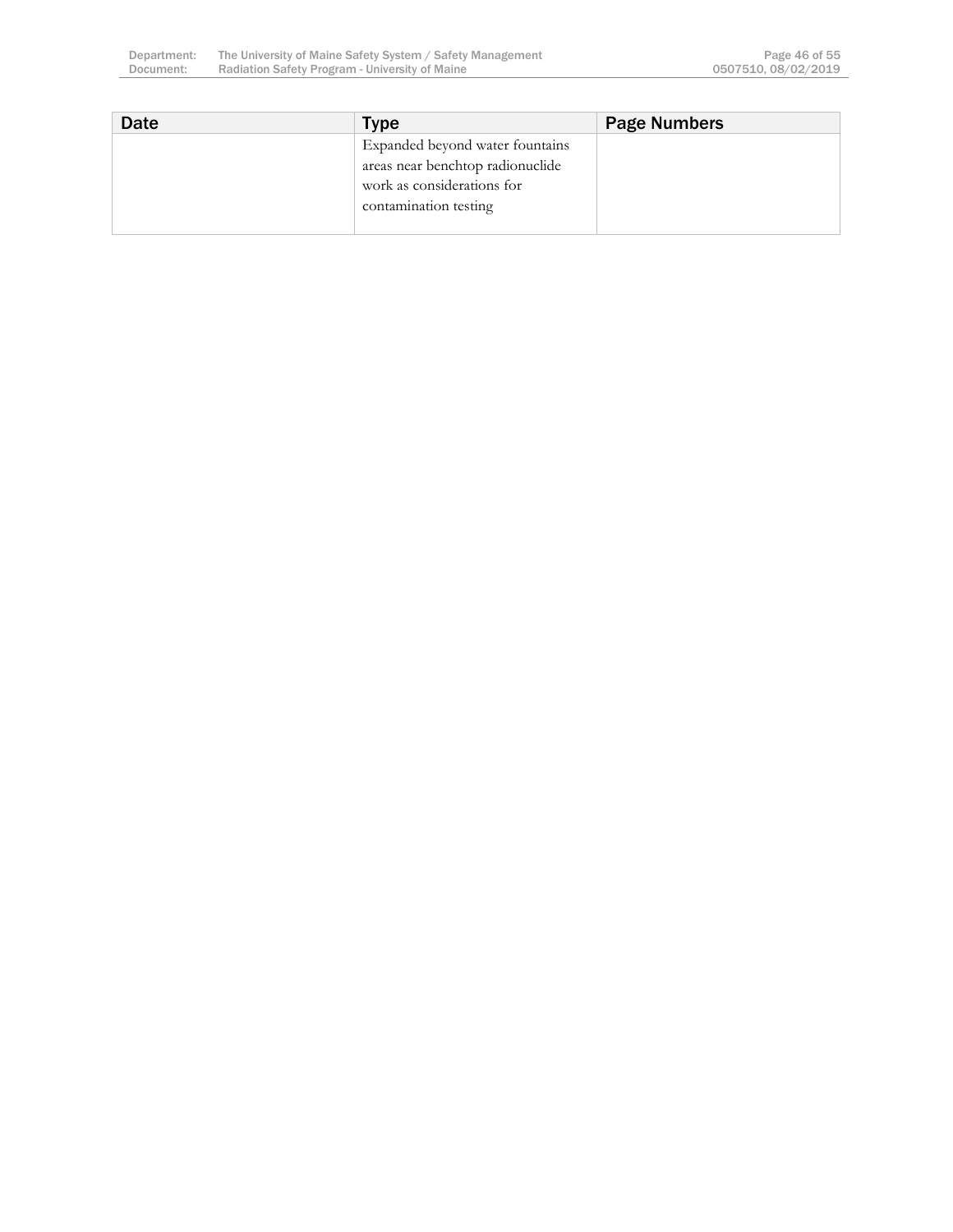# <span id="page-47-0"></span>Appendix A – Application and Registration Forms

- Authorized Isotope User Application
- Authorized Isotope User Approval
- Sealed Source Registration
- Ionizing Radiation Producing Equipment Registration
- **•** Survey Meter Registration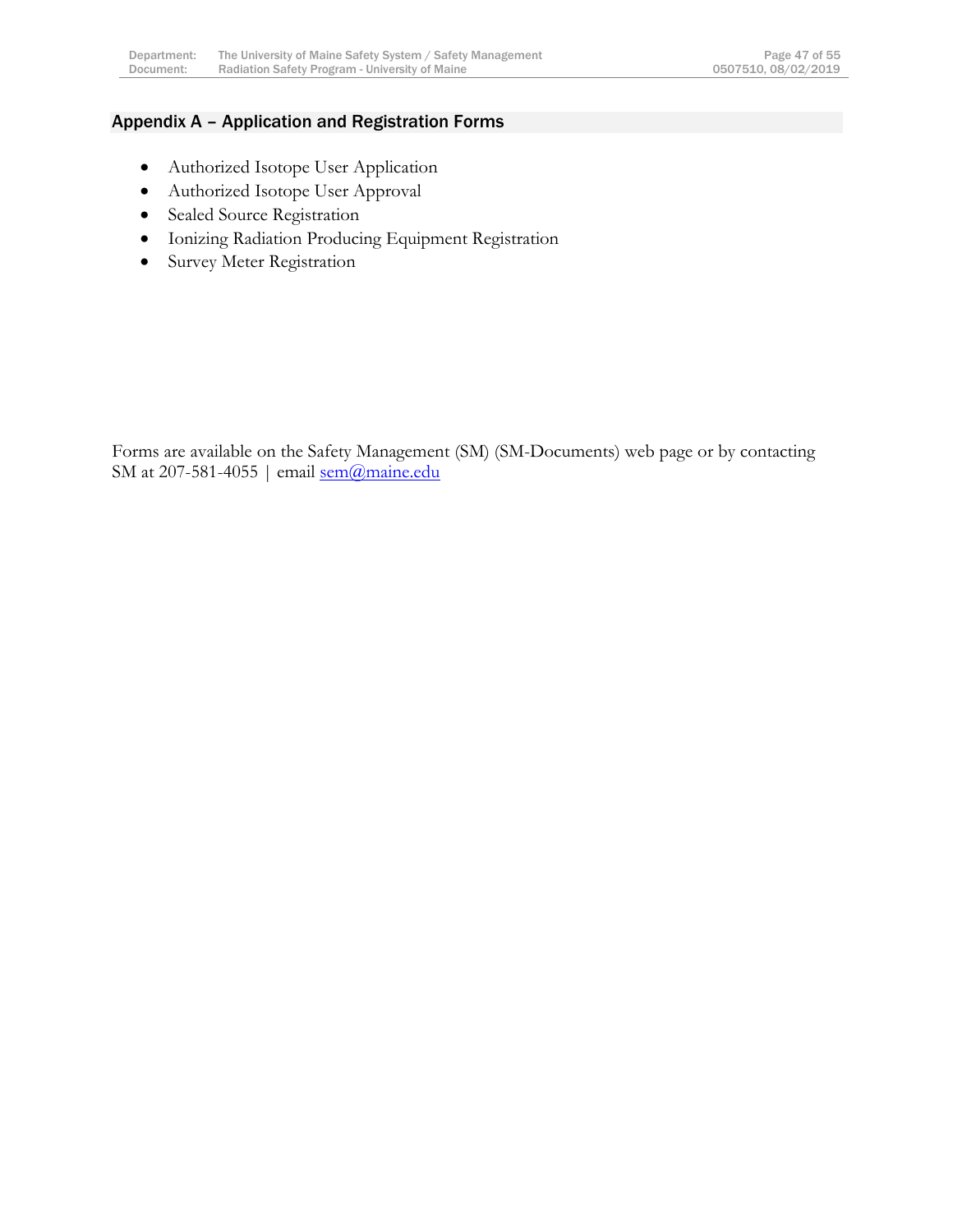# <span id="page-48-0"></span>Appendix B – Training Forms

Radiation Safety Initial Training Roster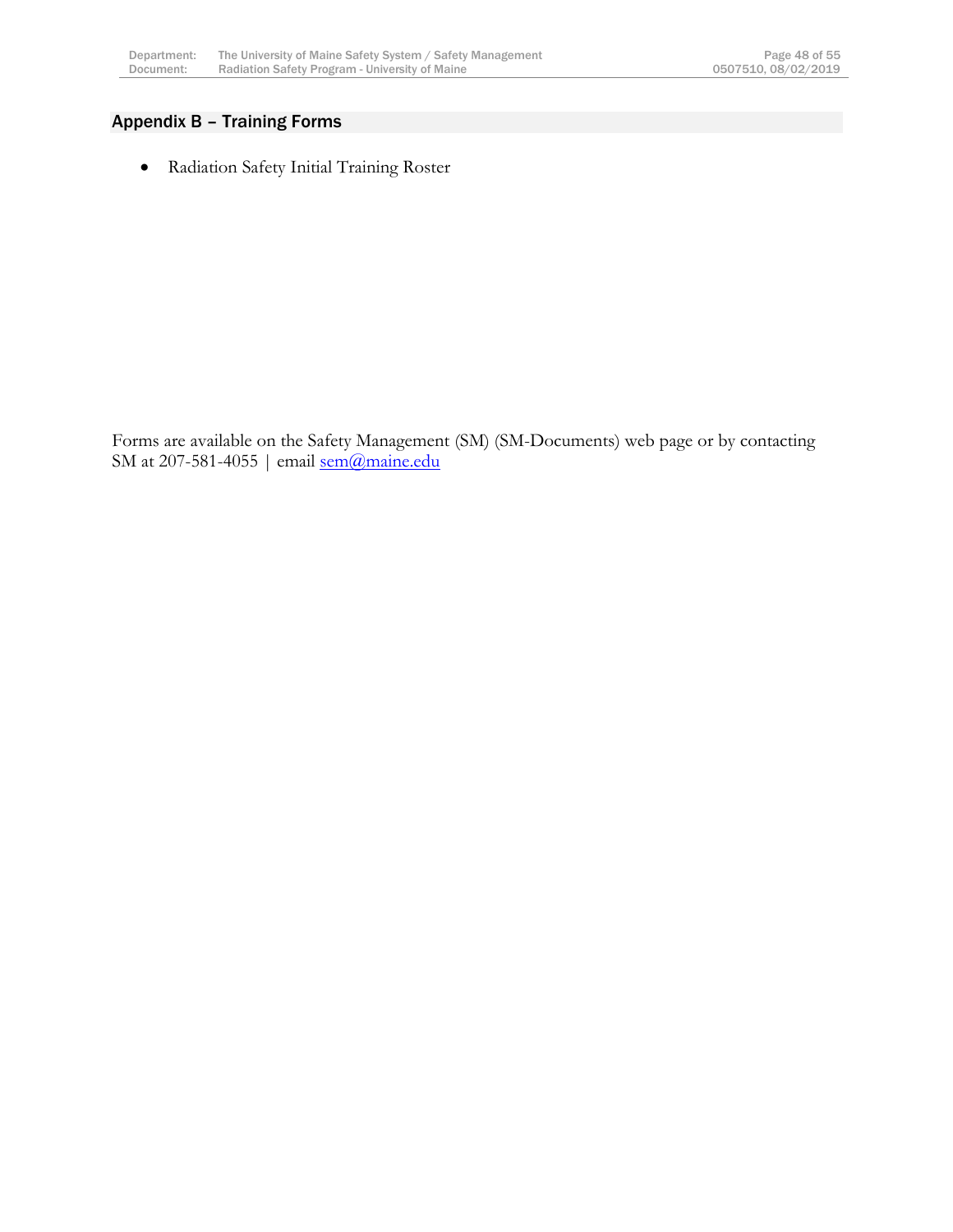#### <span id="page-49-0"></span>Appendix C – Exposure Monitoring and Dosimeter Forms

- **•** Personal Dosimeter Application
- Personal Dosimeter Radiation Exposure Report
- Request for Previous Occupational Exposure
- Annual Dosimetry Report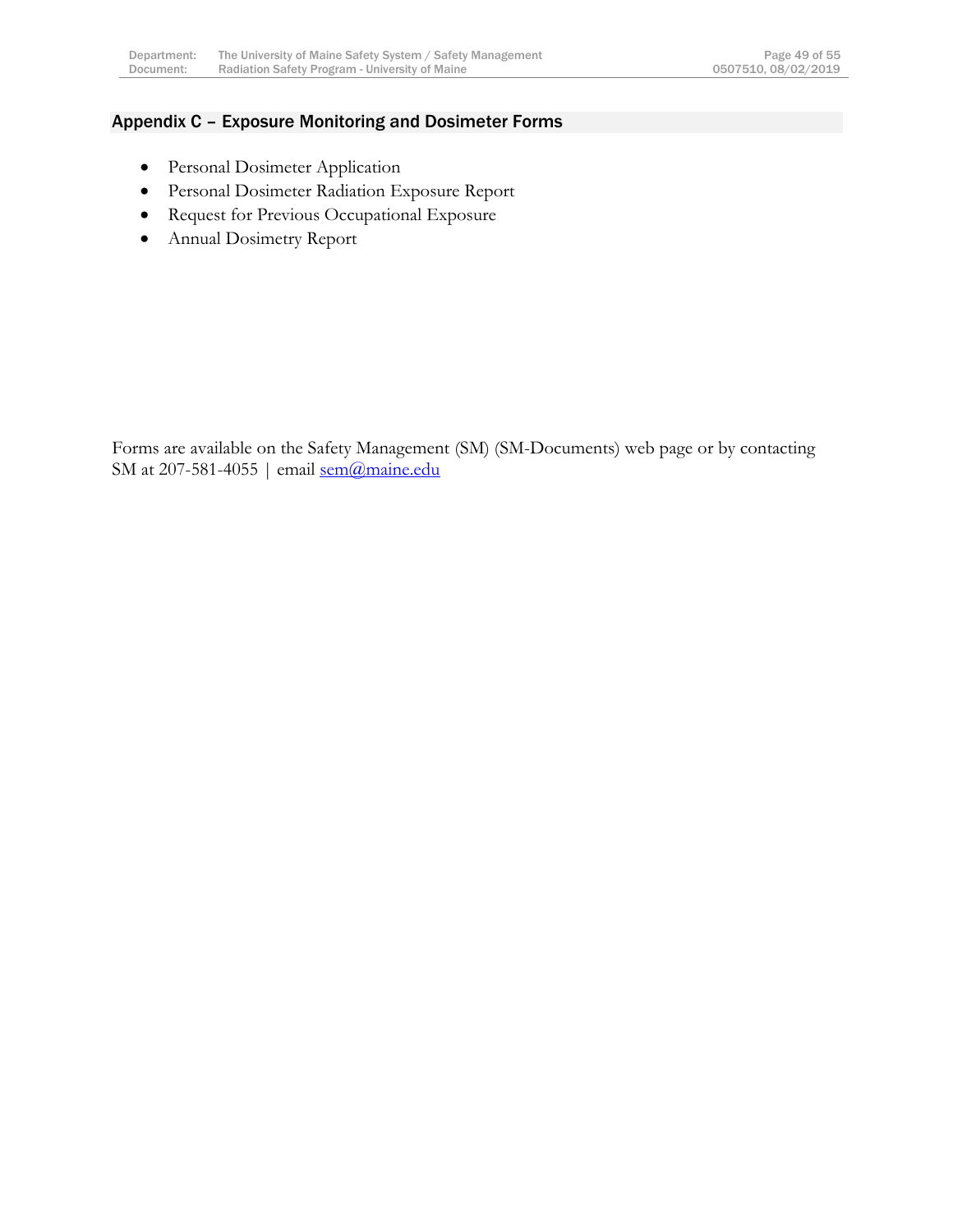# <span id="page-50-0"></span>Appendix D – Safety Procedures

Wipe Testing Procedure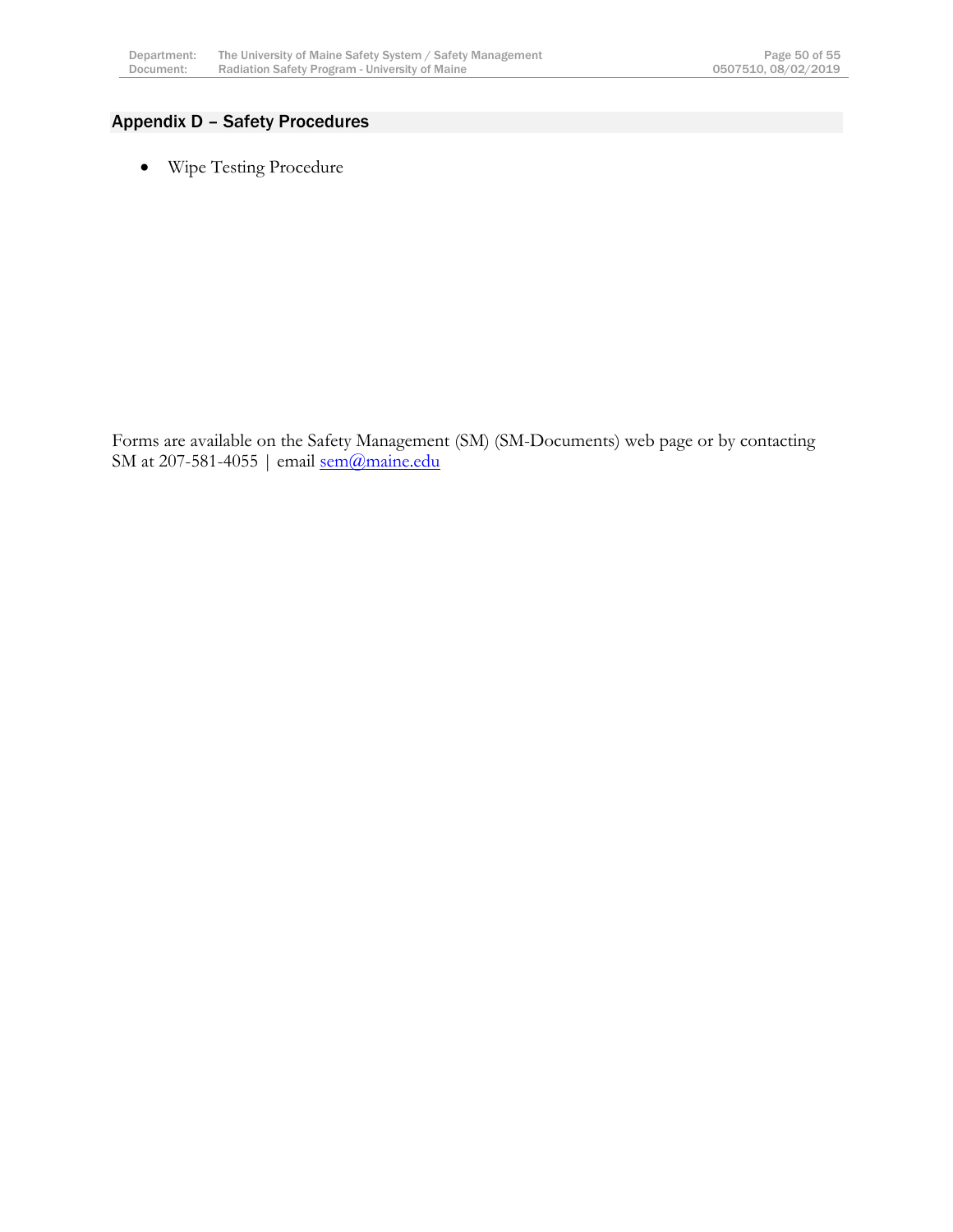### <span id="page-51-0"></span>Appendix E – Inventory Forms

- Radioisotope Quarterly Inventory Checksheet
- Radioisotope Quarterly Unsealed Inventory Report
- Isotope Receipt Form
- Radionuclide Receipt, Utilization, and Disposal Record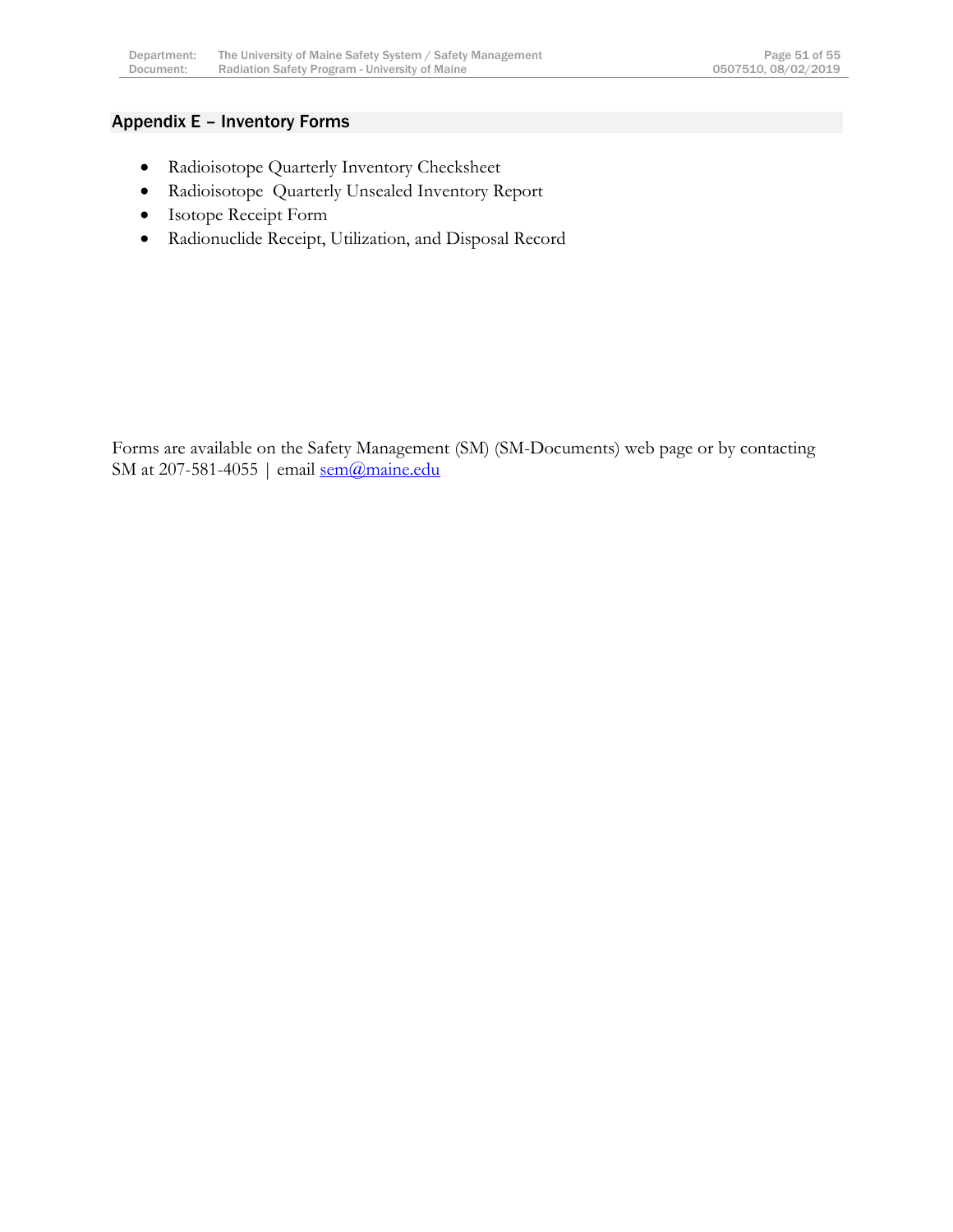### <span id="page-52-0"></span>Appendix F – Audit and Inspection Forms

- Radiation Safety Program Annual Review
- X-ray Producing Equipment Inspection Form
- Radioisotope Lab Audit
- Active Lab Monthly Inspection Briefs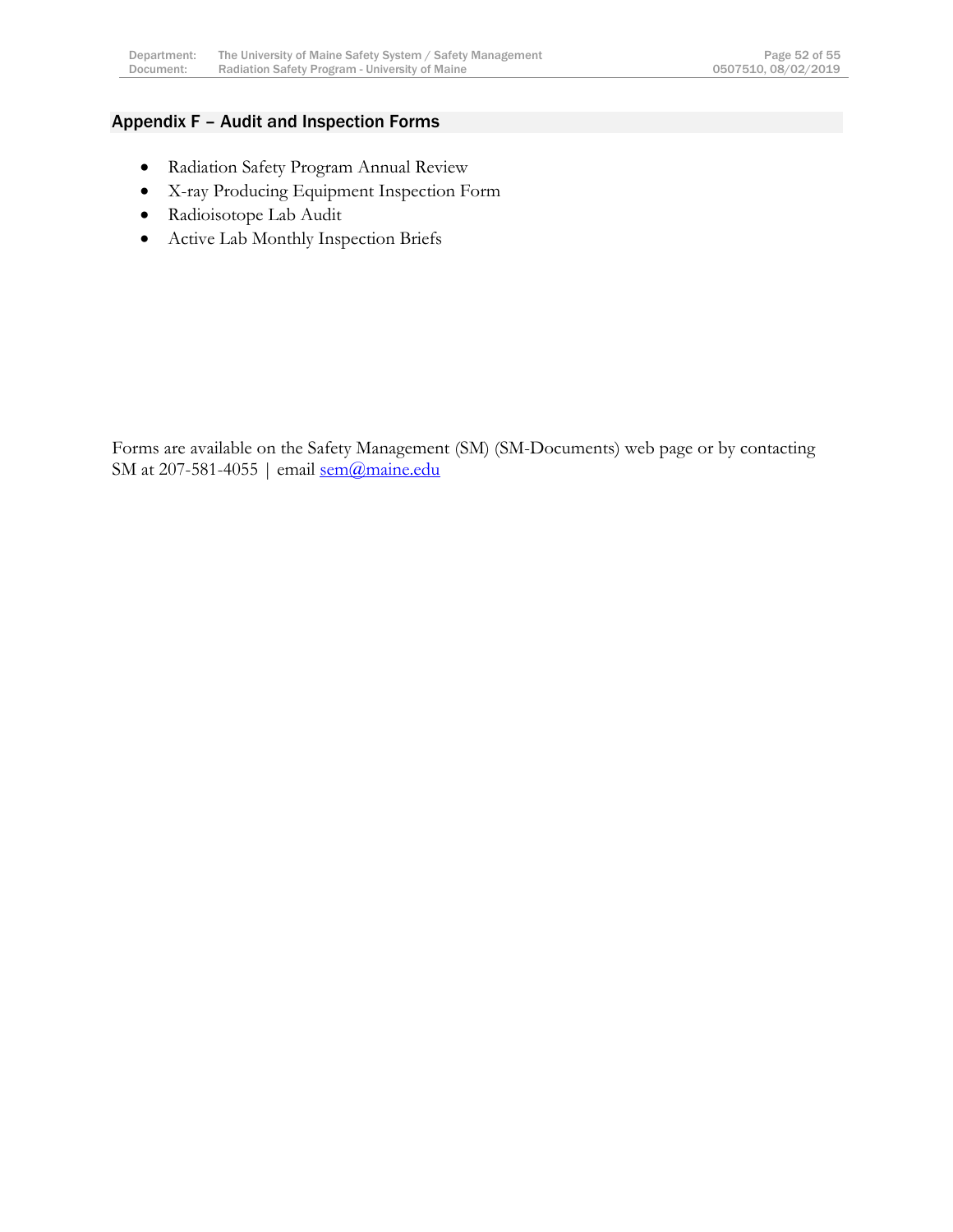# <span id="page-53-0"></span>Appendix G – Waste Management Forms

- Request for Radioactive Waste Pick-up
- Mixed Waste Sign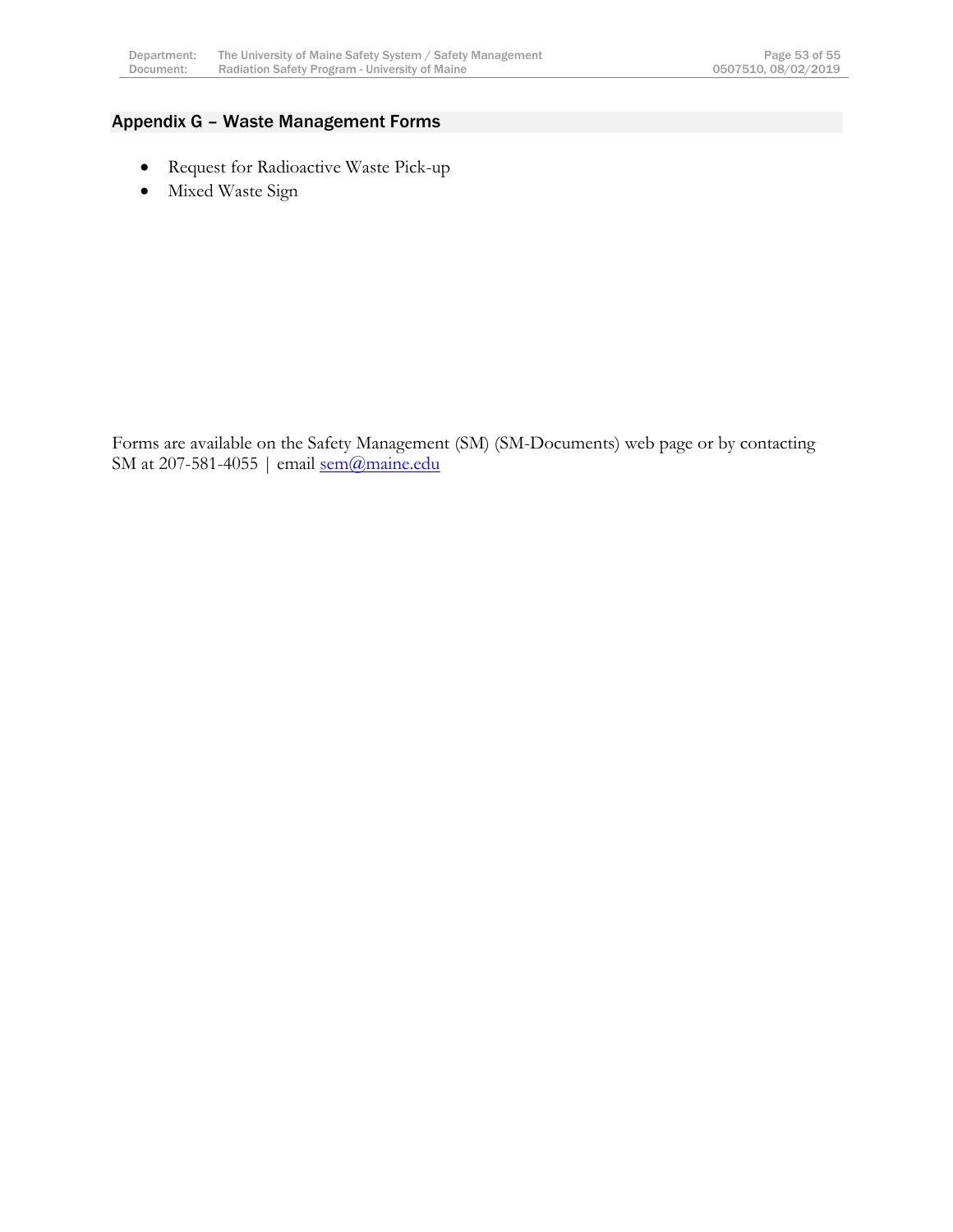### <span id="page-54-0"></span>Appendix H – Radiation Safety Program Organization – UMaine

The University of Maine (UMaine) Radiation Safety Program is based on shared governance and cooperation between the UMaine Radiation Safety Officer (RSO) and the UMaine Radiation Safety Committee (RSC) and the administration of UMaine including the UMaine President, UMaine Chief Business Officer, and the Vice President for Research, and Safety Management.

The UMaine RSO has delegated authority from the UMaine President for the oversight of radiation safety for UMaine, its associated locations, including the Darling Marine Center, the Technical Research Center (TRC) in Old Town, and associated remote sites. The UMaine RSO is a non-voting *ex officio* member of the UMaine Radiation Safety Committee (RSC). The UMaine RSC has members representing all uses of ionizing and non-ionizing radiation at UMaine and reports directly to the Vice President for Research. The UMaine Vice President for Research is a non-voting *ex officio* member of the UMaine RSC and provides administrative authority through the President of University of Maine.

The UMaine RSO provides reports, statuses, information other programmatic information to the UMaine RSC formally on a quarterly basis. Additionally, the UMaine RSC can be convened by any RSC member to address issues that may be of concern. The UMaine RSC acting as it sees fit regarding radiation program issues may elevate concerns to Vice President for Research and/or Director of Safety Management.

The UMaine RSO, through their appointment by University of Maine and Safety Management, can request financial or administrative actions through the Director of Safety Management as needed to support the UMaine Radiation Safety Program. Examples of financial actions supported include budgeting and allocation of funds for dosimetry programs, instrument calibration, licensing and fees, investigations, and waste handling. The Director of Safety Management makes these requests through the Chief General Services Officer and in consultation with the Chief Business Officer for the University of Maine.